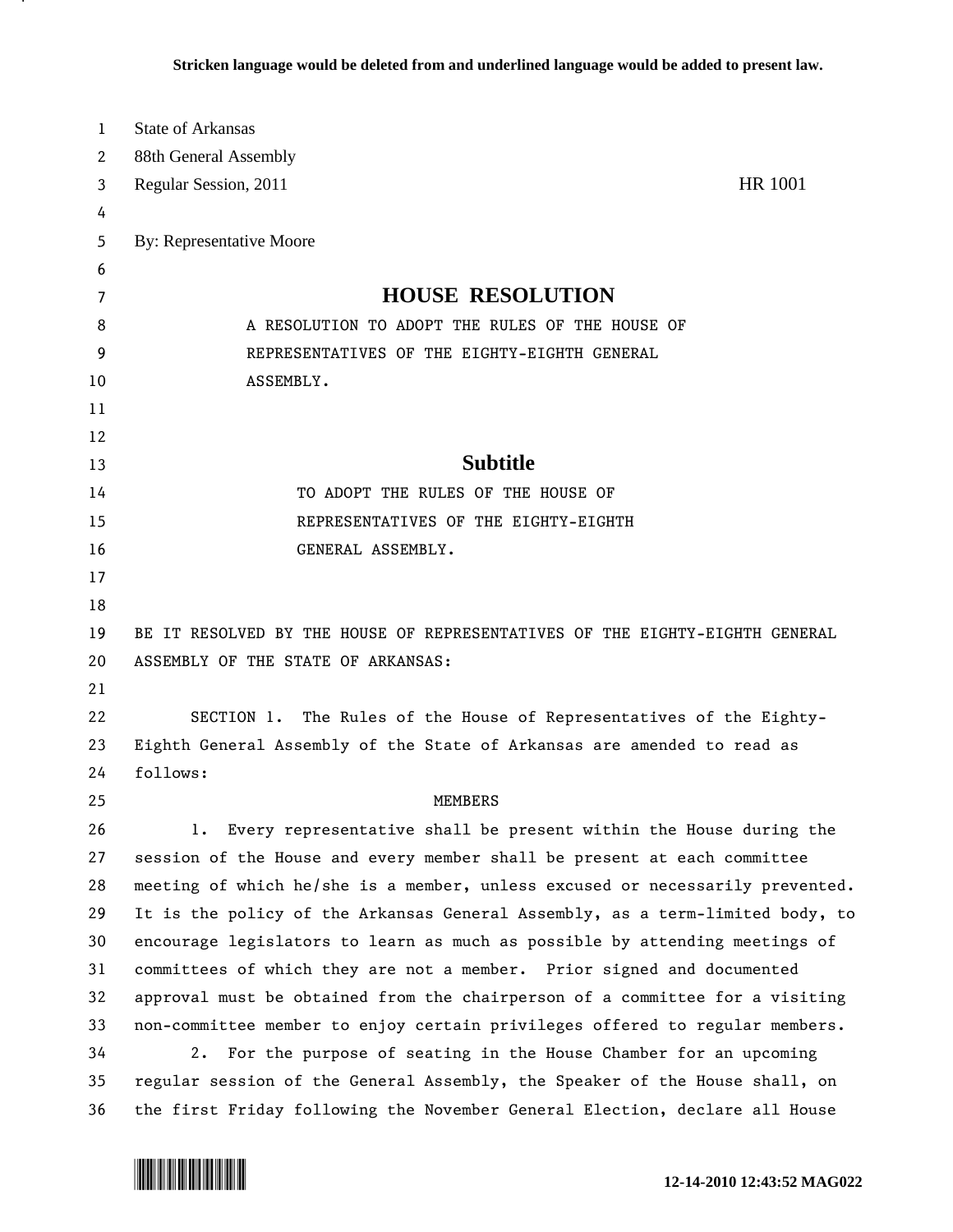Chamber seats vacant and representatives and representatives-elect must select in the order of their seniority any seat not occupied after notification by the Chief Clerk of available seats. Absence or failure to select a seat at the assigned selection time will automatically allow the Speaker to assign the member to his or her same seat if it is available or the member or member-elect to a seat selected by the Speaker. Immediately following the selection of a seat by a member or member-elect or assignment of a seat by the Speaker, the member or member-elect's signature or Speaker's signature is required. Following all seat selections or assignments, member or member-elect's signatures or the Speaker's signature shall represent final movement. The Chief Clerk shall furnish voting machine and desk keys.

 3. When it is necessary for seniority of incoming members to be determined by lot, the Speaker of the House and the Speaker-designate of the House shall conduct a drawing by lots upon receiving certification from the Secretary of State of the election of membership to each General Assembly. Qualified and certified persons to be seated and officially receive the oath of office may do so only at a time and place prescribed by the House. No person having resigned from public office as a provision to a plea agreement to avoid felony prosecution shall be seated or administered the oath of office. Incoming members with previous legislative tenure shall be placed highest in seniority among the incoming members based upon previous terms of service. Where an equivalence of terms of service exists, seniority for those with equal terms shall be asserted by drawing lots to determine their numerical standing.

 4. A majority of all representatives elected to the House shall be necessary to transact business. When less than a quorum of House members shall assemble, those present shall be authorized to send for the absent representatives or adjourn. Penalties may be decided by a majority of the representatives present. (Art. 5, Sec. 11)

 5. Each representative is expected to vote on each question put before the House unless he/she has an immediate personal interest.

 6. Any representative shall have the right to explain his/her vote on any bill or other question before the House, in writing. Such explanation shall not be entered upon the Journal, but shall be filed with the Chief Clerk.

7. Every bill or resolution in the possession of the House or of any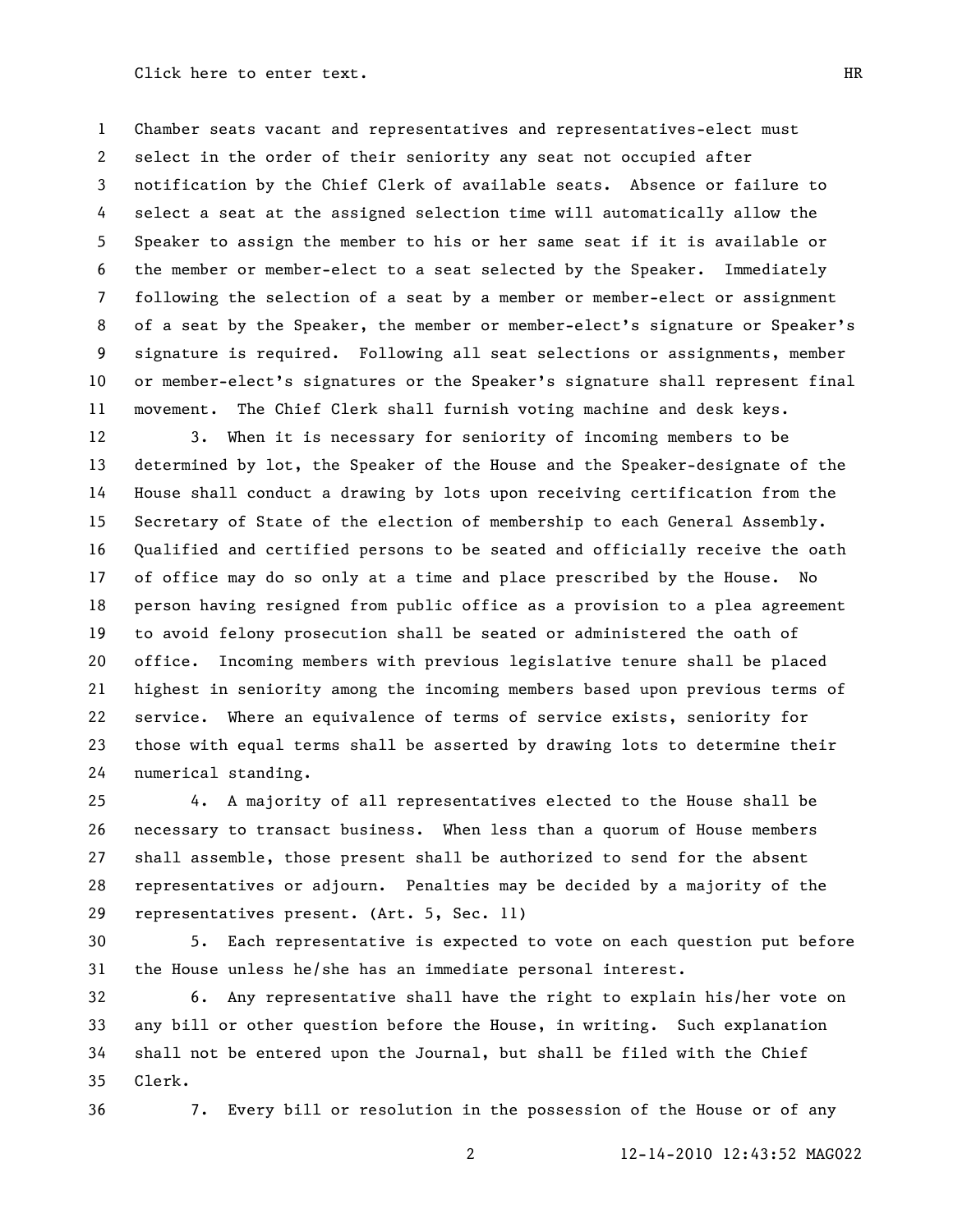committee thereof shall be made available to any member for his/her examination.

 8. No member at any time shall take from the House or any committee any bill or other paper belonging to the House, without consent of the Speaker, subject to the will of the House.

 9. It shall be the duty of each representative to know, practice and preserve Parliamentary Law.

## 9 THE SPEAKER

10. Selection.

11 10.(a) As used in this rule, the term "Speaker-designate" shall mean the member of the House of Representatives selected by the House of Representatives of each General Assembly held preceding the convening of the next-following regular session of the General Assembly, in the following

manner:

 10.(a)(1) A caucus of the entire House of Representatives shall be held fifteen (15) minutes following sine die adjournment of the fiscal session held in each even-numbered year, at which time the members of the House shall select by secret ballot a member of the House to be known as the Speaker-designate. Each candidate for Speaker-designate shall be allowed fifteen (15) minutes to address the House before the ballot is taken. All members are required to be present for the addresses and for the election. In the event a member is unable to attend, absentee ballots may be requested by a member for himself/herself from the Speaker's Office no sooner than twenty (20) calendar days prior to the scheduled election and must be completed and returned to the Speaker's Office no later than two (2) hours before the scheduled election. Leave for absence shall be requested immediately before the time of the election. The Speaker shall announce the name and number of votes received by the candidate who received at least a majority of the votes of the membership of the House. Each candidate shall be entitled to verify the number of votes he or she received.

 10.(a)(2) The candidate receiving a majority vote of the membership of the House of Representatives shall be declared the winner of such election for Speaker-designate of the House of Representatives of the next-following General Assembly.

10.(a)(3) If no candidate receives a majority vote of the membership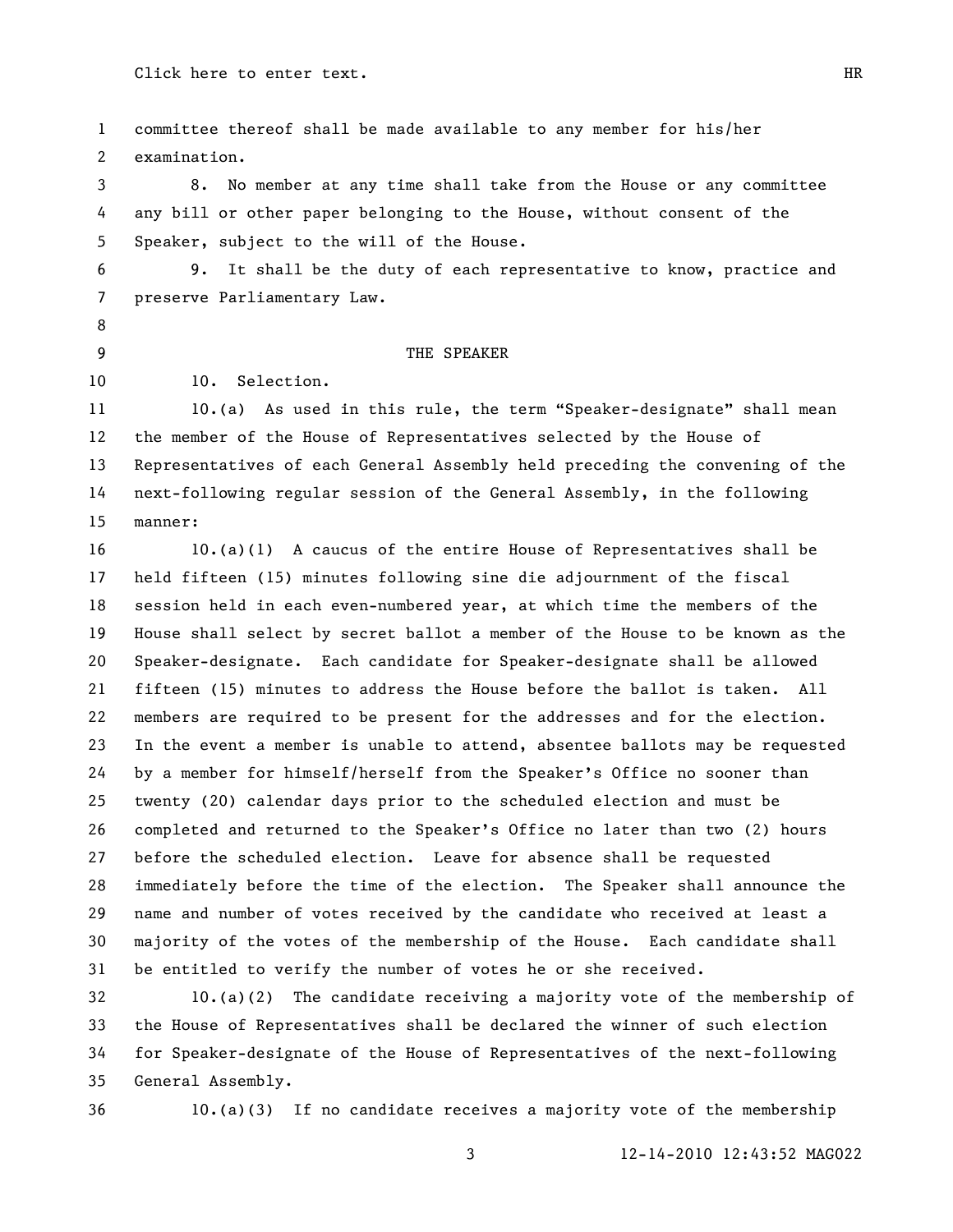of the House of Representatives, the names of the two (2) candidates receiving the highest number of votes cast shall be placed on a run-off ballot and distributed among the membership of the House of Representatives in the same manner provided above.

 10.(a)(4) If it is determined that the Speaker-designate will not serve as a member of the House of Representatives of the next-following General Assembly due to death, resignation, failure to be a candidate for reelection in the party primary election, or failure to be reelected as a party candidate in the Primary Election, a vacancy in the position of Speaker-designate shall exist and be filled at the caucus of the entire House of Representatives-elect held on the Friday of the week designated for the biennial Institute of Legislative Procedure (House Legislative Orientation), and the Speaker of the House of Representatives shall be elected upon convening of the next regular session.

 10.(a)(5) It is the intent of this subsection that the Speaker- designate be the Speaker of the House of Representatives of the next- following General Assembly, subject to selection by the membership of the House upon convening of the regular session.

 10.(a)(6) Petitions seeking pledge signatures of members of the House of Representatives for a particular candidate seeking selection as Speaker- designate shall not be circulated among the members of the House of Representatives.

 10.(b) At the beginning of each session the members of the House of Representatives shall choose from its own membership a presiding officer designated as the Speaker of the House of Representatives.

11. Duties. The duties of the Speaker of the House shall be to:

 11.(a) Take the chair each day at the hour fixed on the preceding day at adjournment. After the opening prayer and pledge of allegiance, he/she shall immediately call the members to order, and on the appearance of a quorum, cause the Journal of the preceding day to be read;

 11.(b) Have control of the area set aside for use by the House and, in case of disturbance therein, shall have the authority to have the areas cleared. He/she or his/her designee shall supervise and control the temporary employees while the legislature is in session and the permanent employees during the biennium (A.C.A. 10-2-125 -- Employees of the House of Representatives);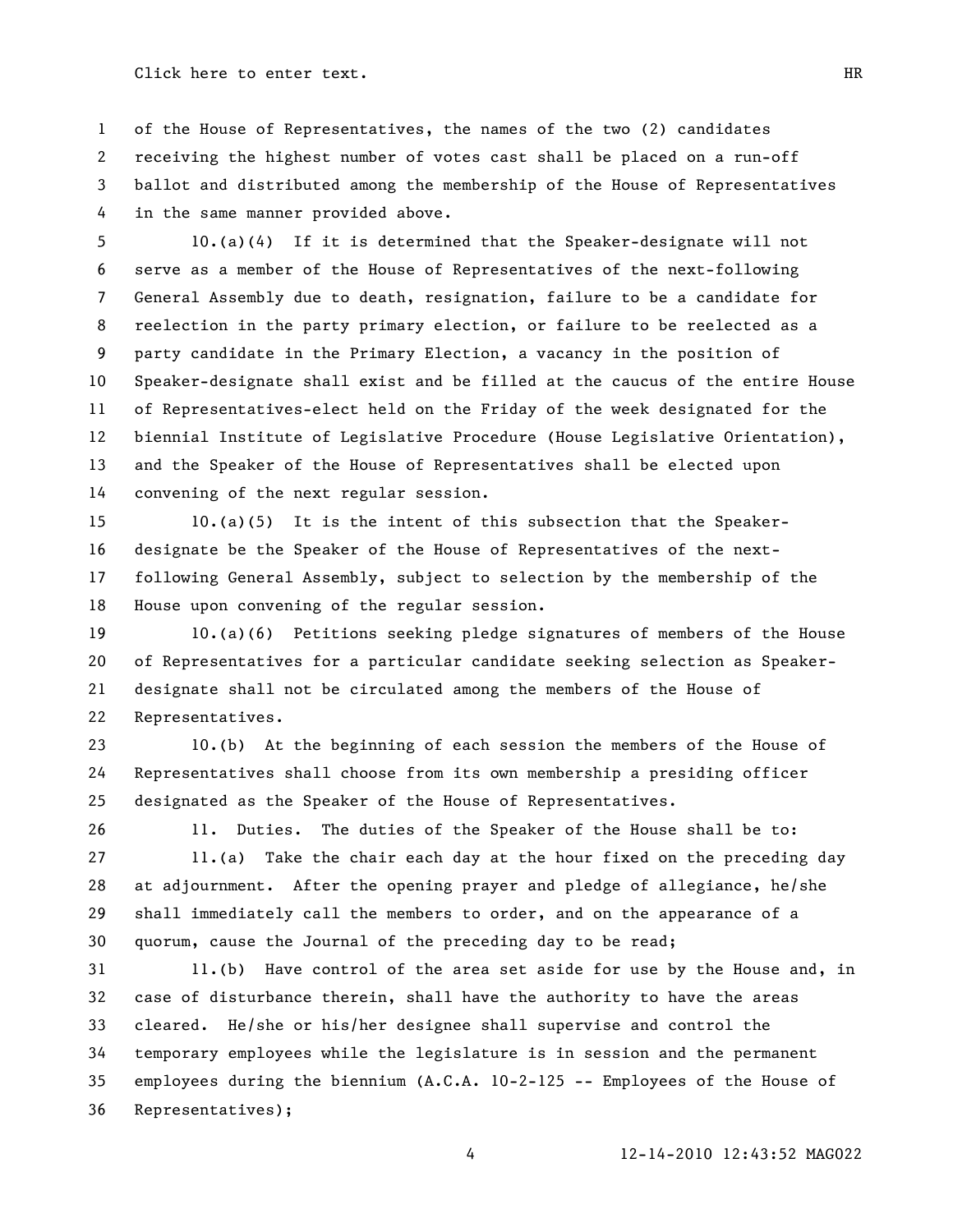1 11.(c) Preserve order and decorum;

 11.(d) Sign all acts, proceedings and orders of the House. All writs, warrants and subpoenas issued by the House shall be signed and attested by him/her and the Clerk (J.R. 10; A.C.A. 21-10-101 thru 21-10-108);

 11.(e) Decide, with assistance of the Parliamentarian, all points of order, subject to appeal by any representative;

 11.(f) Appoint and confirm all representatives to certain committees and to appoint and confirm committee chairpersons and vice chairpersons in accordance with the House Rules and Statutes;

11.(g) Assign all bills to their appropriate committee;

11 11.(h) The Speaker shall not be required to vote, but may do so at his/her discretion. If the Speaker allows a substitute Speaker, neither the Speaker nor the substitute Speaker, if voting, shall be struck during the sounding of the ballot.

11.(i) State the question to the House before each vote is taken;

 11.(j) Appoint, at the beginning of each session, a member of the House to serve as Speaker Pro Tempore. The Speaker Pro Tempore shall serve during the absences of the Speaker and shall perform the Speaker's duties. The Speaker Pro Tempore shall not serve more than ten (10) consecutive legislative days without the consent of the House, or beyond adjournment. The Speaker of the House may appoint Assistant Speakers Pro Tempore, one (1) from each House Caucus District;

 11.(k) Supervise and direct the preparation of the daily House calendar (J.R. 12);

 11.(l) Administer the Oath of Office to the Chief Clerk and the Parliamentarian at the beginning of each legislative session;

 11.(m) Vacate the Speaker's office by January 1 of the calendar year that a new General Assembly is to convene (odd-numbered years) so as to allow the Speaker-designate the privilege of the use of the office in preparation for the forthcoming General Assembly;

 11.(n) Vacate the Speaker's premises by December 15 in the even-numbered years; and

 11.(o) Keep a permanent register of the seniority of the members of the House of Representatives.

 11.(p) When either body shall request a conference, and appoint a committee for that purpose, the other body shall also appoint a committee of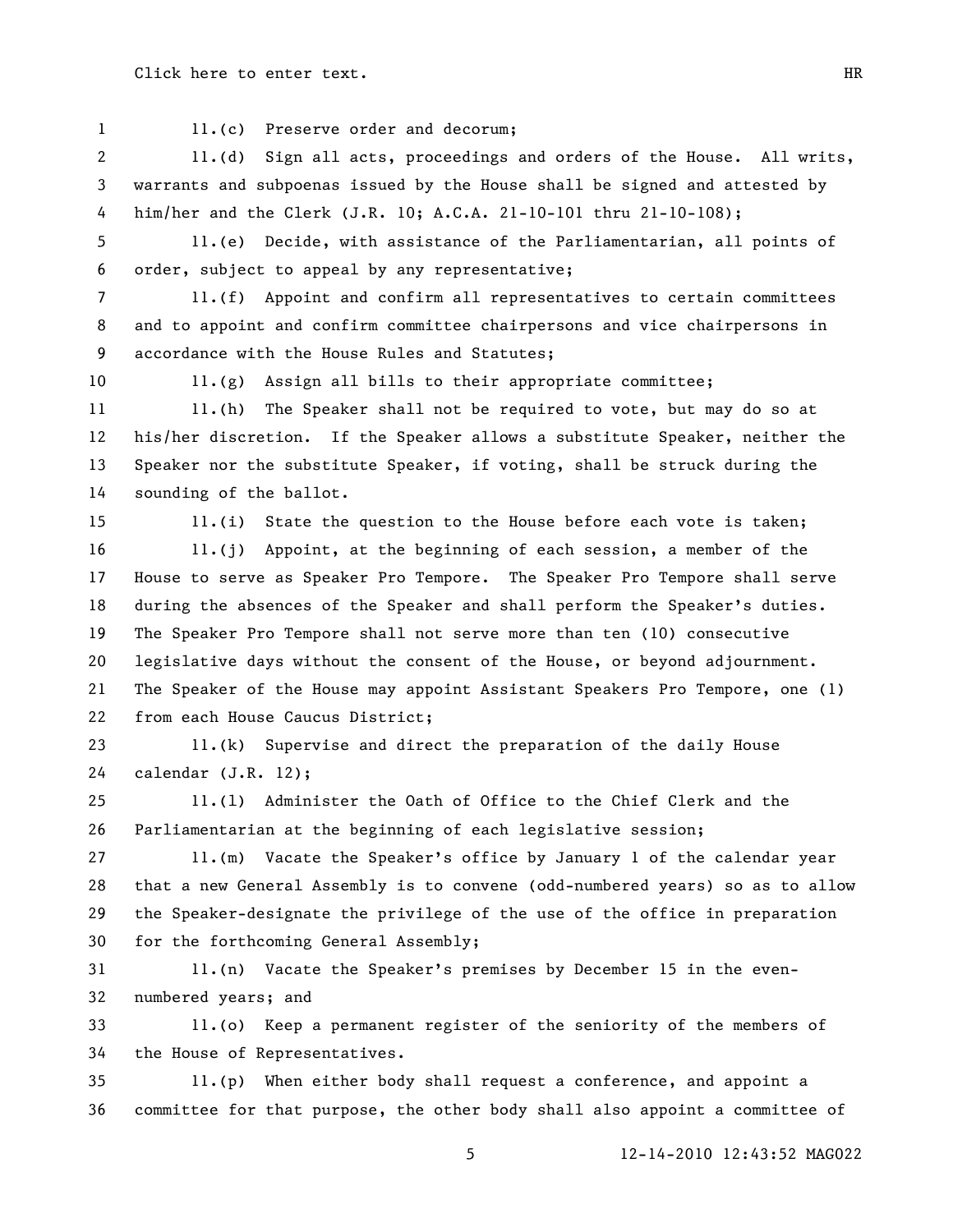| 1                        | equal number to confer, and such conference shall be held at any time and     |  |
|--------------------------|-------------------------------------------------------------------------------|--|
| 2                        | place agreed on by the chairpersons.                                          |  |
| 3                        | 11.(q) Approve, by cosigning with either the Chief of Staff or the            |  |
| 4                        | Coordinator of Legislative Services, the disbursement of all House funds.     |  |
| 5                        |                                                                               |  |
| 6                        | CHIEF OF STAFF                                                                |  |
| $\overline{\phantom{a}}$ | 12.<br>The Chief of Staff shall be appointed by the Speaker with the          |  |
| 8                        | approval of the House Management Committee. (Art. 5, Sec.11)                  |  |
| 9                        | 13. The duties of the Chief of Staff shall be to:                             |  |
| 10                       | 13.(a) Serve as the principal aide to the Speaker; support the Speaker        |  |
| 11                       | in dealing with a range of legislative officials, industry officials, local,  |  |
| 12                       | state and federal government officials, and members of the public; manage all |  |
| 13                       | public affairs issues on behalf of the Speaker; directly handle matters of    |  |
| 14                       | institutional legislative importance at the direction of the Speaker;         |  |
| 15                       | 13.(b) Assist the Speaker in designing, establishing and maintaining          |  |
| 16                       | an organizational structure and staffing to effectively accomplish the goals  |  |
| 17                       | and objectives of the House; recruit, employ, train and supervise staff as    |  |
| 18                       | directed by the Speaker;                                                      |  |
| 19                       | 13.(c) Serve as the chief aide and liaison for the Speaker handling           |  |
| 20                       | program support activities and complex legislative matters to ensure          |  |
| 21                       | effective operation of the House;                                             |  |
| 22                       | 13.(d) Interact regularly, at Speaker's direction, with Office of the         |  |
| 23                       | Governor, Senate, industry, government and community officials in the         |  |
| 24                       | representation and development of strategic program initiatives designed to   |  |
| 25                       | improve all facets of governmental services for the citizens of Arkansas;     |  |
| 26                       | 13.(e) Prepare and or contribute to the preparation of reports,               |  |
| 27                       | briefings, presentations and responses on strategic legislative issues as     |  |
| 28                       | appropriate;                                                                  |  |
| 29                       | Oversee all facets of the daily operations of the House<br>13. (f)            |  |
| 30                       | ensuring compliance with all Rules of the House, all local, state and federal |  |
| 31                       | laws, policies, regulations and policy statements;                            |  |
| 32                       | Act as travel supervisor or assign duty to designated staff;<br>13.(g)        |  |
| 33                       | 13.(h)<br>Act as purchasing agent or assign duty to designated staff;         |  |
| 34                       | 13.(i)<br>Coordinate preparation for General, Fiscal and Special Sessions     |  |
| 35                       | of the House of Representatives;                                              |  |
| 36                       | Coordinate special projects on behalf of the Speaker of the<br>13.(j)         |  |
|                          | 12-14-2010 12:43:52 MAG022<br>6                                               |  |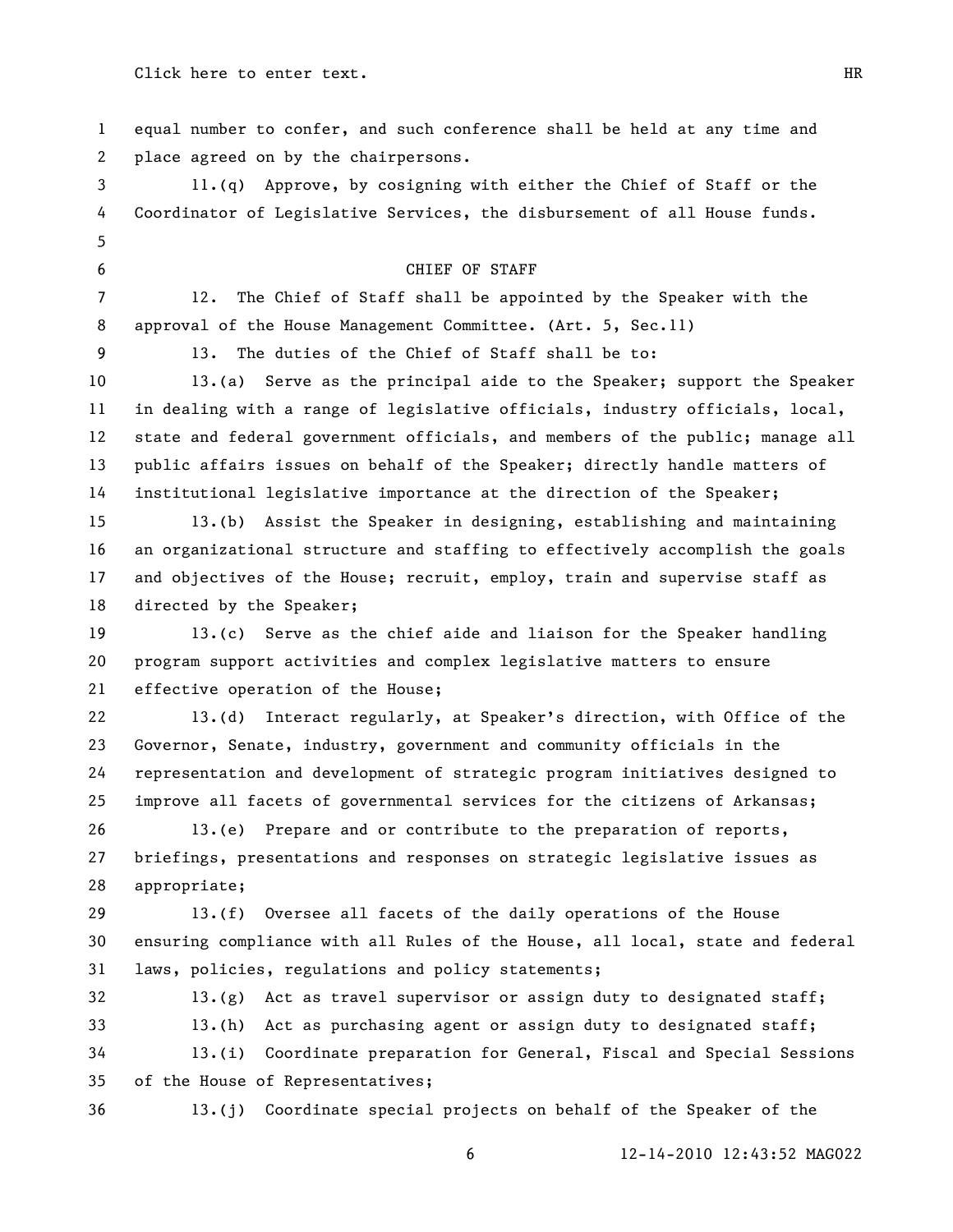House; participate with the Speaker and leadership in planning, policy development, legislative review, amendment preparation and complex analysis of proposed and existing legislation; 13.(k) Oversee the full production of live and recorded sessions of the full House; design schedules, set program content and supervise staff in the use of equipment and records of all sessions; 13.(l) Manage and oversee budget review and related legislation. 9 COORDINATOR OF LEGISLATIVE SERVICES 14. The Coordinator of House Legislative Services shall be appointed by the Speaker of the House with the approval of the House Management Committee. (Art. 5, Sec.11) 15. The duties of the Coordinator of House Legislative Services shall be to: 15.(a) Coordinate and supervise the activities of the Chief Clerk, employees of the House Fiscal Office, the House Properties Manager and other temporary and permanent employees as assigned by the Chief of Staff; 18 15.(b) Keep or cause to be kept all fiscal accounts and records; 15.(c) Act as custodian of House properties; and, 20 15.(d) Report to the Chief of Staff. 22 THE CHIEF CLERK 16. The Chief Clerk shall be appointed by the Speaker-designate by November 1 of the even-numbered years, subject to confirmation by a majority vote of the membership of the House. (Article 5, Sec. 11) 17. The duties of the Chief Clerk shall be to (A.C.A. 10-2-102): 17.(a) Have custody of all bills, papers and records of the House and not to permit them to be taken out of his/her custody except by the provisions established in House Rule #8. Staff must sign a receipt for all bills taken from the Clerk; 17.(b) Keep the Journal of the proceedings of the House, and, under the direction of the Speaker, subject to the will of the House, correct errors in the Journal; 17.(c) Keep the necessary records for the House; 17.(d) Supervise the engrossment and enrollment of bills and to certify their passage, with the assistance of the appropriate committee (J.R.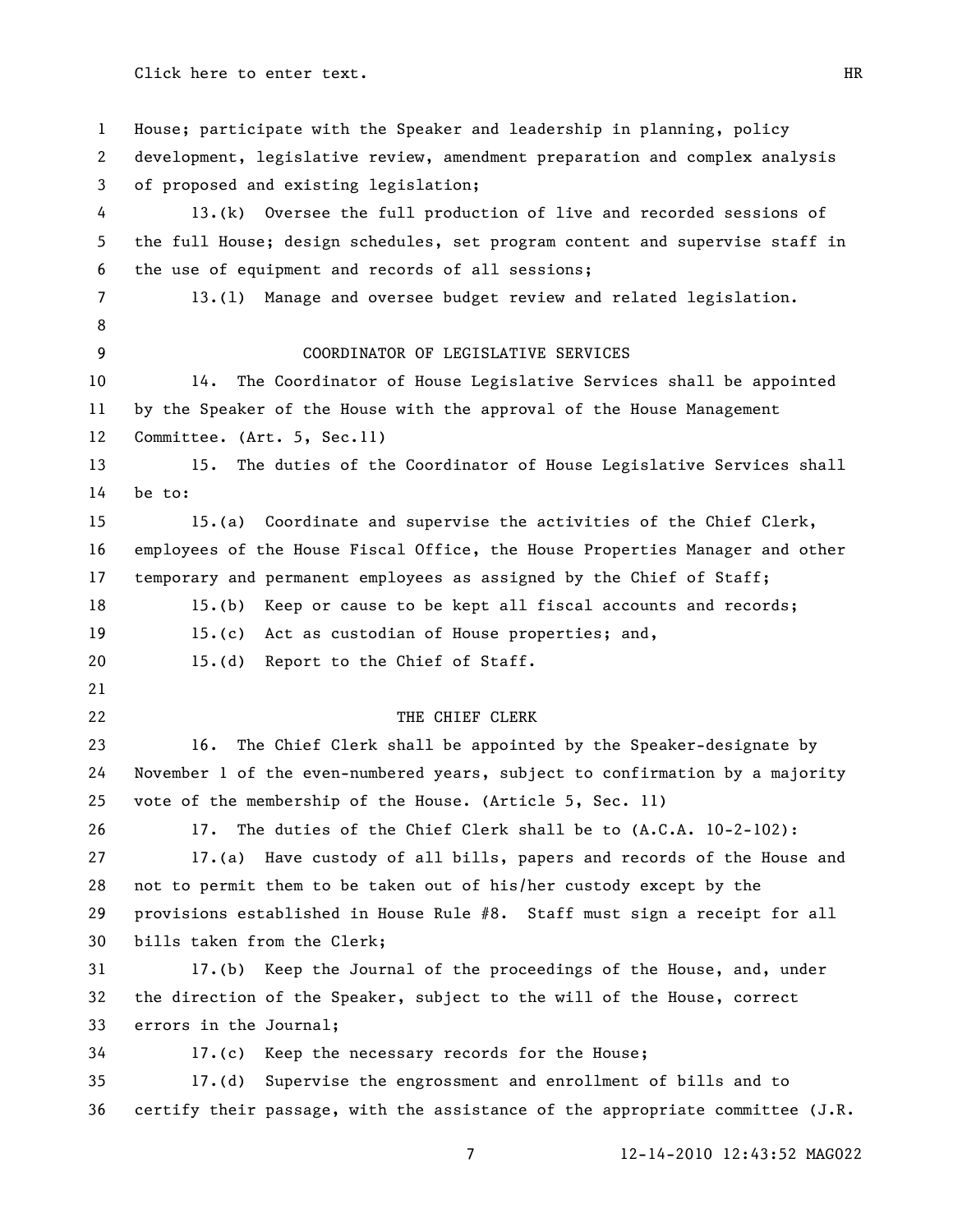6 thru 9);

 17.(e) Transmit bills, other documents, and messages to the Senate, as required and secure a receipt thereof and to receive communications from the Senate and receipts of bills, documents and messages (J.R. 3 and 5) (J.R. 19);

 17.(f) Attend every session of the House, call or delegate the reading of the roll and the reading of all bills, resolutions and other papers as directed by the Speaker;

 17.(g) Coordinate and supervise activities of temporary and permanent employees as assigned by the Chief of Staff;

 17.(h) Be responsible for the distribution of all literature within the House Chamber and other House premises. One copy of such literature which is distributed in the House Chamber and House premises must bear the signature of a representative authorizing distribution and the signed copy must be filed with the Chief Clerk; and

 17.(i) The Secretary of the Senate and the Clerk of the House are authorized, subject to approval by the appropriate designated committee, to correct obvious errors occurring in documents originating in the House and the Senate respectively, provided that each such correction is noted on the 20 bill jacket and is documented by a "correction note" at the end of the official daily Journal for the date on which the correction was made. (J.R. 23)

24 PARLIAMENTARIAN

 18. The duties of the Parliamentarian shall be to (Art. 5, Sec. 11): 18.(a) Convene the first session of the House at the time prescribed by law. The Parliamentarian shall call the members to order, call the roll, preserve order and decorum, and decide all questions of order subject to appeal by any representative pending the election of the Speaker. The Parliamentarian of the previous House shall serve as the official Parliamentarian until the appointment of a new Parliamentarian. In the absence of a Parliamentarian of the previous House, the Speaker of the House shall designate a temporary Parliamentarian to convene the first session of the House;

 18.(b) Assist the Speaker in deciding all points of order; 18.(c) Advise the Speaker on the proprieties of motions and the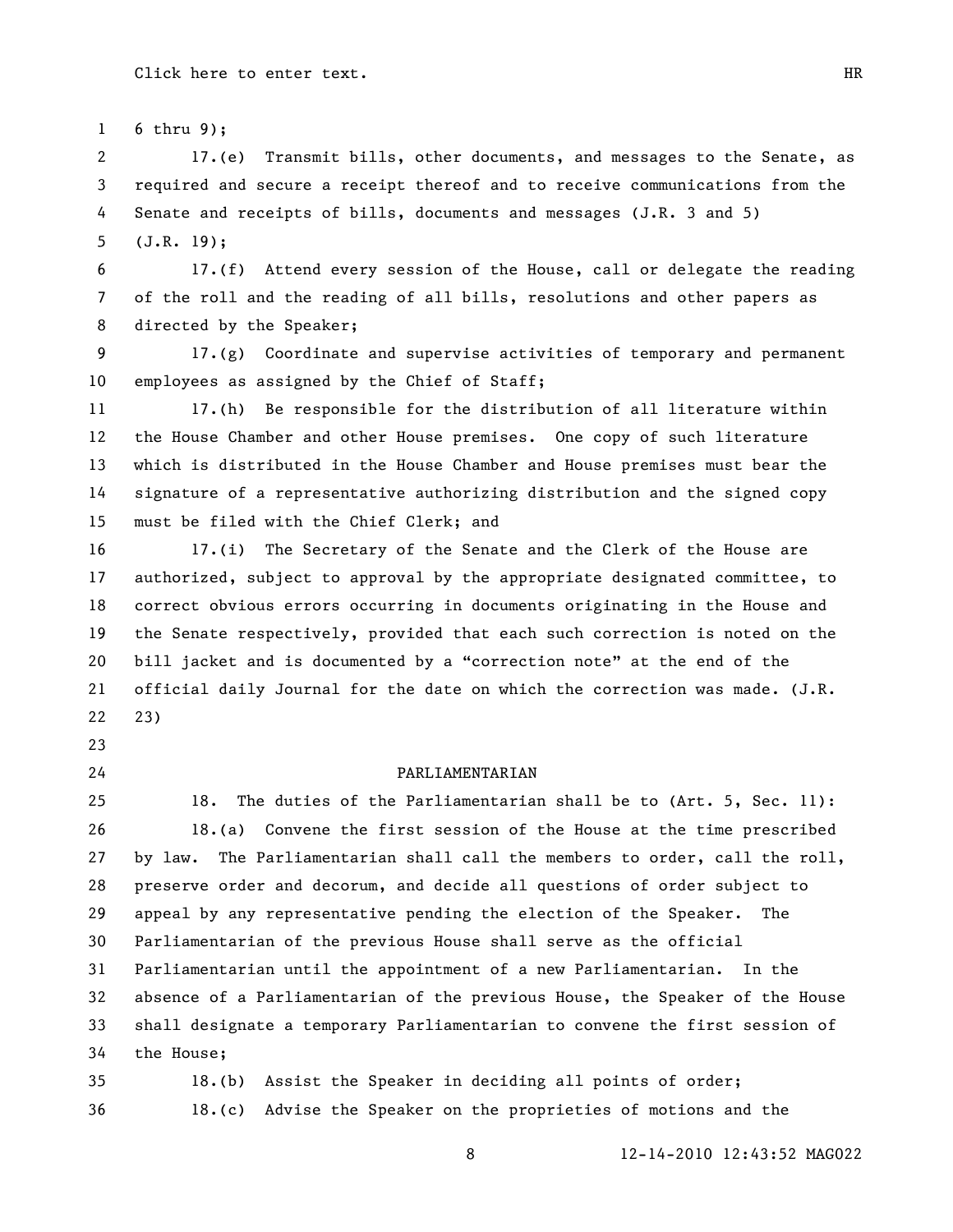| $\mathbf{1}$ | numbers of votes necessary for passage;                                      |  |  |
|--------------|------------------------------------------------------------------------------|--|--|
| 2            | 18.(d) Assist the Speaker in the supervision of the preparation of the       |  |  |
| 3            | daily House calendar;                                                        |  |  |
| 4            | 18.(e) Assist the Speaker in the selection of a Chaplain for the day;        |  |  |
| 5            | 18.(f) Assist the Speaker in the assignment of bills to their                |  |  |
| 6            | appropriate committee;                                                       |  |  |
| 7            | $18.(g)$ Sit as an ex-officio non-voting member of the House Rules           |  |  |
| 8            | Committee, and serve as secretary and advisor to the House Committee on the  |  |  |
| 9            | Journal; Engrossed and Enrolled Bills;                                       |  |  |
| 10           | 18.(h) Prepare and distribute the House Rules and amendments thereto,        |  |  |
| 11           | under the supervision of the Speaker and the House Rules Committee; and      |  |  |
| 12           | 18.(i) Have an adequate knowledge of Parliamentary Law and the Rules         |  |  |
| 13           | of the Arkansas House of Representatives.                                    |  |  |
| 14           |                                                                              |  |  |
| 15           | PARLIAMENTARY PRACTICE                                                       |  |  |
| 16           | When a question is under debate, motions shall have precedence in<br>19.     |  |  |
| 17           | the following order (the request for a quorum call is always in order; the   |  |  |
| 18           | Chairperson is not compelled to accept any motion):                          |  |  |
| 19           | 19.(a) To fix the time to which the House will adjourn (non-debatable)       |  |  |
| 20           | (majority of a quorum);                                                      |  |  |
| 21           | $19.(a)(1)$ (A majority of a quorum is a majority of those voting when       |  |  |
| 22           | at least a majority of the members are present and voting;)                  |  |  |
| 23           | 19.(b) To adjourn (non-debatable) (majority of a quorum);                    |  |  |
| 24           | 19.(c) To take a recess (non-debatable) (majority of a quorum);              |  |  |
| 25           | 19.(d) Postpone temporarily; lay on the table (non-debatable)                |  |  |
| 26           | (majority of a quorum) To take from the table (non-debatable) (majority of a |  |  |
| 27           | quorum) (when the motion to take from the table is adopted, the proposition  |  |  |
| 28           | takes the same position it held when the motion to lay on the table was      |  |  |
| 29           | adopted);                                                                    |  |  |
| 30           | Immediate consideration (non-debatable) (2/3 of a quorum);<br>19.(e)         |  |  |
| 31           | 19.(f)<br>Previous question (non-debatable) (5 seconds) (majority of a       |  |  |
| 32           | quorum);                                                                     |  |  |
| 33           | Limit or extend debate (non-debatable) (2/3 of a quorum);<br>19.(g)          |  |  |
| 34           | 19.(h)<br>To expunge (debatable) $(2/3$ of membership) $(67)$ ;              |  |  |
| 35           | 19.(i)<br>Postpone to a day certain (debatable) (majority of a quorum);      |  |  |
| 36           | 19.(j)<br>Committee of the Whole, go into (non-debatable) (majority of a     |  |  |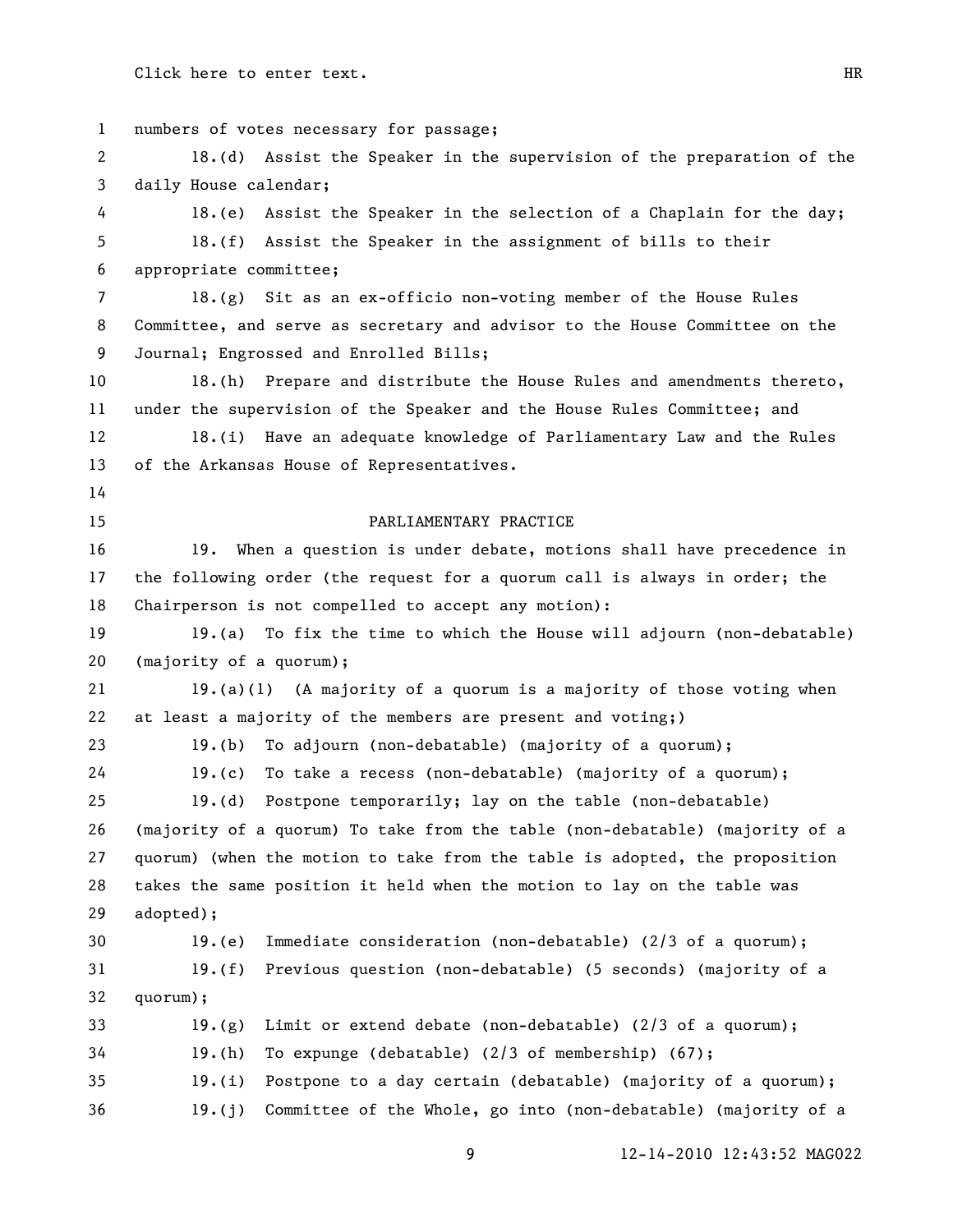quorum); 19.(k) Refer (debatable) (majority of a quorum); 19.(l) Amend (debatable) (majority of a quorum); 19.(m) Postpone indefinitely (debatable) (majority of membership); 19.(n) Take out of proper order (non-debatable) (2/3 of a quorum); 19.(o) Special order of business (debatable) (2/3 of a quorum); and 19.(p) To suspend the rules (non-debatable) (2/3 of a quorum). 20. A motion to adjourn shall always be in order, when the Floor can be obtained for that purpose, except when the previous question has been ordered. 21. The motion to recess, when the Floor can be obtained for that purpose, must specify the time which shall elapse and the time for reconvening. It may be amended to alter specific time. 22. Previous question: 22.(a) When any debatable question is before the House, any member may move the previous question. It shall be seconded by five (5) members whether the question shall be stated. When the previous question shall have been adopted, the proponents shall be allowed fifteen (15) minutes in which to debate it, and the opponents of the main question shall be allowed fifteen (15) minutes, after which time a vote upon the main question shall be taken. 22.(b) Pending a vote on the main question, one (1) motion to refer is

 permitted. A motion to refer under this rule applies to House resolutions as well as to House bills, to Senate bills and to Senate amendments to a House bill, and to a motion to amend the Journal. The motion to refer under this rule is non-debatable and may not be laid upon the table.

 23. A motion to postpone to a day certain may not specify the hour; a special order is necessary to specify the hour; the motion may be amended and it is debatable within narrow limits only, confined to the merit of the motion itself.

 24. The simple motion to refer is debatable within its narrow limits, but the merits of the proposition to which it is proposed to refer may not be brought into the debate. The motion to refer with instructions is debatable (majority vote of a quorum). When a question is raised about the proper referral of a bill to committee, if the Speaker admits error in the referral of the bill to a committee, the bill may be re-referred by a majority vote of a quorum; however, if the Speaker does not admit error in the referral of the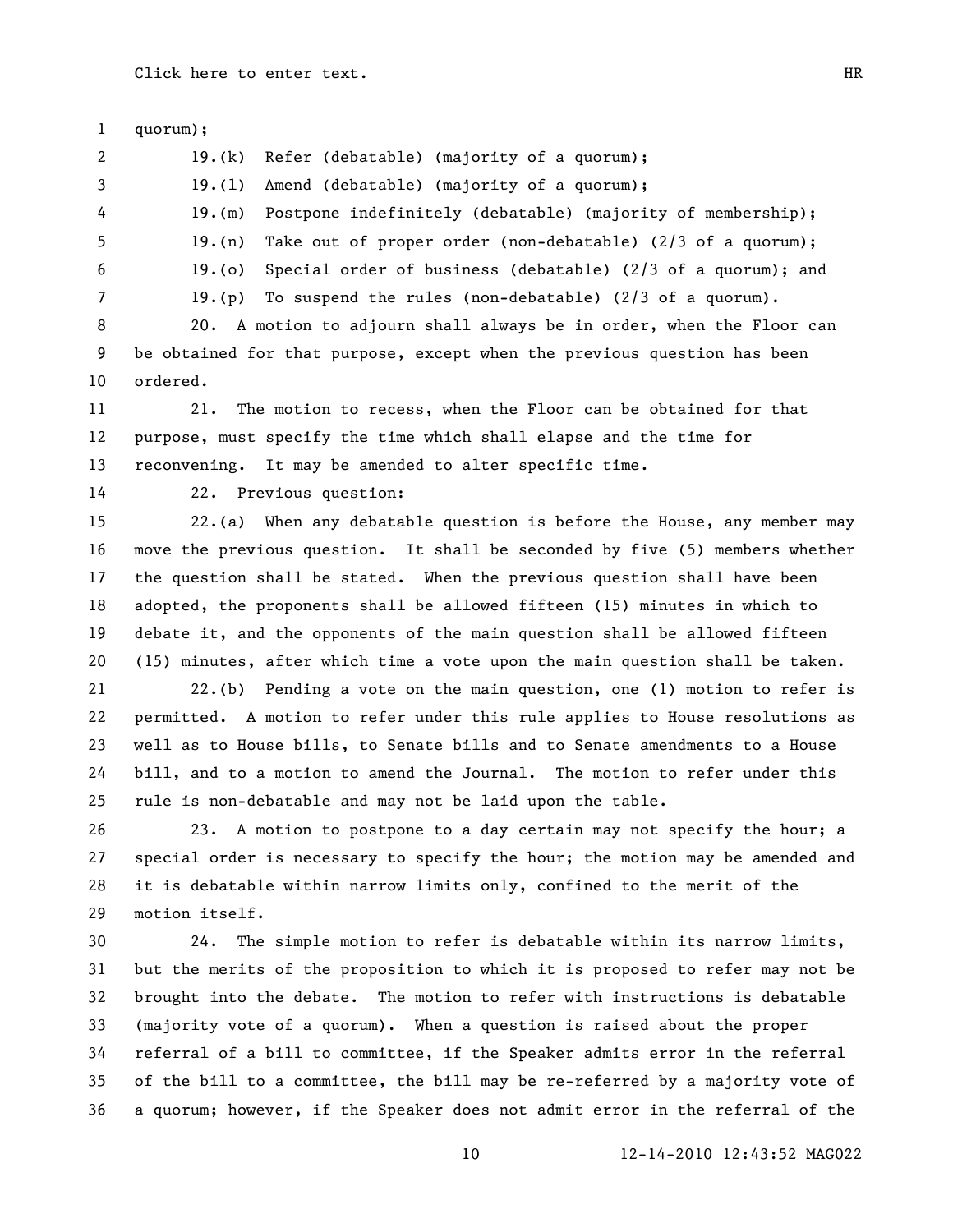bill to committee, the bill may only be re-referred by a two-thirds (2/3) vote of a quorum. When a bill is re-referred to a committee, any previous committee recommendation is automatically stripped from the bill.

 24.(a) When a motion is under consideration, only two (2) substitutes to that motion shall be in order. Only a motion applicable to the main motion and of a higher precedence upon recognition may be substituted for the motion under consideration. A substitute to the third degree shall not be in order. Unless specified otherwise by the presenter of the motion at the time the motion is made, a substitute motion shall apply to the main motion.

 25. The motion to postpone indefinitely opens to debate all the merits of the proposition to which it is applied. It may not be applied to the motion to refer, or to suspend the rules, or to motions relating to the order of business.

 25.(a) The motion for indefinite postponement and possible consideration by a joint interim committee shall be as follows: "Mr. Speaker, 16 I move that consideration of be postponed indefinitely and that 17 consideration be given by the joint interim committee on for a study 18 of ." (majority of membership).

 26. The motion to limit or extend debate must specify time limitations. A substitute motion specifying a lesser time may be accepted. 27. Reconsideration:

 27.(a) When a proposition has been made and carried or lost, it shall be in order for any member of the majority on the same or succeeding legislative day to move for the reconsideration thereof, or give notice of his/her intentions to do so and such motion shall take precedence over other questions except consideration of a conference report or a motion to adjourn: Provided, the motion or proposition shall only be considered during the period reserved for regular bills. The notice shall not be withdrawn after the said succeeding legislative day without the consent of the House, and thereafter any member may call it up for consideration: Provided, the notice to reconsider must be disposed of within three (3) legislative days following the day the vote was taken; provided, that such notice to reconsider cannot be given after the 57th day of a regular session or during a special session or fiscal session during which times a motion to reconsider must be disposed of immediately.

36 27.(b) The provisions of the rule that the motion may be made "by any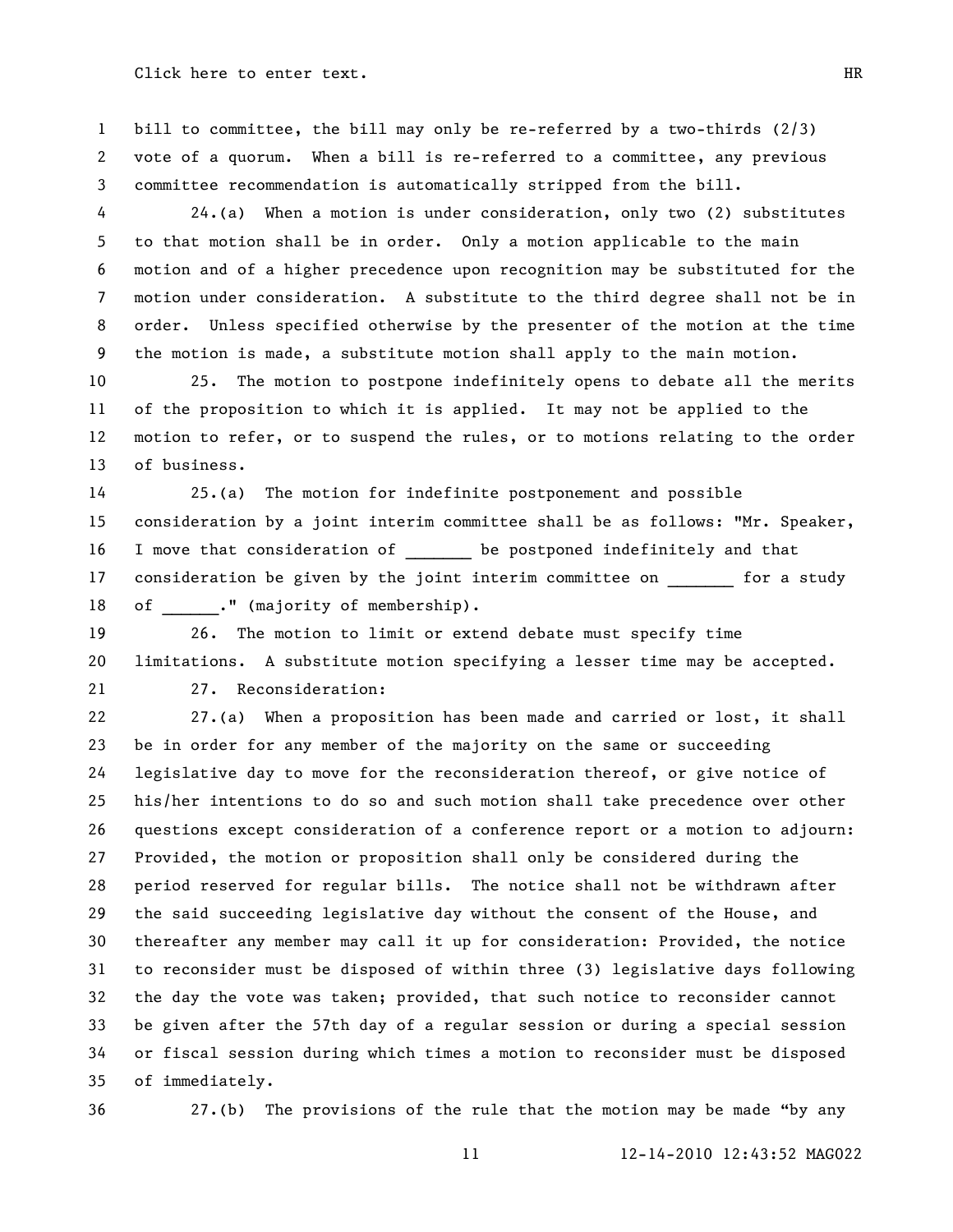1 member of the majority" is construed, in case of a tie, to mean the member of the prevailing side, and the same construction applies in the case of a two- thirds (2/3) vote. Where the yeas and nays have not been ordered recorded in the Journal, any member, irrespective of whether he/she voted with the majority or not, may make the motion to reconsider or give notice thereof; but a member who was absent or who was paired in favor of the majority contention and did not vote may not make a motion.

 27.(c) A bill in the possession of the House is not considered passed or an amendment agreed to if a motion to reconsider is pending; the effect of the motion being to suspend the original proposition. A notice or motion to reconsider shall not be allowed unless the bill is in the House. A bill shall not leave the House once notice of reconsideration is given. When the motion to reconsider is decided in the affirmative, the question immediately recurs on the motion reconsidered. However, prior to consideration of the question at hand, the Speaker shall have the title, expressing the main contents of the proposition being reconsidered, read to the House. When the motion to reconsider is defeated, a second motion to reconsider may not be made.

 27.(d) The motion to reconsider is agreed to by a majority of a quorum, even though the vote reconsidered requires a majority or more of the membership. Upon reconsideration when a proposition has been voted twice and either carried or lost it is considered "Clinched".

 27.(e) A notice to reconsider is not debatable. A motion to reconsider is debatable when the item to which it applies is debatable.

 27.(f) No bill, petition, memorial, or resolution referred to a committee or reported there-from for recommitment shall be brought back into the House on a motion to reconsider.

28 27.(g) The "Clincher" motion is two (2) motions in one (1); it is a motion to reconsider and to lay on the table. Having prevailed, the proposition shall not be again considered except by expunging the record. The "Clincher" motion is adopted by a majority of the membership. The Speaker shall accept a "Sound the Ballot" request after the "Clincher" has been adopted and before the next order of business is called.

34 27.(h) No "Clincher" motion shall be entertained on a bill passed during the morning hour or which has been represented to be non-controversial regardless of when passed. Prior to the 60th day of a session, no bill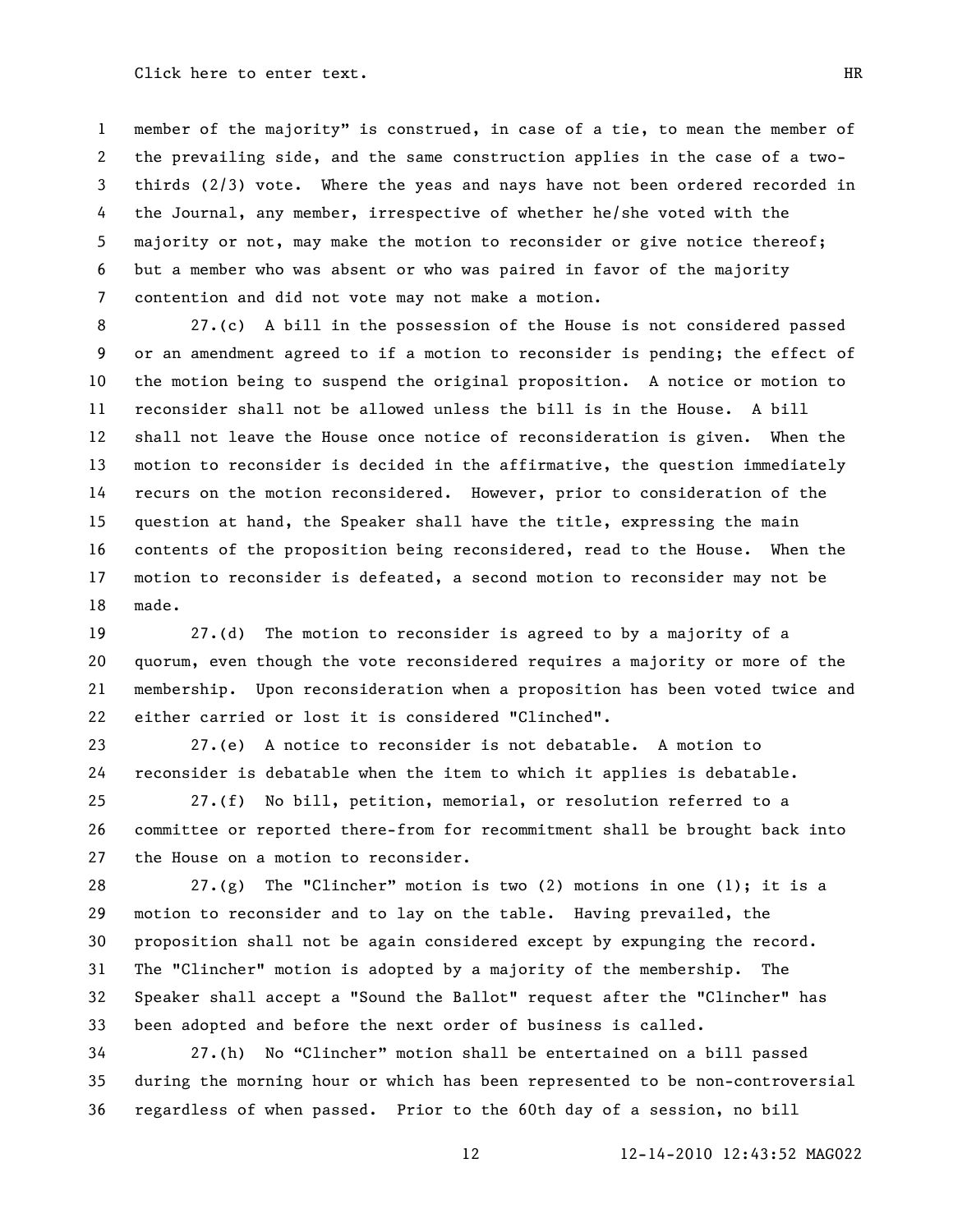passed during the morning hour, or a bill appearing on the non-controversial bill calendar which has passed, shall be transmitted to the Senate until the expiration of the morning hour of the day next following its passage in which the House is in session.

28. No dilatory motion shall be entertained by the Speaker.

 29. Two-thirds (2/3) of a quorum may suspend the rules, other than rules that require a two-thirds (2/3) or three-fourths (3/4) vote of the membership. (J.R. 14 - Suspending Joint Rules)

 30. No standing rule or order shall be revised without one (1) day's notice being given thereof.

 31. In every case not provided for in the House rules, the Speaker, the Parliamentarian, and the members shall be guided by Mason's Manual of Legislative Procedure. Each member of the Rules Committee may be furnished a copy of the current edition and of each new or revised edition of Mason's Manual of Legislative Procedure and additional copies may be available to other members from the Parliamentarian, upon approval of the Rules Committee. 

#### 18 DAILY ORDER OF BUSINESS

 32. The House shall convene at 1:30 p.m., unless otherwise ordered by the House membership.

33. The daily order of business shall be:

(a) Prayer

(b) Pledge of Allegiance

(c) Roll Call

(d) Leaves of absence

(e) Reading and approval of the previous day's Journal

(f) Reports from select committees

(g) Reports from standing committees

(h) Unfinished business

(i) Executive communications

(j) Introduction, reading and advancement of bills and resolutions

 33.(k)1. Senate communications and amendments to House bills 2. Introduction, reading and advancement of bills and joint

resolutions

 3. Bills and resolutions from the Senate on first reading 4. Bills and resolutions from the Senate on second reading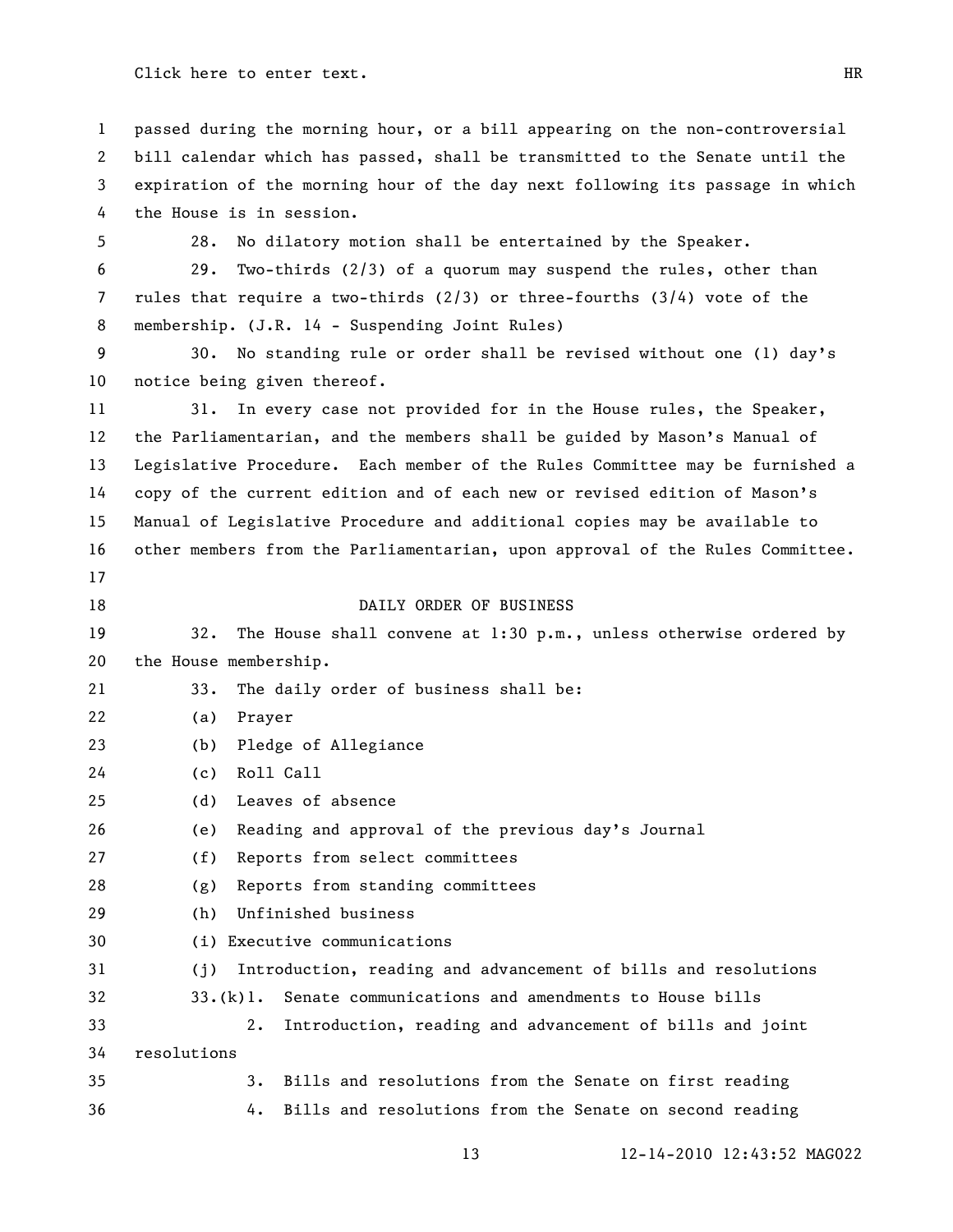1 5. Senate bills and joint resolutions on third reading

33.(l) Announcement of committee meetings, and

33.(m) Adjournment.

 34.(a) Introduction and reading of bills and resolutions may be ordered by the Speaker of the House at his/her discretion.

- 34.(b) The following types of resolutions shall be considered for passage during the time set aside for the consideration of members' own amendments to their own bills: a memorial resolution, a concurrent memorial resolution, and a resolution or a concurrent resolution that commends, congratulates, or recognizes an individual, group, or other entity. Notwithstanding Rule 25 (h), a concurrent resolution or concurrent memorial resolution that is subject to this rule may be transmitted to the Senate on the same day that it is passed. A joint resolution proposing a Constitutional amendment shall be placed on the regular House calendar and is subject to Rule 25 (h).
- 16 35. Items "(a)" through "(h)" shall take no more than one (1) hour of House time each day unless extended by a majority vote of the House members present. These items may not be extended on those designated Senate days beyond the one (1) hour limit. (J.R. 12 – Senate days)
- 20 36. Unfinished business items, except items "(a)" through "(g)", take 21 up where the House left the day before when it adjourned. Items " $(a)$ " 22 through " $(g)$ " begin new each day.

 37. Privileged matters may interrupt the order of business. These privileged matters are:

 37.(a) Appropriation bills and revenue bills, sponsored by the committees on Budget, Revenue and Taxation and the Committee on Rules (J.R. 15);

37.(b) Conference reports;

 37.(c) Special orders reported by the Committee on Rules for consideration by the House;

 37.(d) Consideration of amendments between the House and Senate after disagreement;

37.(e) Question of privilege;

 37.(f) Privileged resolutions reported under the right to report any time; and

37.(g) Bills returned with the objections of the Governor.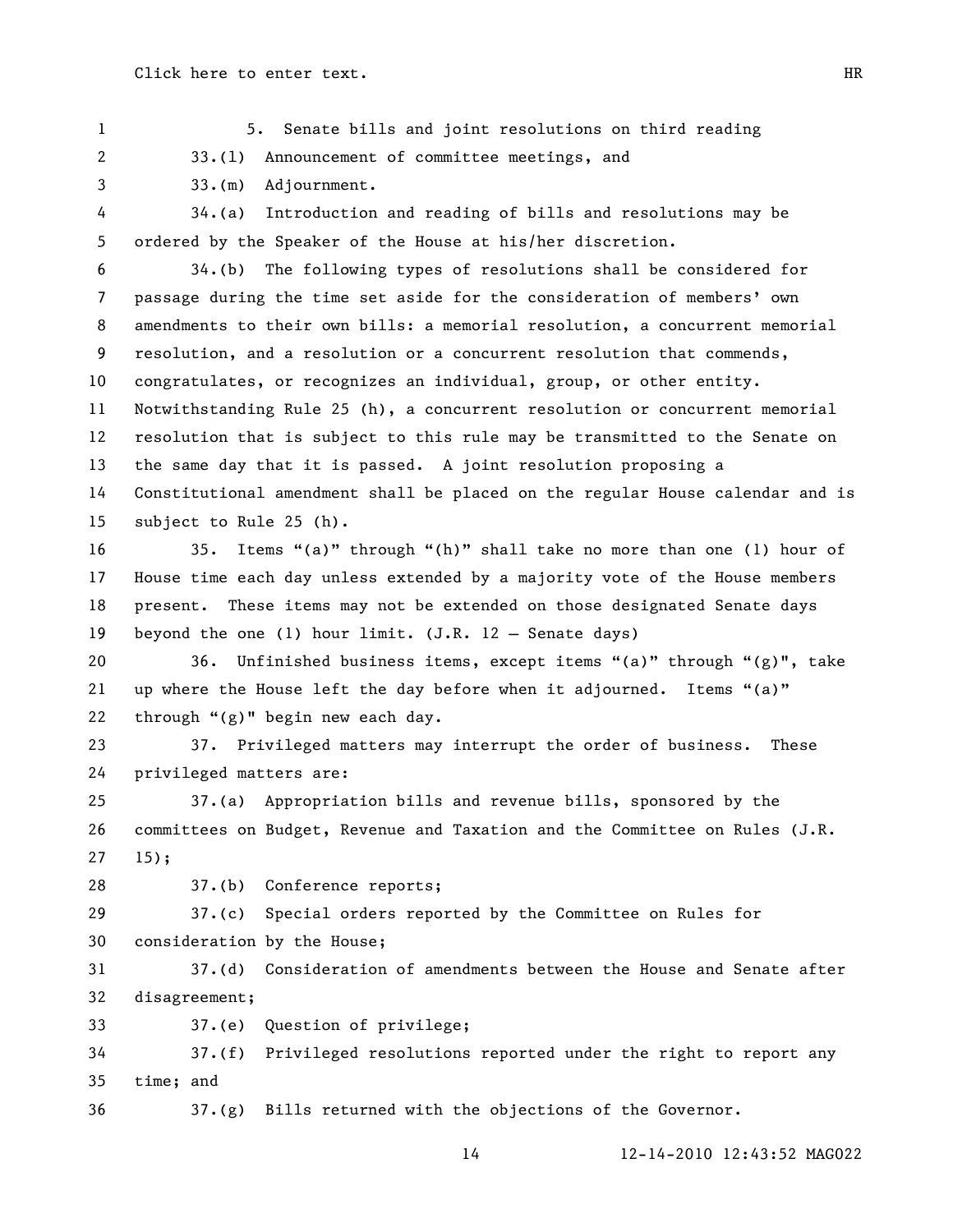| $\mathbf{1}$ |                                                                               |
|--------------|-------------------------------------------------------------------------------|
| 2            | <b>BILLS</b>                                                                  |
| 3            | 38.<br>Any representative may introduce bills, petitions, resolutions and     |
| 4            | memorials by filing them with the Clerk of the House. (A.C.A. 10-2-112 --     |
| 5            | Pre-session filing)                                                           |
| 6            | 38.(a) Each measure must have an original and eight (8) copies and            |
| 7            | eight (8) captions of the title either typewritten, photocopied or computer   |
| 8            | generated copies. (J.R. 18 [B])                                               |
| 9            | 38.(b) The Clerk shall take the original and perforate or stamp it as         |
| 10           | the original.                                                                 |
| 11           | 38.(c) No action shall be taken on any bill, resolution, or amendment         |
| 12           | that is not physically in the House. However, the motion to recall a bill or  |
| 13           | resolution may be made regardless of the location of the bill or resolution.  |
| 14           | 38.(d) No alterations or erasures or otherwise defacement of the bill         |
| 15           | or amendments shall be permitted.                                             |
| 16           | 38.(e) All amendments shall be entered on a separate sheet of paper           |
| 17           | noting the page number, the line or lines to be changed and the words to be   |
| 18           | deleted or inserted.                                                          |
| 19           | 38.(f) All bills, resolutions, amendments, petitions and memorials            |
| 20           | must be signed by the author.                                                 |
| 21           | $38.(g)$ The improper introduction of a bill, resolution, amendment,          |
| 22           | petition or memorial involves a question of privilege. Such measures          |
| 23           | improperly introduced, as determined by the Speaker or the House Committee on |
| 24           | the Journal; Engrossed and Enrolled Bills, shall be returned to the           |
| 25           | representative who introduced them.                                           |
| 26           | 38.(h) The style of the laws of the State of Arkansas shall be: "Be it        |
| 27           | enacted by the General Assembly of the State of Arkansas." (Art. 5, Sec. 19)  |
| 28           | The General Assembly of Arkansas shall not pass any local or<br>38.(i)        |
| 29           | special act.<br>This amendment shall not prohibit the repeal of local or      |
| 30           | special acts. (Amendment 14)                                                  |
| 31           | $38.$ (j) No bill shall be passed by either house containing more than        |
| 32           | one subject, which shall be expressed in the title, and the subtitle. (J.R.   |
| 33           | 4)                                                                            |
| 34           | In making appropriations for any fiscal year, the General<br>38.(k)           |
| 35           | Assembly shall first pass the General Appropriation Bill provided for in      |
| 36           | Section 30 of Article 5 of the Constitution, and no other appropriation bill  |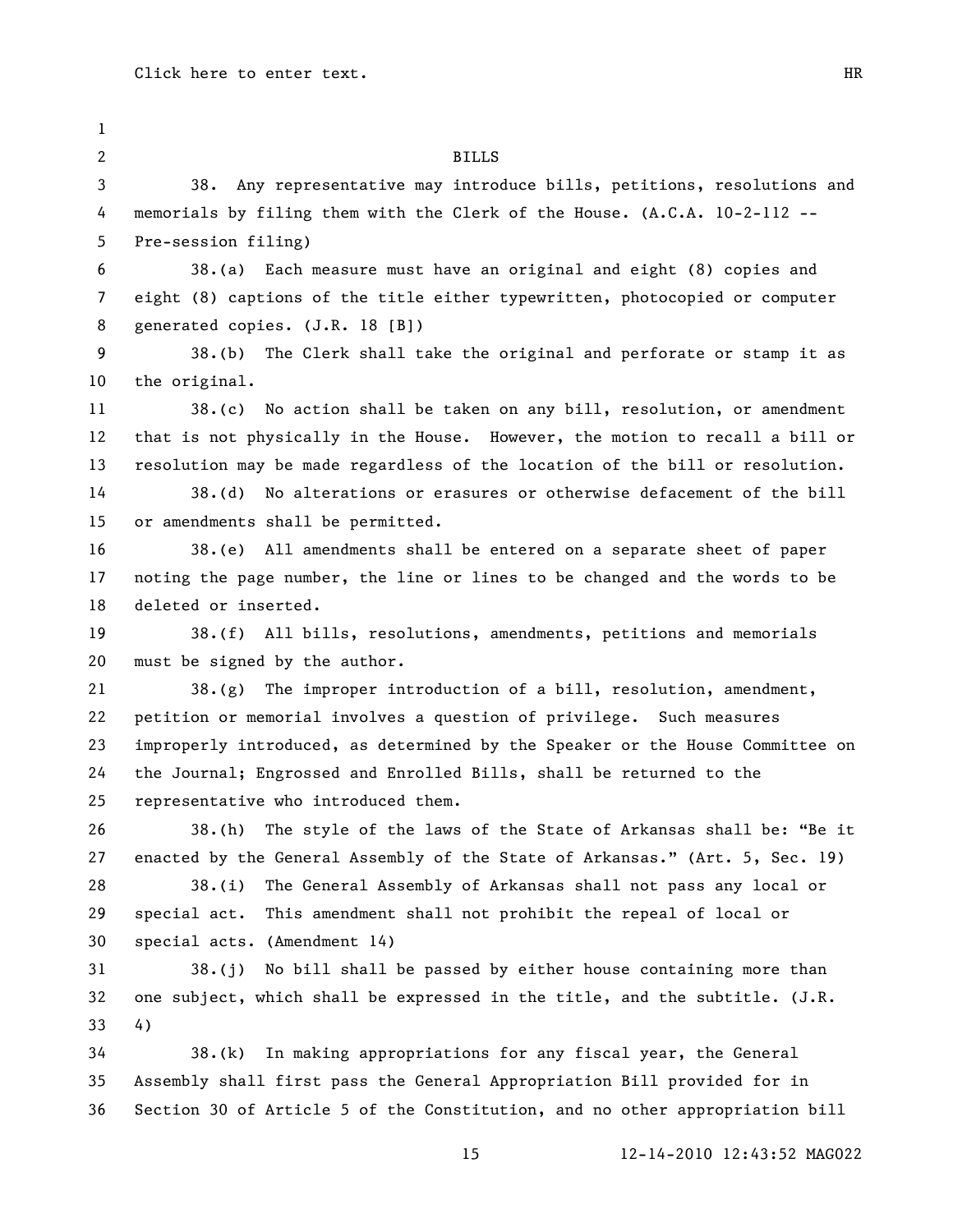may be enacted before that shall have been done. (As added to Article 5, Sec. 40 by Amendment No. 19)

 38.(l) No money shall be drawn from the treasury except in pursuance of specific appropriation made by law, the purpose of which shall be distinctly stated in the bill, and the maximum amount which may be drawn shall be specified in dollars and cents; and no appropriation shall be for a longer period than one (1) fiscal year. (Art. 5, Sec. 29)

 The general appropriation bill shall embrace nothing but appropriations for the ordinary expense of the executive, legislative and judicial departments of the State; all other appropriations shall be made by separate bills, each embracing but one (1) subject. (Art.5, Sec. 30)

 No state tax shall be allowed, or appropriation of money made, except to raise means for the payment of the just debts of the State, for defraying the necessary expenses of government, to sustain common schools, to repel invasion and suppress insurrection, except by a majority of two-thirds (2/3) of both houses of the General Assembly. (Art. 5, Sec. 31)

 None of the rates for property, excise, privilege or personal taxes, now levied shall be increased by the General Assembly except after the approval of the qualified electors voting thereon at an election, or in case of emergency, by the votes of three-fourths (3/4) of the members elected to each House of the General Assembly. (Art. 5, Sec. 38 added by Amend. 19, Sec. 2)

 Excepting monies raised or collected for educational purposes, highway purposes, to pay Confederate pensions and the just debts of the State, the General Assembly is hereby prohibited from appropriating or expending more than the sum of Two and One-Half Million Dollars for all purposes, for any fiscal year; provided the limit herein fixed may be exceeded by the votes of three-fourths (3/4) of the members elected to each House of the General Assembly. (Art. 5, Sec. 39 added by Amend. 19, Sec. 3)

 38.(m)(a) No appropriation bill shall be filed for introduction in either the House of Representatives or the Senate later than the fiftieth (50th) day of a regular session except upon consent of two-thirds (2/3) of the members elected to each house; and, no other bill or resolution except adjournment resolutions and resolutions requesting permission to introduce a bill or resolution shall be filed for introduction in either the House of Representatives or the Senate later than the fifty-fifth (55th) day of a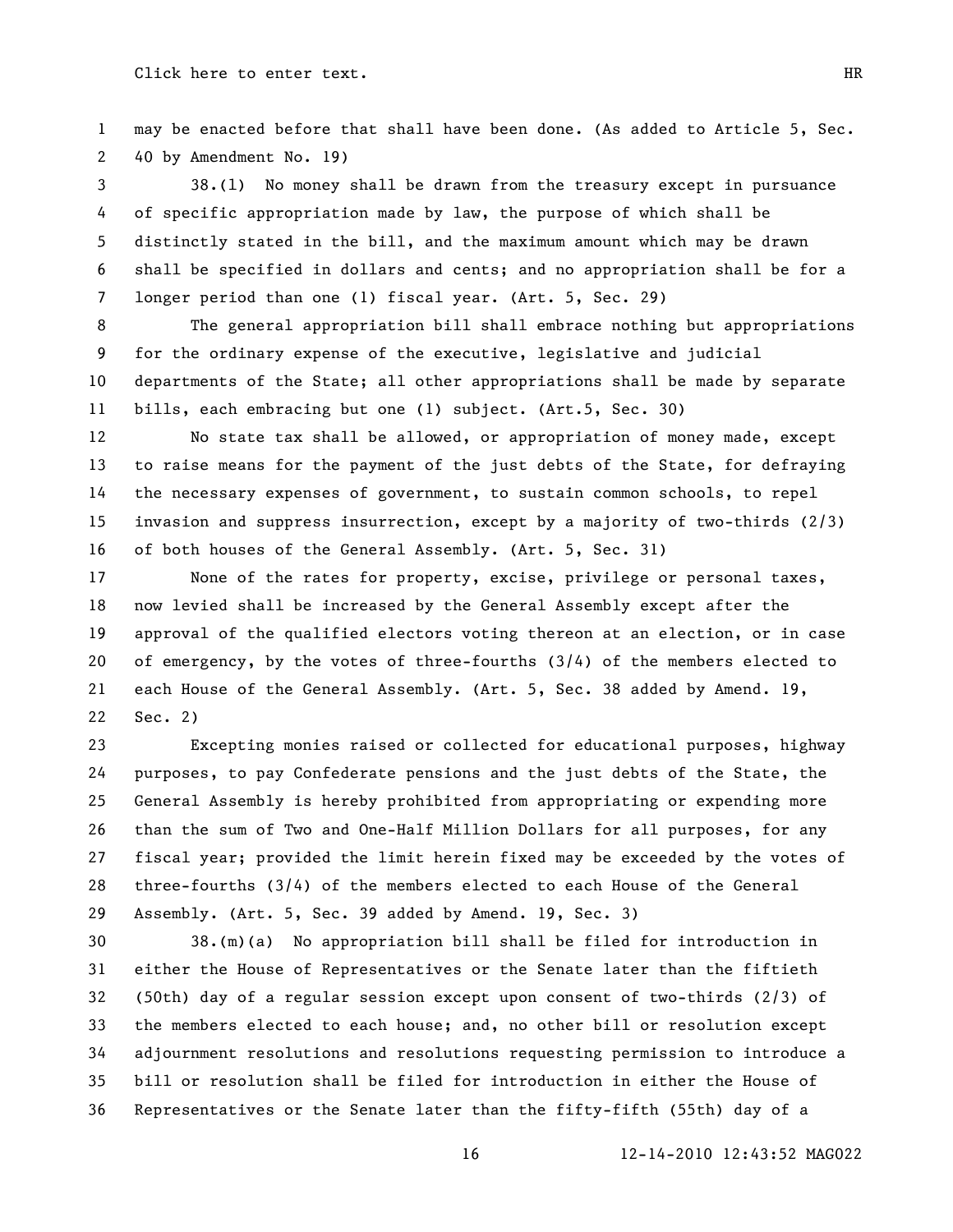regular session, except upon consent of two-thirds (2/3) of the members elected to each house.

 (b)(1) No appropriation bill shall be filed for introduction in either the House of Representatives or the Senate later than the fifteenth (15th) day of a fiscal session except upon consent of two-thirds (2/3) of the members elected to each house.

 (2) For a fiscal session, a non-appropriation bill shall not be filed for introduction until a concurrent resolution authorizing the introduction of the bill has been approved by a vote of two-thirds (2/3) of the members elected to each house and the concurrent resolution becomes effective.

 (3) A concurrent resolution authorizing the introduction of a non-appropriation bill in a fiscal session shall not be filed for introduction in either the House of Representatives or the Senate later than the first (1st) day of a fiscal session.

 (4) A non-appropriation bill shall not be filed for introduction in either the House of Representatives or the Senate later than the fifteenth (15th) day of a fiscal session.

 (c) When the filing deadline for any bills or resolutions ends on Saturday or Sunday, the deadline is extended until the close of business the following Monday. (J.R. 16)

 38.(n) The Joint Committee on Constitutional Amendments shall consist of the members of the Senate Committee on State Agencies and Governmental Affairs and the members of the House Committee on State Agencies and Governmental Affairs. No proposed constitutional amendment can be recommended to either House of the General Assembly except upon the affirmative vote of a majority of the members of the Senate Committee on State Agencies and Governmental Affairs and an affirmative vote of a majority of the members of the House Committee on State Agencies and Governmental Affairs. No resolution proposing a constitutional amendment shall be filed in either the House of Representatives or the Senate after the thirty-first (31st) day of each regular session of the General Assembly. All resolutions proposing constitutional amendments shall be referred to the Joint Committee on State Agencies and Governmental Affairs. Other resolutions proposing constitutional amendments shall not be reported to or considered by either House of the General Assembly until the original recommendations of the Joint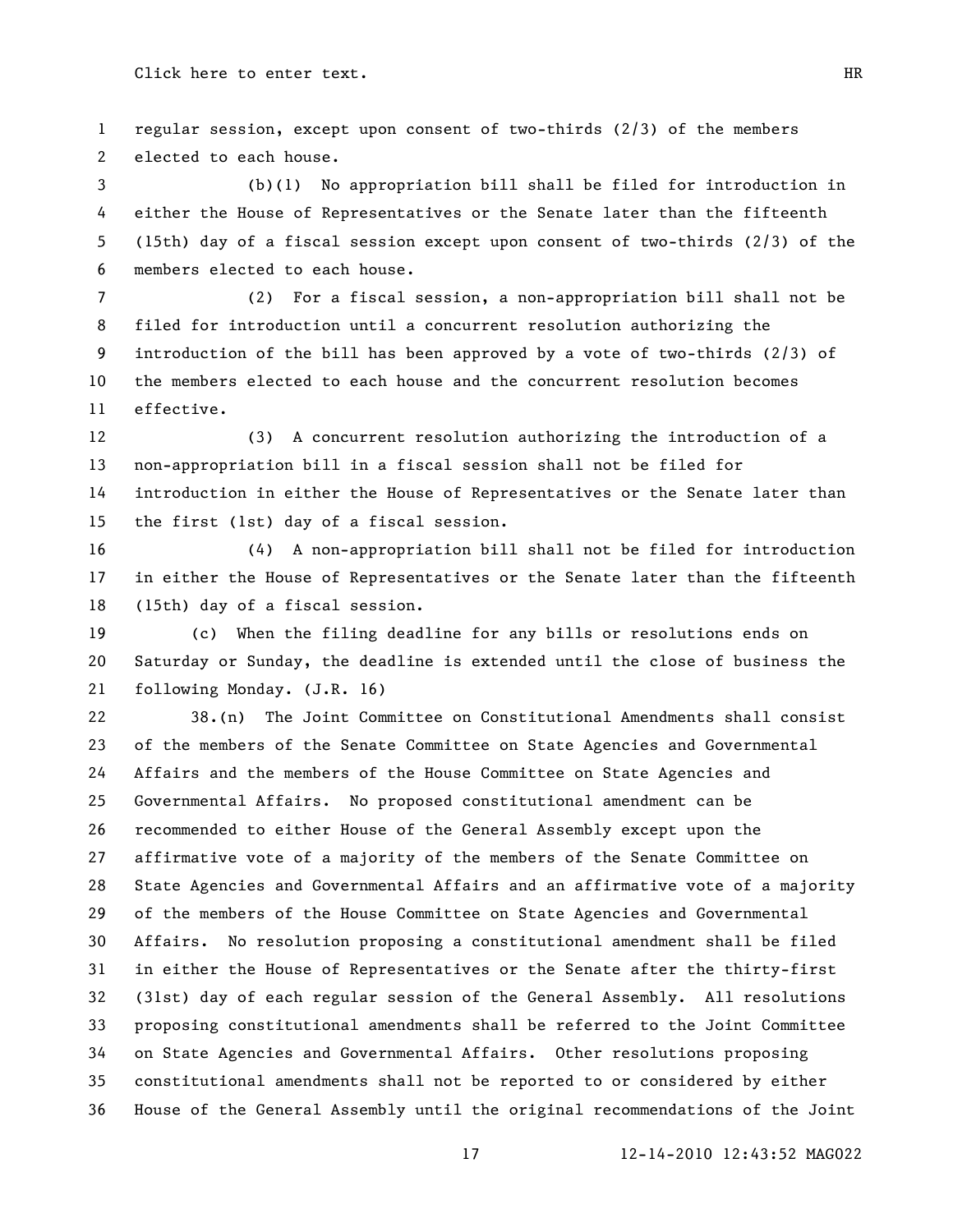Committee on State Agencies and Governmental Affairs are disposed of. A resolution proposing a constitutional amendment may be considered only during a regular session. (J.R. 21)

 38.(o)(a) Any proposed legislation affecting any publicly supported retirement system or pension plan to be considered by the General Assembly at a regular session shall be introduced in the General Assembly during the first fifteen (15) calendar days of a regular session. (A.C.A. 10-2-115)

 38.(o)(b) No such bill shall be introduced after the fifteenth day of a regular session unless its introduction is first approved by a three- fourths (3/4) vote of the full membership of each House of the General Assembly. (A.C.A. 10-2-115)

 38.(o)(c) A bill affecting any publicly supported retirement system or systems shall not be introduced or considered at any special session or fiscal session of the General Assembly unless the introduction and consideration of the bill is first approved by a three-fourths (3/4) vote of the full membership of each House of the General Assembly. (A.C.A. 10-2-115)

 38.(p) Definition. -- As used in this subchapter, unless the context 18 otherwise requires, "fiscal impact statement" means a realistic statement of the estimated financial cost of implementing or complying with the proposed law, regulation, rule, policy, order, or administrative law upon municipalities or counties to which the proposed law, regulation, rule, policy, order or administrative law applies. (A.C.A. 19-1-301)

 Before adoption of regulation, etc. -- No regulation, rule, policy, order, or administrative law which would have a fiscal impact on any municipality or county in this state shall be valid unless 30 days prior to its adoption by a board, commission, agency, department, office or other authority of the government of the State of Arkansas, except the General Assembly, the Courts and the Governor, such board, commission, agency, department, officer or other authority shall file a fiscal impact statement with the Secretary of State. Any municipality or county which will be affected by the proposed regulations, rule, policy, order or administrative law upon request shall immediately be furnished with a copy of the fiscal impact statement by the board, commission, agency, department, officer or other authority. (A.C.A. 19-1-302)

 Bills imposing new or additional costs on municipality or county. 38.(p) 1. When any House or Senate bill requiring an expenditure of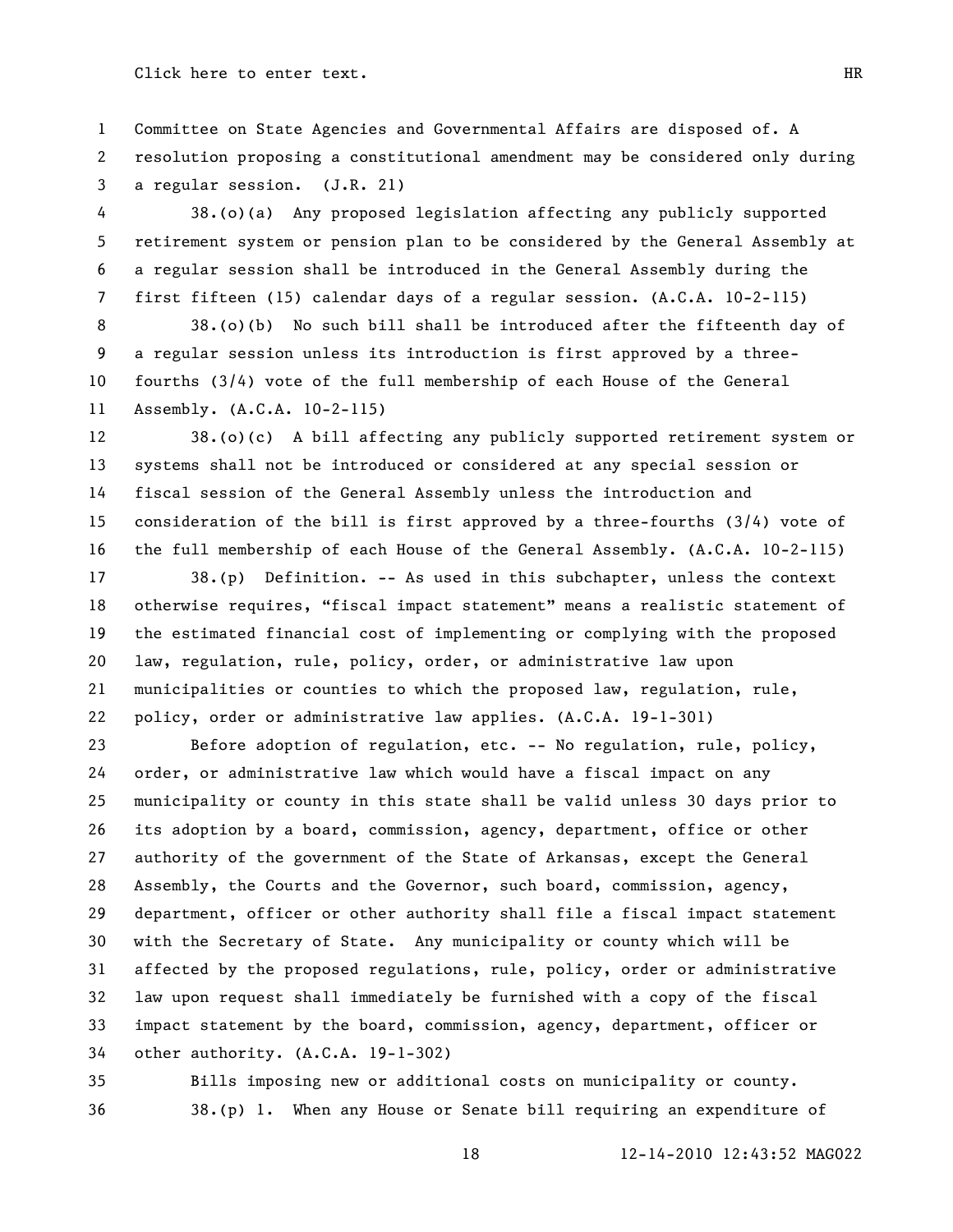public funds or otherwise imposing a new or increased cost obligation on any municipality or county is pending before any committee of the House of Representatives, any member of the committee may request that a fiscal impact statement for such bill be placed on the desk of each member of the committee before the bill is called up for final action in the committee. If such request is made, the chairperson of the committee shall refer the bill to the appropriate state agency or to the legislative staff for the preparation of a fiscal impact statement, to be returned to the committee in writing not later than five (5) days from the date of the request. (A.C.A. 19-1-303)

 38.(p) 2. Any time before such bill is read for the third time in the House of Representatives, any member of the House may request that a fiscal impact statement for the bill be prepared and placed on the desk of each member. When a member of the House of Representatives so requests a fiscal impact statement on any bill, the Speaker shall furnish the member a fiscal impact statement signature form which shows the number of the bill for which the statement is requested and the date and time the request was made. If the member returns the form containing the signature of the requesting member and the signatures of at least nine (9) other House members within thirty (30) minutes of the time shown on the form, the fiscal impact statement shall be prepared and placed on the desk of each member of the House before the bill is read the third time. (A.C.A. 19-1-303)

 38.(p) 3. If a bill is called up for final passage in the House of Representatives and a fiscal impact statement has not been provided for the bill, any member of the house in which the bill is being considered may move that a final vote on the passage of the bill be delayed until a fiscal impact statement is prepared and made available on the desk of each member of the House at least one (1) full day prior to the bill being called up for final passage. If such motion is made and is adopted by a majority vote of the membership of the House, the Speaker of the House shall cause the bill to be referred to the appropriate state agency or to the designated legislative staff for the preparation of a fiscal impact statement, which shall be filed with the House within five (5) days of the date of the request. (A.C.A. 19-1- 303)

 38.(p) 4. Failure of the sponsor of a bill to provide the fiscal impact statement required in this rule shall not prohibit the consideration of it in the committee to which referred or on the Floor of the house in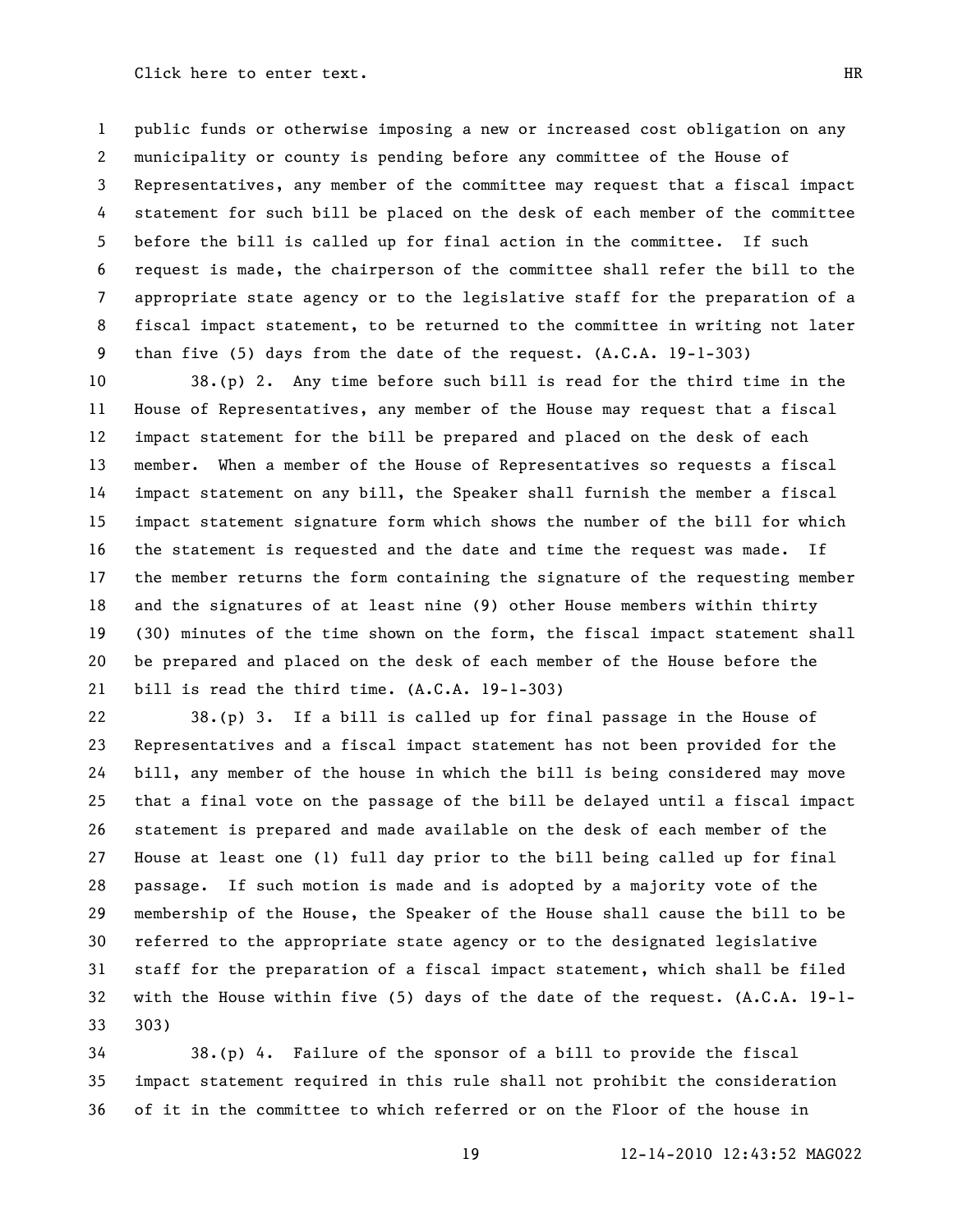which the bill is called up for final passage, if no objection to it is made at the time such action is taken. (A.C.A. 19-1-303)

 38.(p) 5. Nothing in this rule shall prohibit a committee to which a bill is referred or the house in which the bill is being considered from suspending the requirement of the filing of a fiscal impact statement on any such bill in the same manner as provided for the suspension of the rules in the house in which the bill is being considered. (A.C.A. 19-1-303)

 38.(p) 6. Copies of the fiscal impact statements prepared in compliance with the provisions of this rule shall be made available, upon request for them, to representatives of municipal or county governments. A fiscal impact statement filed or prepared in compliance with this rule is declared to be a public record within the meaning of the Freedom of Information Act of 1967, § 25-19-101 et seq. (A.C.A. 19-1-303)

14 38.(p) 7. For the purposes of this rule, the term "fiscal impact statement‖ means a realistic statement of the estimated financial cost to municipalities or counties of implementing or complying with a proposed law and regulations promulgated under it. (A.C.A. 19-1-303)

Bills imposing new or additional costs on education

20 38. $(q)(a)(1)$  As used in this section, unless the context otherwise requires, "fiscal impact statement" means a realistic written statement of the purpose of a proposed law, or a regulation promulgated under a law, and the estimated financial cost to the state or any local school district of implementing or complying with the proposed law or regulation.

 (2) The fiscal impact statement shall be developed by the Office of Economic and Tax Policy of the Bureau of Legislative Research with the assistance of the Department of Education within the guidelines adopted by the House Committee on Education and the Senate Committee on Education, as applicable.

 (b) Any bill filed in the House of Representatives or Senate that will impose a new or increased cost obligation for education in grades kindergarten through twelve (K-12) on the State of Arkansas or any local school district shall have a fiscal impact statement attached to it prepared and filed with the chair of the committee to which the bill is referred:

 (1) At least three (3) days before the bill may be called up for final action in the committee during a regular session or fiscal session of the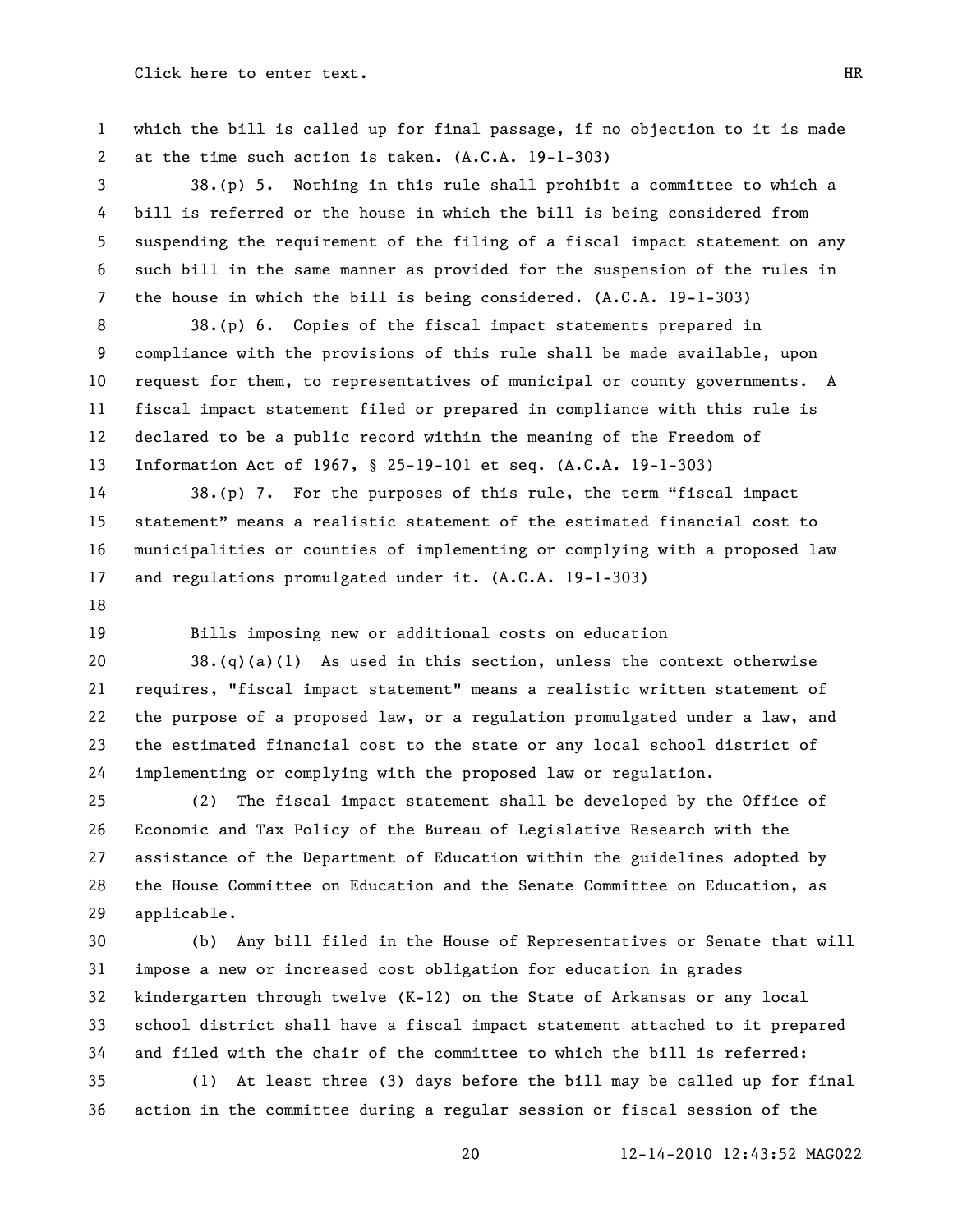General Assembly; and

 (2) At least one (1) day before the bill may be called up for final action in the committee during a special session of the General Assembly.

 (c)(1)(A) If any such House or Senate bill is called up for final passage in the House or Senate and a fiscal impact statement has not been provided by the author of the bill or by the committee to which the bill was referred, any member of the House or Senate may object to the bill's being called up for final passage until a fiscal impact statement is prepared and made available on the desk of each member of the House or Senate at least one

(1) day prior to the bill's being called up for final passage.

 (B) An affirmative vote of two-thirds (2/3) of a quorum present and voting shall override the objection.

 (2) If an objection is made without override, the presiding officer of the House or Senate shall cause the bill to be referred to the office for the preparation of a fiscal impact statement which shall be filed with the presiding officer not later than five (5) days from the date of the request.

 38.(r) Bills imposing new or additional costs and restrictions on inmate population patterns or affecting programs or services of the Department of Corrections.

 (a) Each of the following bills introduced in the General Assembly shall have a cost impact statement attached to the bill prior to the committee to which the bill is referred taking action in regard to the bill:

 (1) Bills which affect inmate population patterns at facilities of the Department of Correction by imposing restrictions on inmate release, or by increased intake into the department of inmates based on felony convictions; and

(2) Bills which affect programs or services of the department.

 (b) In addition, copies of the cost impact statement shall be furnished on the desk of each member of the Senate and of the House of Representatives at least one (1) day prior to the date on which the bill is on third reading and debated for final passage in the respective houses.

 (c) Cost impact statements required under this section shall be prepared, upon referral thereof by the Speaker of the House of Representatives, with respect to House bills, and by the President of the Senate upon recommendation of the Senate Rules Committee, with respect to Senate bills, at the time of introduction thereof, to: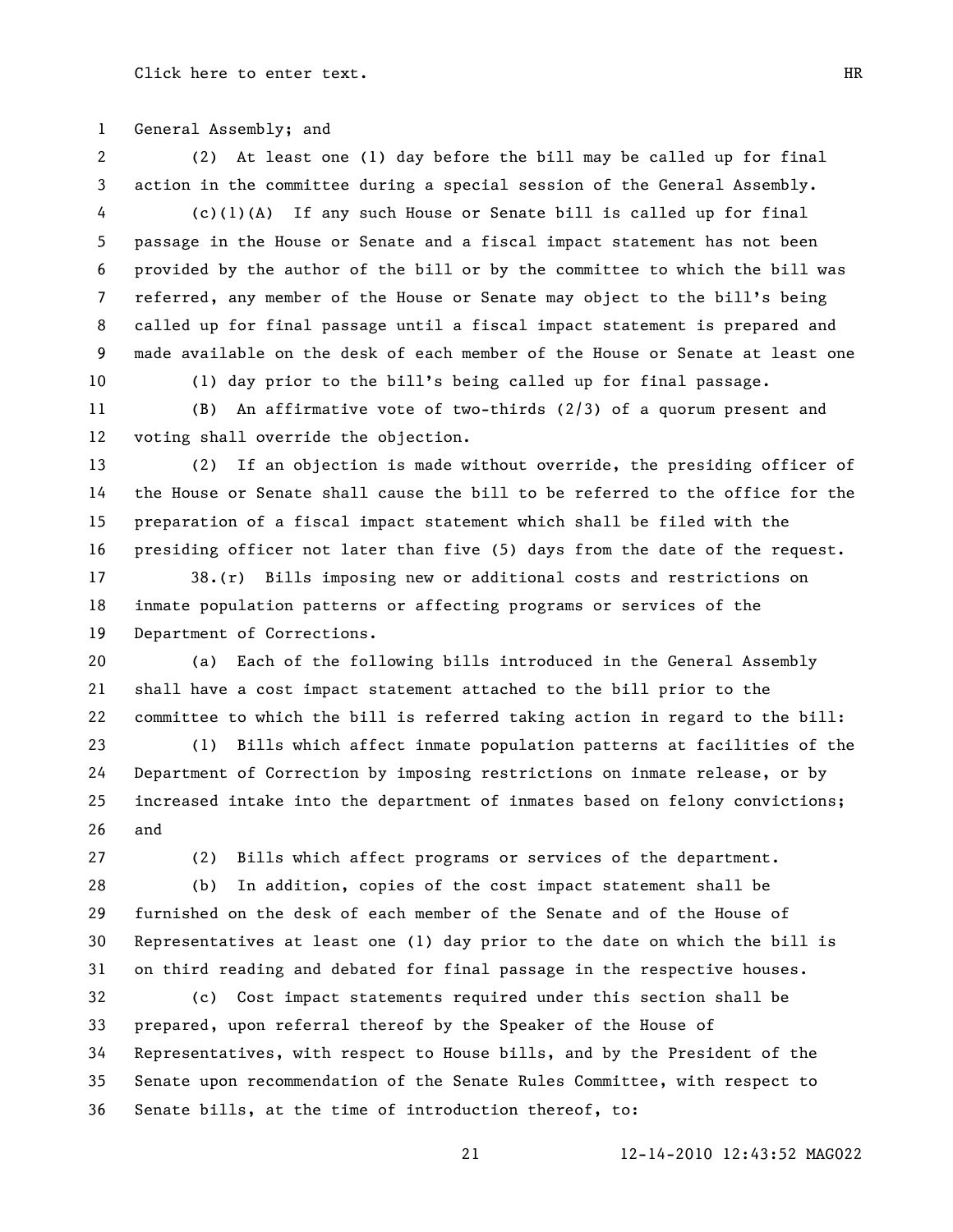(1) The Director of the Department of Correction, who shall either personally prepare, or cause appropriate officials of the department to prepare, a cost impact statement to be approved by the director before submission to the house in which the request was made; or

 (2) Any other state agency which has information available upon which to base a cost impact statement.

 (d) The cost impact statement shall be furnished to the Governor and to the President of the Senate and the Speaker of the House of Representatives who shall cause copies thereof to be prepared for distribution upon the desks of the members of the House and Senate at least twenty-four (24) hours prior to consideration of any such bill by committee or twenty-four (24) hours prior to the bill's being called up for third reading and final passage.

 (e) The cost impact statement shall be certified by the director, or the director of the appropriate agency to which the bill is referred for preparation of an impact statement, and shall be returned and filed as required in this section within not more than five (5) days from the date of receipt thereof unless additional time in which to prepare the statement is granted by the requesting official. (A.C.A. 12-28-103)

 39.(a) The first reading of a bill shall be for information and unless otherwise ordered by the House, it shall be placed on the second reading calendar. (Every bill shall be read at length on three different days in each house, unless the rules be suspended by two-thirds (2/3) of the House, when the same may be read a second or third time on the same day; (Art.5, Sec. 22)

 39.(b) No bill shall be read and considered either a first, second or third time which does not contain a bill number, at least one author, a title expressing the main contents of the bill, a subtitle, an enacting clause and at least one section which shall be expressed in the title and the subtitle. The Speaker shall not entertain a motion to suspend this rule.

40. Second reading

 40.(a) A bill shall be read a second time and the Speaker shall assign the bill to its appropriate committee.

 40.(b) A bill or resolution may not be divided for assignment to committee although it may contain certain matters properly within the jurisdiction of several committees.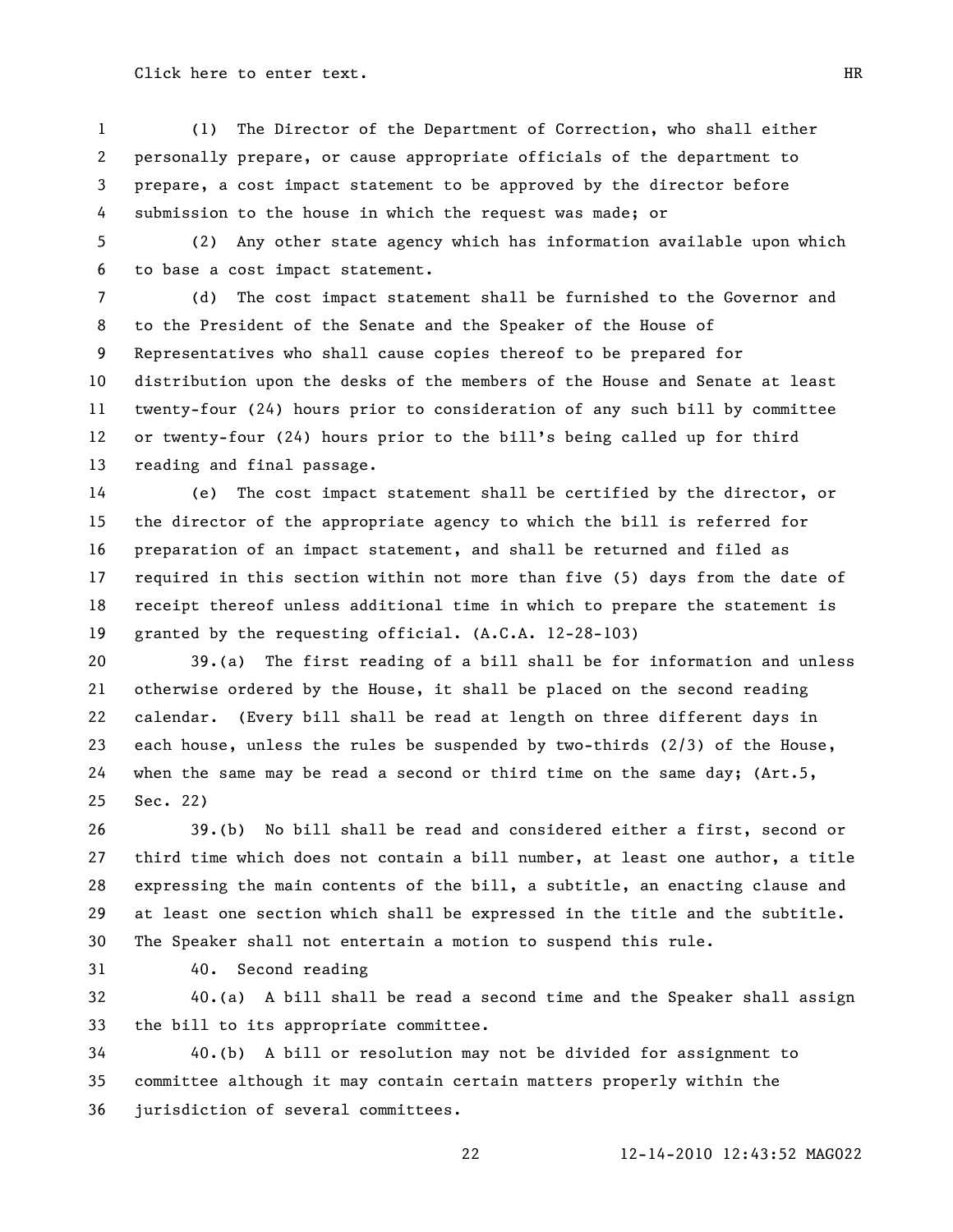40.(c) Before consideration by a committee, any representative may attach an amendment to the bill which shall be referred to the committee with the bill, without debate. It is the author's responsibility to have the amendment properly numbered by the Bill Clerk, not the committee staff. An amendment must be properly filed by the author and properly numbered by the Bill Clerk prior to being voted on by the House.

 40.(d) In order to amend a bill, it shall be necessary to adopt a motion to place the bill back on second reading for the purpose of submitting an amendment.

 40.(e) When a bill has a committee recommendation, it is the author's responsibility to place the bill on the calendar for consideration.

 41. A bill shall not be called for a third reading and final passage until a photocopied, printed copy, or electronic copy of same shall have been placed on every representative's desk for twenty-four (24) hours.

 The twenty-four (24) hour period begins when a bill is initially introduced and read across the desk. No bill or resolution may be brought up for a third reading and final passage on the Floor of the House until it has been on the calendar of the House for at least one (1) day.

 42. A calendar of bills and resolutions to be considered in the order of business during any legislative day shall be printed and placed on the members' desks prior to the adjournment of the preceding legislative day. Calendared items are considered to be a motion for passage.

 43. A bill ordered to be engrossed or enrolled shall be typed or photocopied.

 44. A bill having been rejected may not be brought up again during the same legislative session unless it be an appropriation bill. Appropriation bills may be considered a total of two times during any calendar day. Following a second consideration during the same calendar day, a motion to reconsider or a motion to expunge must be adopted before an appropriation bill may be considered.

 45. When a bill has been passed and transmitted to the Senate, it may be recalled from the Senate by the same vote that was necessary to pass the bill.

 46. A committee may receive a bill, resolution, amendment, petition and memorial only through the House, and the House may receive same only through a member. (Art.5, Sec. 34 -- No new bill shall be introduced into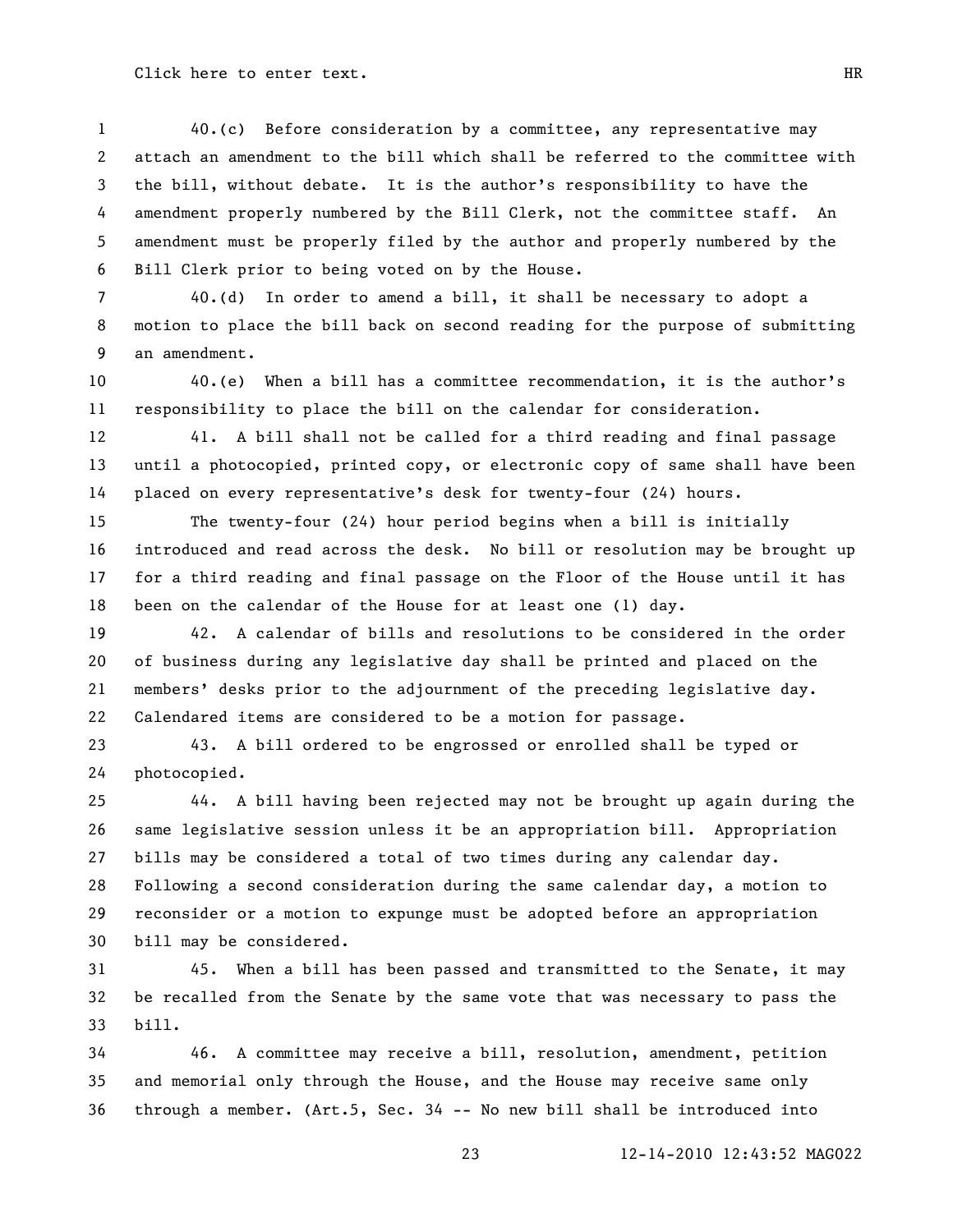either house during the last three days of a regular or fiscal session.)

47. Amendments to bills and resolutions:

 47.(a) When a bill or resolution is under consideration, amendments shall be in order. Upon adoption, amendments shall become a part of the bill or resolution. Amendments to amendments may not be offered. All amendments offered before the House or one of its committees must be typewritten on an approved amendment form and signed by the sponsor. All amendments shall be attached to the original bill, numbered by the Bill Clerk, and shall be placed upon the members' desks before being acted upon by the House.

 47.(b) When a House bill has been amended in the Senate, upon return of said bill to the House, the Speaker shall re-refer the bill, together with the Senate amendment(s), to the committee to which the bill was originally referred, for review. Concurrence in the Senate amendment shall not be considered by the House until the committee report is received by the House. When a House bill is amended and passed by the Senate and is returned to the House, the bill shall be reprinted with the Senate amendments included therein and specifically identified and shall be placed on each member's desk before final action is taken on the bill by the House. When the Senate amendment is before the House, the same number of votes will be required to concur in the Senate amendment as was required in the original passage of the bill in the House. Amendments containing an emergency clause require sixty-seven (67) votes.

 47.(c) Fifty-one (51) votes shall be required to adopt a House amendment to a House or Senate bill. When a House bill has been amended in the House, it shall not be acted upon until it has been engrossed and such engrossed bill has been printed and placed on each member's desk.

 47.(d) Every amendment proposed must be germane to the subject of the proposition to be amended.

 47.(e) All appropriation bills and other bills which are required to be submitted to the Budget Committee, or to another designated committee of the House and Senate, which are amended on the Floor of either House of the General Assembly by an amendment which was not recommended favorably by the Budget Committee, or by any other committee of the House and Senate to which referred, shall be re-referred to such committee of the House and Senate for consideration and recommendation before said bill may be considered for final passage or concurrence by the House of Representatives.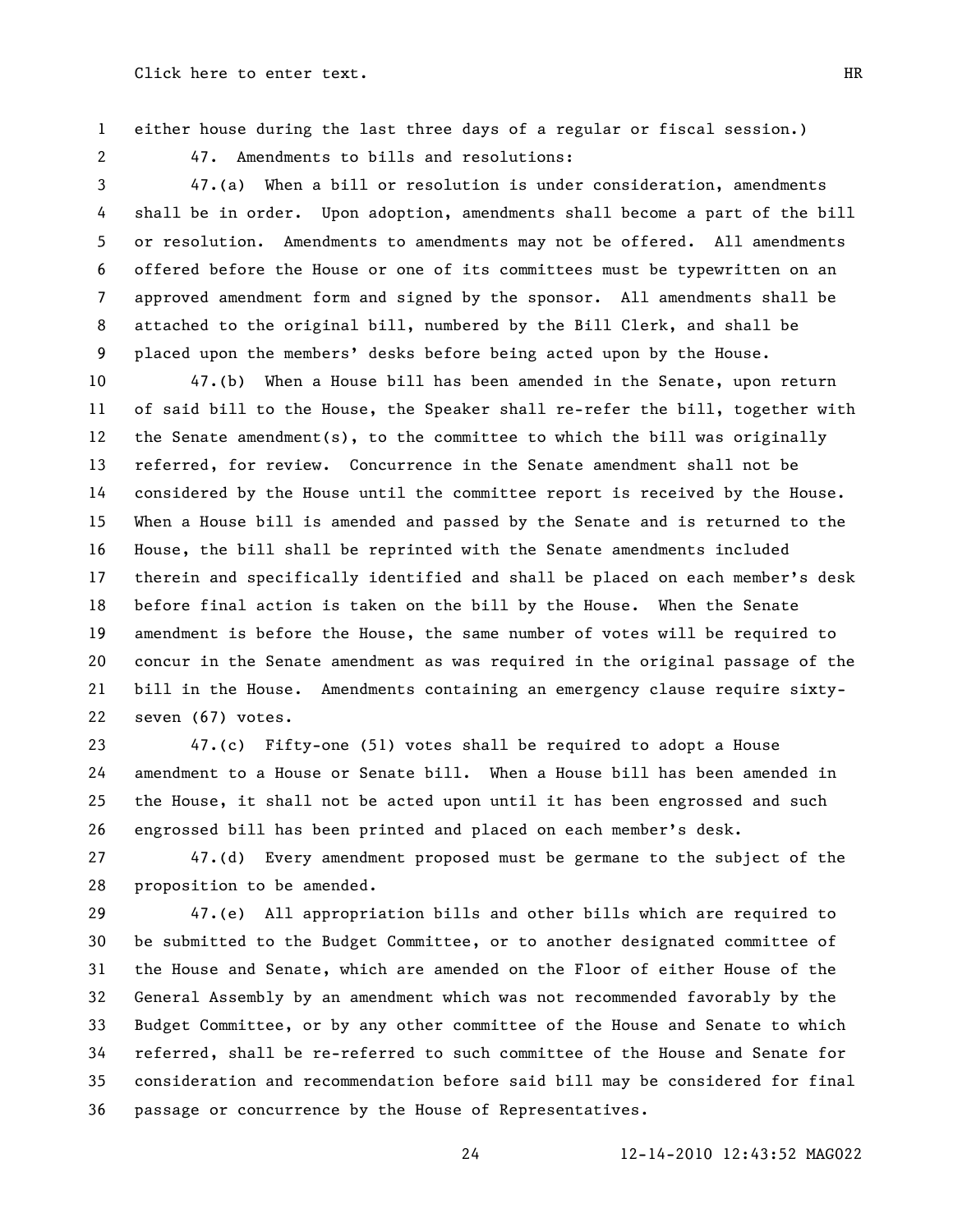47.(f) Members' own House bills and Senate bills on which a House member is the lead sponsor may be amended with their own amendments beginning at a specific time set aside by the House. Senate bills may be amended in accordance with the applicable rules provided for amending members' own House bills with their own amendments.

 47.(g) Members' own amendments to their own House bills and Senate bills with House sponsors must be signed only by the sponsor of the bill whose name is listed first in the list of sponsors.

 47.(h) Members' own amendments to their own House bills and Senate bills on which there are House sponsors must be presented to the House Bill Clerk only by the sponsor of the House or Senate bill whose name is listed first in the list of sponsors.

 47.(i) After acceptance, the House Bill Clerk shall furnish the sponsor with a stamped and numbered copy of the members' signed amendment.

 47.(j) The sponsor shall present a stamped, numbered and signed copy of a proposed amendment to the Calendar Clerk in order to have the bill and 17 amendment placed on the "Members' Own Bill/Own Amendment Calendar".

 47.(k) A House or Senate bill to be amended by a member with his/her 19 own amendment shall only be placed on the "Members' Own Bill/Own Amendment 20 Calendar" by the sponsor whose name is listed first on the bill.

 47.(l) An objection by any member, written or oral, to the Speaker of the House or his/her designee, shall cause a member's own amendment to 23 his/her own bill to not be considered and to be removed from the "Members' 24 Own Bill/Own Amendment Calendar" and automatically placed on the same day's regular amendment calendar for consideration.

 47.(m) A member's own House bill or Senate bill amended with a member's own amendment shall be transmitted directly to Engrossing after having been amended.

 47.(n) No House or Senate bills having been amended shall be considered by any committee or the full House until such bills have been 31 engrossed, proofed and reported "correctly engrossed". The Speaker or presiding officer shall not accept a motion to suspend this rule.

 47.(o) Members' own House bills or Senate bills to be amended with 34 their own amendments shall be placed on the "Members' Own Bill/Own Amendment 35 Calendar" no later than  $4:30$  p.m. the day preceding the day they are to be considered.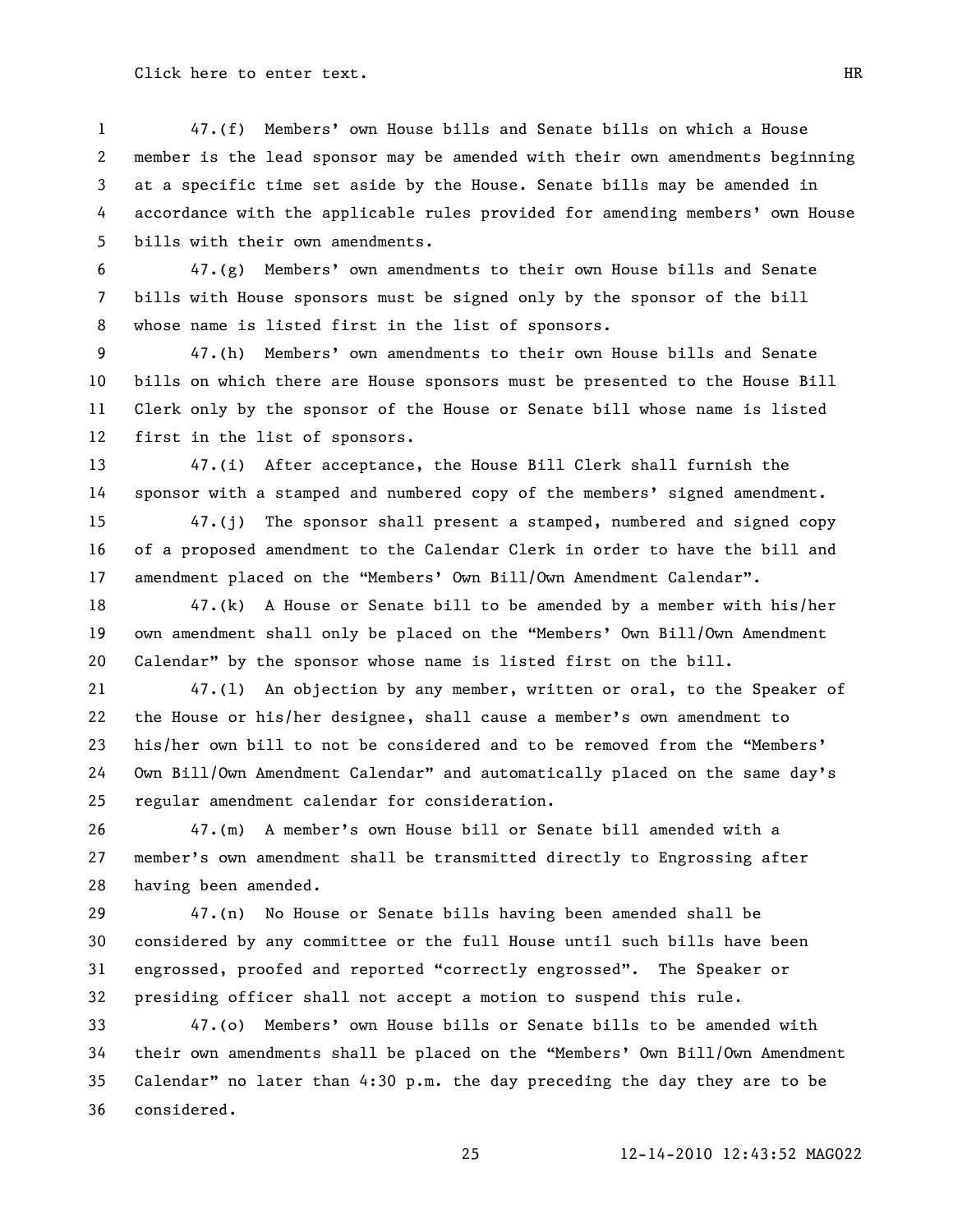47.(p) When a bill has a committee recommendation and is subsequently amended to change the title, and/or the list of sponsors and/or an emergency clause, such amendment shall not cause the bill to be re-referred to committee.

 47.(q) Members' own House bills may be withdrawn at a specific time 6 set aside by the House by placing them on the "Withdrawal Calendar" no later than 4:30 p.m., the day preceding the day they are to be withdrawn. House 8 bills for withdrawal may be placed on the "Withdrawal Calendar" only by the member whose name is listed first as author of the bill. The member requesting withdrawal may recommend the bill to be studied by the same committee to which the bill was assigned at the time of request for withdrawal.

 47.(r) Budget bills sponsored by members but recommended to be amended to delete the sponsor and substitute the Joint Budget Committee as sponsor may be amended during the period set aside to amend "Members Own Bills with their Own Amendments".

 47.(s) The Rules governing members amending their own bills with their own amendments shall be in effect for House and Senate Budget bills so far as they are applicable.

 47.(t) Budget bills to be amended deleting the sponsor and substituting the Joint Budget Committee shall be placed on the Joint Budget Calendar by the Joint Budget Calendar Clerk.

 47.(u) The House Chairman of the Joint Budget Committee shall sign all amendments deleting the sponsor and substituting the Joint Budget Committee as sponsor.

27 RESOLUTIONS

48. Resolutions shall follow the same procedure as bills.

 49. A House resolution shall be directed at some matter for the sole action of the House and may be introduced in extraordinary sessions, lack of germaneness notwithstanding. Fifty-one (51) votes shall be required to adopt a House resolution.

 50. Joint resolutions are for incidental, unusual, or informal objectives of legislation (i.e., as extending the thanks of the State to individuals; invitations to celebrities to visit the State), or to submit proposed amendments to the United States Constitution, ratifying United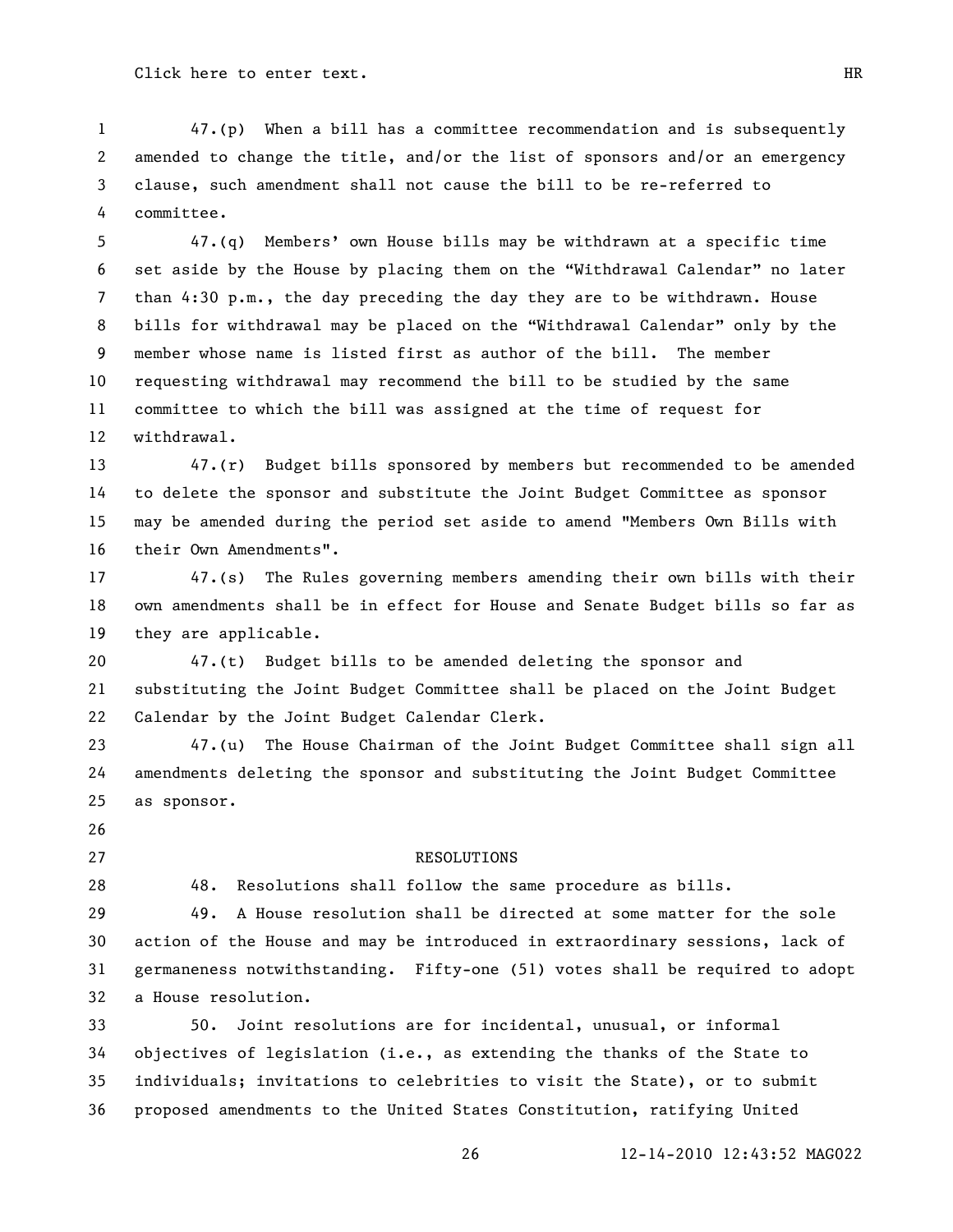States Constitutional amendments and proposing amendments to the Arkansas Constitution. 51. Concurrent resolutions shall be a means of expressing fact, principles, opinions, purposes, and all other matters requiring concurrence of both houses except the subject matter provided for in the joint resolution. A concurrent resolution is binding on neither house until agreed to by both. 52. Resolutions of Inquiry: 52.(a) All resolutions of inquiry addressed to the heads of executive departments shall be reported to the House within one (1) week after presentation. 52.(b) A House resolution authorizing a committee to request information is treated as a resolution of inquiry. 52.(c) A resolution of inquiry from a committee shall have a privileged status to report. 17 STANDING, SELECT, AND SPECIAL COMMITTEES (Interim Committees) (A.C.A. 10-3-201 thru 10-3-220) 53. The committees of the House of Representatives shall consist of ten (10) standing committees, seven (7) select committees, and three (3) special committees. The standing committees shall be five (5) Class "A" committees and five (5) Class "B" committees. The seven (7) select committees shall be five (5) joint select committees and two (2) House select committees. The three (3) special committees shall be two (2) joint committees and one (1) House committee. The House standing, joint select, select and special committees are as follows: 53.(a) HOUSE STANDING COMMITTEES Class "A" Committees Education Judiciary Public Health, Welfare and Labor Public Transportation Revenue and Taxation Class "B" Committees Aging, Children and Youth, Legislative and Military Affairs Agriculture, Forestry and Economic Development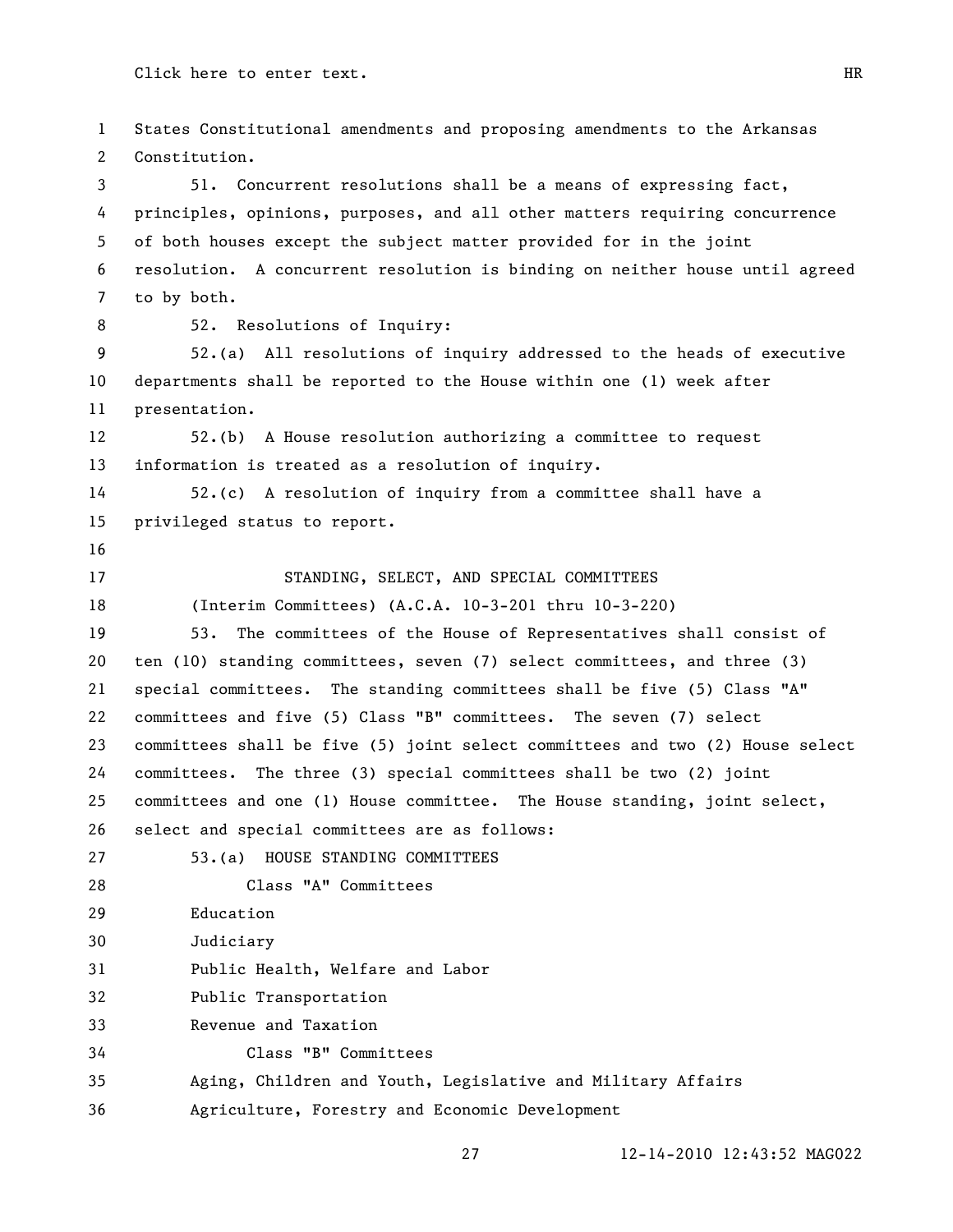City, County and Local Affairs Insurance and Commerce State Agencies and Governmental Affairs 53.(b) JOINT SELECT COMMITTEES (1) Joint Budget -- (to consist of twenty four (24) members of the House and twenty four (24) members of the Senate, and the immediate past co- chairs of the Legislative Council and ex-officio members in accordance with A.C.A. 10-3-502.). (A.C.A. 10-3-501 thru 10-3-509) The House members of the Joint Budget Committee shall be known as the House Budget Committee. (2) Joint Committee on Energy -- (to consist of fifteen (15) members of the House, fifteen (15) House alternates, and ten (10) members of the Senate). (A.C.A. 10-3-801 thru 10-3-822) (3) Joint Committee on Public Retirement and Social Security Programs -- (to consist of ten (10) members of the House, ten (10) House alternates, and ten (10) members of the Senate). (A.C.A. 10-3-701 thru 10-3-703) (4) Joint Performance Review Committee -- (to consist of twenty (20) members of the House and ten (10) members of the Senate). (A.C.A. 10-3-901 thru 10-3-903) (5) Joint Committee on Advanced Communications and Information Technology -- (to consist of ten (10) members of the House, ten (10) House alternates, and seven (7) members of the Senate). (A.C.A. 10-3-1701 thru 10- 3-1707) 53.(c) HOUSE SELECT COMMITTEES House Rules Committee shall consist of no more than fifteen (15) members. House Management Committee shall consist of the Speaker and no more than six (6) additional members. 53.(d) SPECIAL COMMITTEES (1) Joint Interim Committee on Legislative Facilities -- (to consist of fourteen (14) members of the General Assembly, as follows: 53.(d)(1)(a) The chairperson of the House Budget Committee; 53.(d)(1)(b) Two (2) members of the House of Representatives appointed by the Speaker; 53.(d)(1)(c) The chairperson of the House Management Committee and two (2) additional members of the House Management Committee to be designated by its chairperson;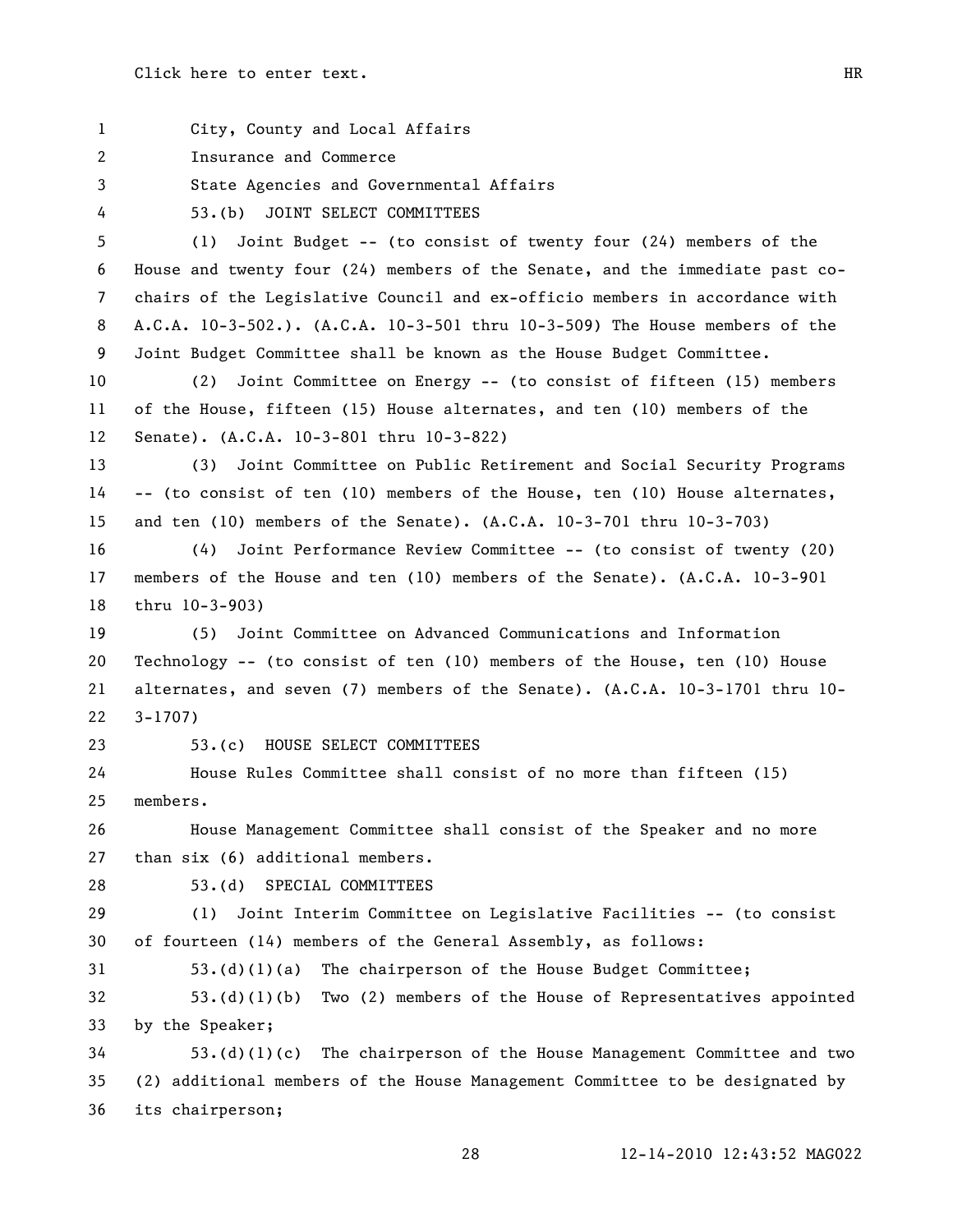53.(d)(1)(d) The Speaker of the House of Representatives or his or her designee; and

 53.(d)(1)(e) Seven (7) members of the Senate to be named by the Senate Committee on Committees. (A.C.A. 10-3-1101 thru 10-3-1111)

 53.(2) House Committee on the Journal; Engrossed and Enrolled Bills shall consist of not more than five (5) members. The House Committee on the Journal; Engrossed and Enrolled Bills shall not be considered a standing or select committee. The committee shall consist of the Speaker of the House of Representatives or his or her designee who shall be chairperson, the chairperson of the House Rules Committee who shall be the vice chairperson, the chairperson of the House Management Committee, and two (2) members of the House appointed by the Speaker of the House; and, the House Parliamentarian shall serve as secretary and advisor to the committee. The chairperson of the committee shall receive an allowance in accordance with § 10-2-215.

 53.(3) Joint Committee on Legislative Printing Requirements and Specifications -- (to consist of the chairperson and vice chairperson of the House Management Committee, the chairperson and vice chairperson of the Senate Efficiency Committee, the Speaker of the House of Representatives or his or her designee and the President Pro Tempore of the Senate). (A.C.A. 10- 3-601 thru 10-3-605)

## 54.(a) STANDING COMMITTEES

 54.(a)(1) Members of the standing committees shall be selected by House District Caucuses of members-elect on the Friday following the November 24 General Election with each caucus selecting five (5) members for each "A" 25 standing committee and five  $(5)$  members for each "B" standing committee. The members-elect of the Second District Caucus shall select up to three (3) members for each standing committee from within the Pulaski County membership and the remaining members for each standing committee from without the Pulaski County membership; this provision may be waived by majority vote of the members-elect from without Pulaski County. Standing committee membership shall be confirmed at the same time that representatives are administered the oath of office.

 54.(a)(2) Each member of the House who is serving a first or second term in the House shall be entitled to serve as a non-voting member of one of 35 the ten (10) joint interim committees designated as "A" and "B" committees. The non-voting members of each of the ten (10) joint interim committees shall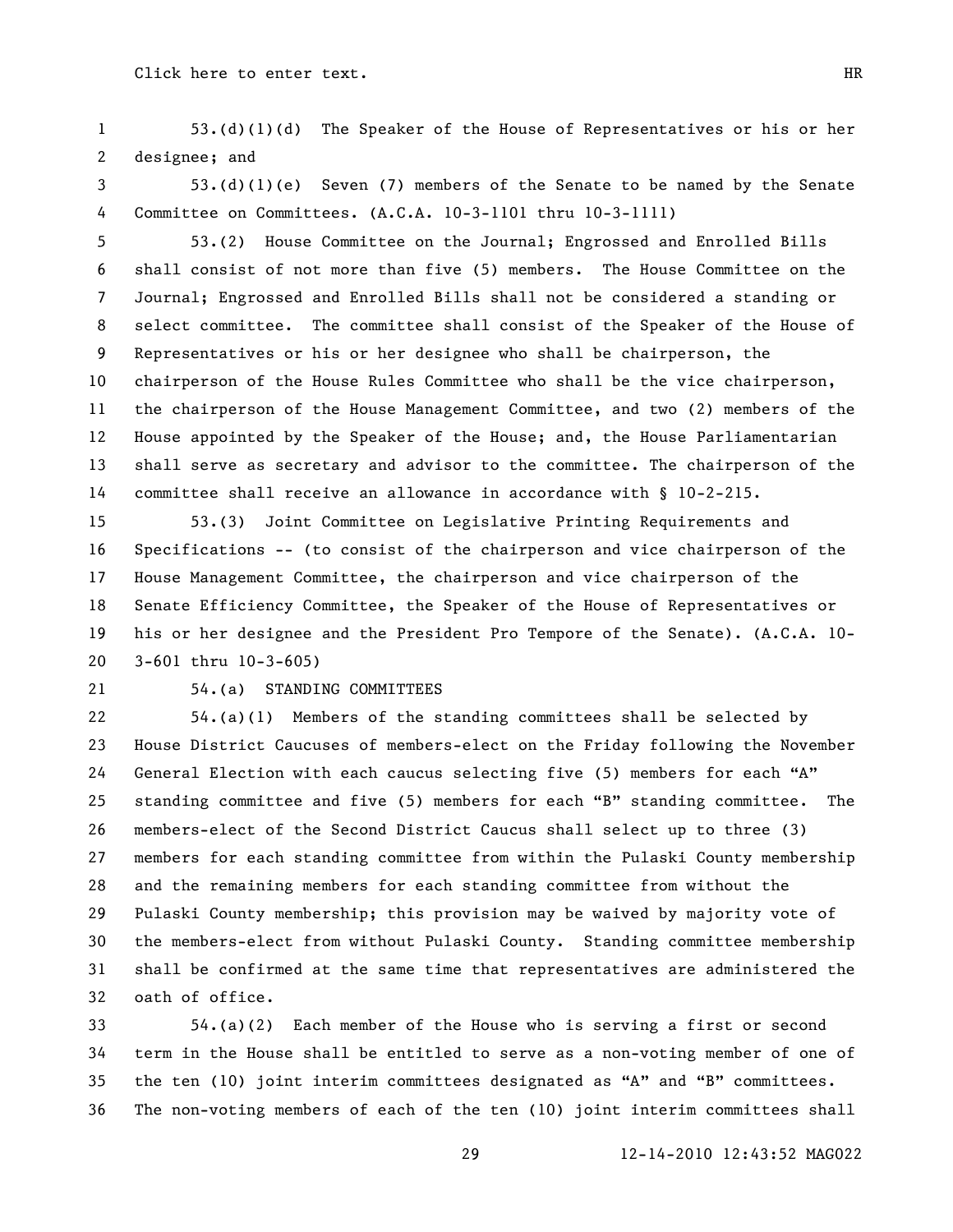be selected by the four (4) House caucuses at a time designated by the Speaker sometime before the adjournment of each regular session. Each caucus shall select not to exceed three (3) first or second term members to serve as non-voting members of each of the ten (10) joint interim committees 5 designated as "A" and "B" committees. The non-voting members shall be entitled to attend meetings of the committees, to serve on subcommittees of the committee, to participate in the deliberations of the committee or subcommittee, and to receive per diem and mileage for attending meetings of the committee or subcommittee, but shall not have a vote in the committee or a subcommittee.

 54.(a)(3) Members of the House of Representatives who are committee chairpersons or vice-chairpersons or select seniority members who have been assigned an office or other premises shall vacate the office or other premises by December 15 following the General Election in the even-numbered years.

 54.(a)(4) Each standing committee shall consist of twenty (20) members. Each member of the House shall serve on two (2) standing 18 committees, one (1) of which shall be a Class "A" committee and one (1) of 19 which shall be a Class "B" committee. From within each standing committee there shall be created three (3) permanent subcommittees consisting of eight (8) members. Each member of the House shall serve on two (2) permanent 22 subcommittees, one (1) from a Class "A" standing committee and one (1) from a 23 Class "B" standing committee. The Speaker and the chairperson of each standing committee shall jointly appoint from the membership of the standing committee six (6) persons for each permanent subcommittee available, provided further the chairperson and vice chairperson of each standing committee shall be ex-officio, voting members of each permanent subcommittee created from within their standing committee. The permanent subcommittees of the standing committees may meet after having first obtained prior approval of the standing committee chairperson.

 54.(a)(5) A signed report from the chairperson of a caucus district will represent final movement to a standing committee. A signed report from the chairperson of a standing committee will represent final movement to a permanent subcommittee. There shall be no transfers from one standing committee to another or from one permanent subcommittee to another during the biennium following initial biennial appointment and or confirmation. After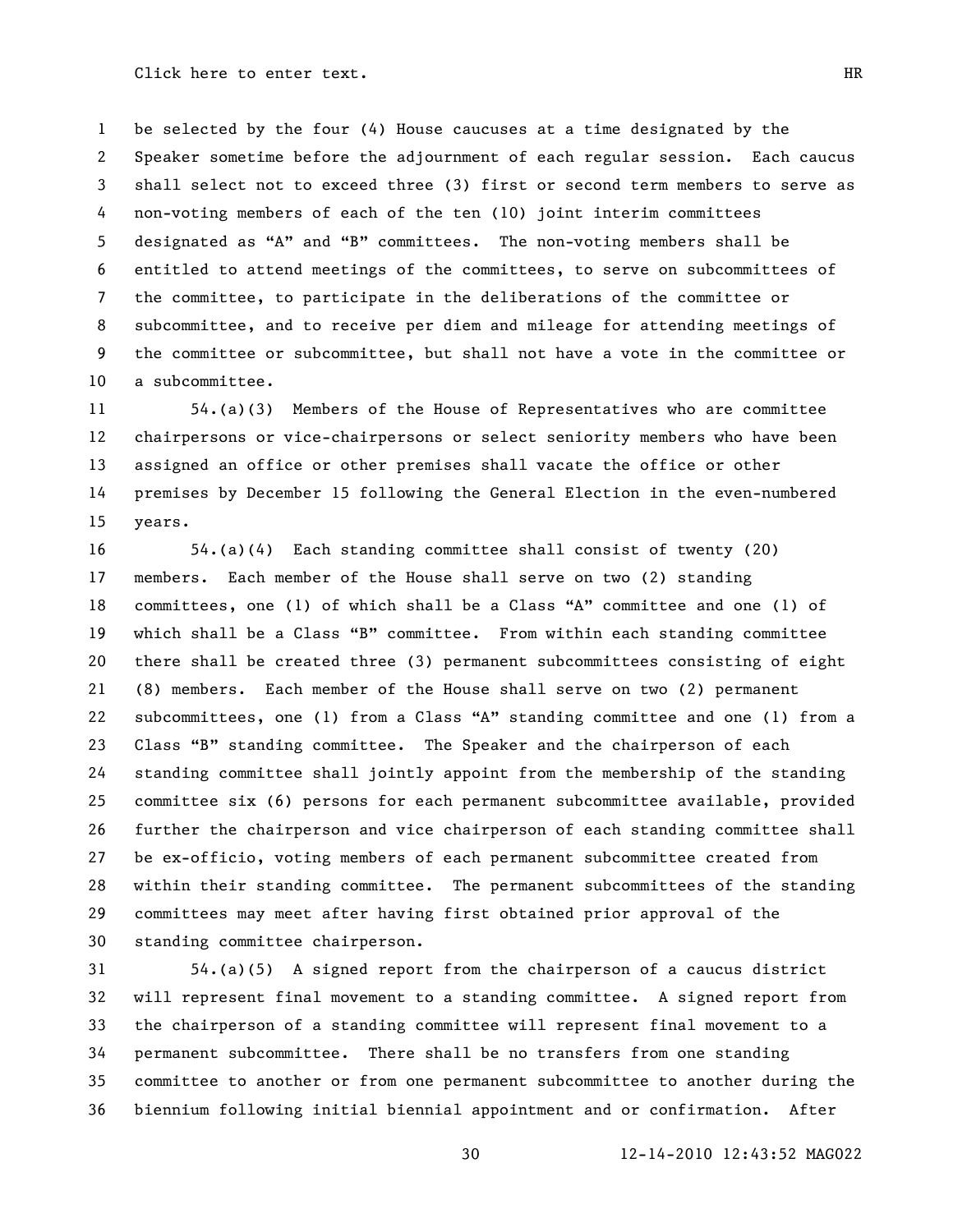selection of standing committee members and permanent subcommittee members, a vacancy occurring on a standing committee or permanent subcommittee during the biennium because of the death, resignation, impeachment, etc., of a member, shall be temporarily filled by the Speaker of the House assigning the 5 newly elected member, for the remainder of the biennium, to the "A" and "B" standing committees, and the permanent subcommittees previously held by their predecessor. At the end of the biennium, the temporary positions held on the 8 "A" and "B" committees and the permanent subcommittees will be declared vacant and will be available for choosing in accordance with House rules. The newly elected member does not automatically assume a chairmanship or vice-chairmanship, which vacancies shall be filled in the same manner as the original appointment.

13 54.(b) SELECT COMMITTEES

 54.(b)(1) The Speaker shall appoint all members and all alternates on all House select committees and all Joint Select Committees except the Joint or House Budget Committee. The Speaker shall appoint ex-officio members in accordance with the law.

 54.(b)(2) The House Budget Committee shall consist of six (6) members of the House of Representatives and two (2) alternates chosen from each caucus district on the first Friday following the November General Election before each regular biennial session. At the time the alternates are selected, one (1) shall be designated as first alternate and the other as second alternate. The selections shall be made by caucus of the House members-elect residing within each caucus district. Members-elect chosen for membership on the House Budget Committee shall select one (1) of their number to serve as chairperson-elect and one (1) to serve as vice chairperson-elect. The term of office of the members shall be from January 1 of odd-numbered years through December 31 of the following even-numbered year. Vacancies in either a member or alternate member position shall be filled in the same manner as the initial member or alternate member position was filled. House Budget Committee membership shall be confirmed at the same time that representatives are administered the oath of office. Prior to confirmation, however, members-elect chosen to serve on the House Budget Committee shall conduct pre-session budget hearings, either standing alone or in conjunction with the Legislative Council.

54.(b)(3) No member of the House of Representatives shall serve on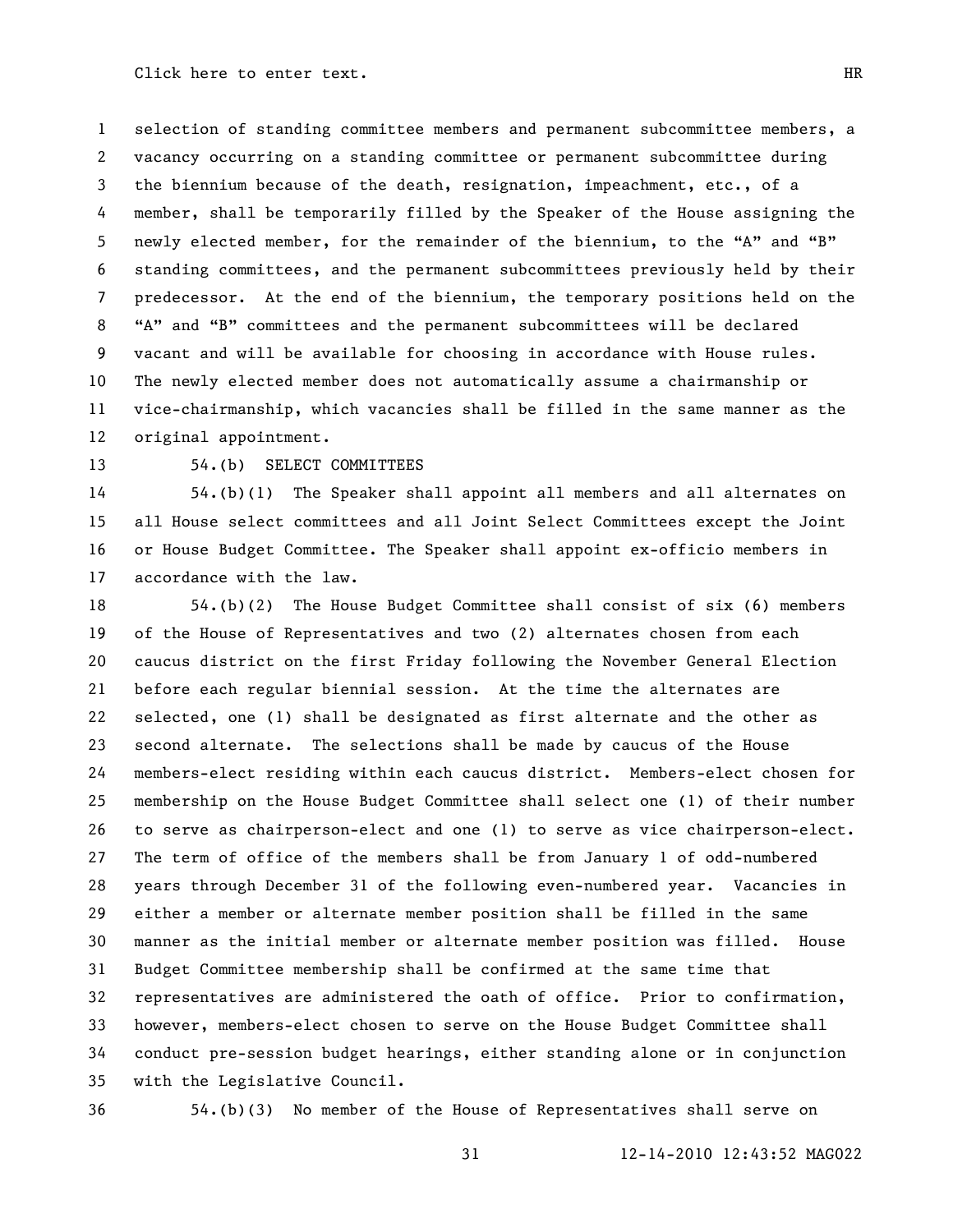more than one (1) select committee. The Legislative Council, the Legislative Joint Auditing Committee, the House Budget Committee, the House Committee on the Journal; Engrossed and Enrolled Bills, and the House Management Committee are excluded therefrom.

 54.(c)(1) The Speaker of the House shall appoint a chairperson and a vice chairperson of each standing committee and each select committee who shall serve at the pleasure of the Speaker. The Speaker, in consultation with the chairperson of each standing committee, shall appoint from the membership of each permanent subcommittee, a chairperson and vice chairperson, provided however that the vice chairperson of the standing committee may be the chairperson of a permanent subcommittee. No member of the House, with the exception of each House standing committee vice chairperson, shall be chairperson or vice chairperson of more than one (1) standing committee, select committee, or permanent subcommittee.

 54.(c)(2) The rules or proceedings of the House of Representatives shall be observed in all select committees, standing committees, and subcommittees of the House so far as they may be applicable.

 54.(c)(3) The House Committee on the Journal; Engrossed and Enrolled Bills shall serve as the supervisory committee over the preparation of the Journal and engrossing and enrolling of bills.

 54.(c)(4) After the membership of a standing committee or a permanent subcommittee is established, no member shall be removed from any standing committee or any permanent subcommittee during the biennium for which he/she was selected. All appointees selected by the Speaker serve at his/her discretion.

55. Committee Operations.

 55.(a) Each committee of the House shall be provided a secretary who shall maintain a current record of all bills, resolutions, amendments, petitions, memorials, or other matters filed in committee. A record of committee actions (committee reports, committee adopted amendments, etc.) shall be filed with the Chief Clerk of the House as the first priority upon adjournment of the committee. The secretary shall post, on a bulletin board and/or electronically, a current list of all measures pending before the committee.

 55.(b) All committees shall consider the bills, resolutions, amendments, petitions, and memorials referred to them and make one of the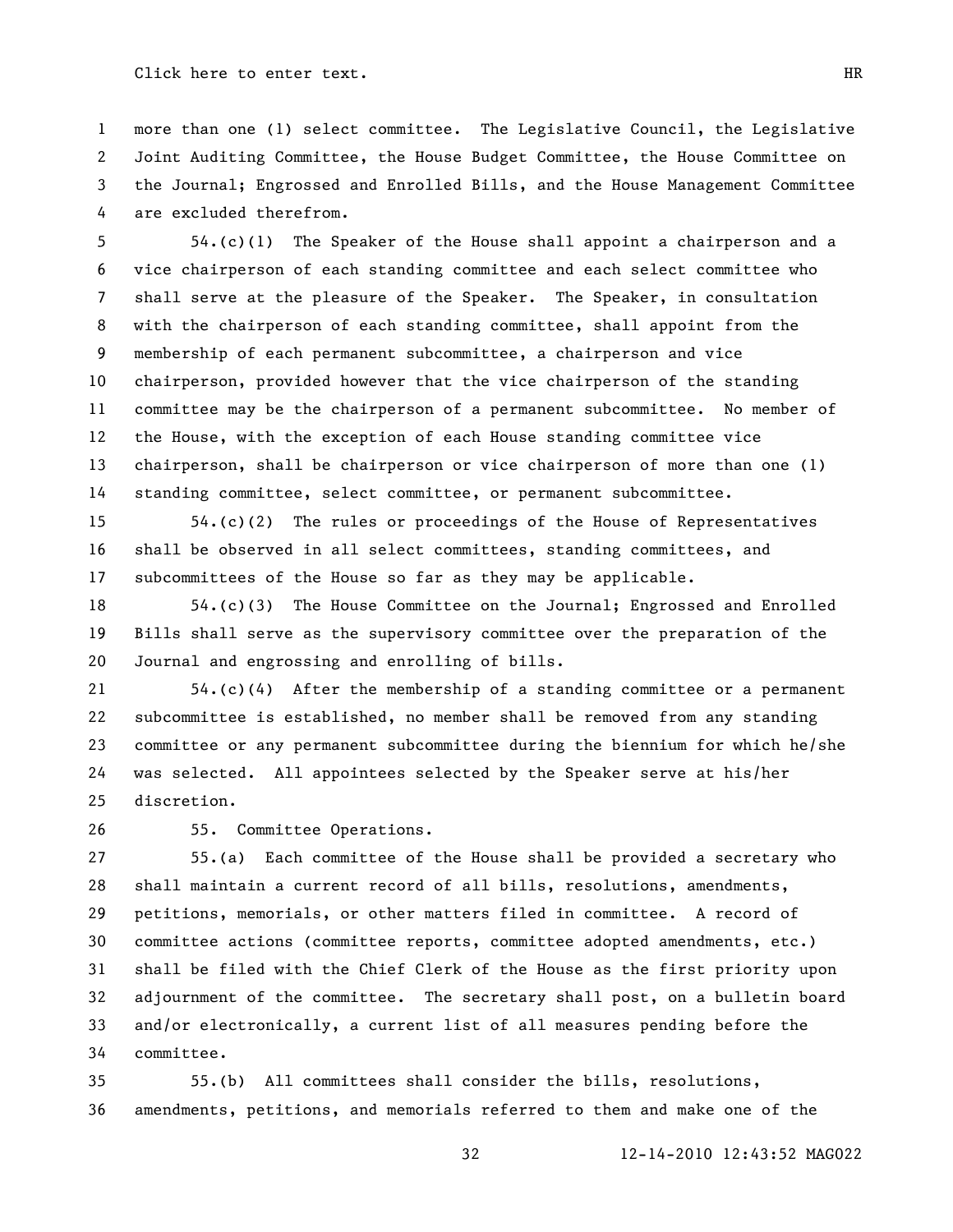following reports in writing to the House:

2 55.(b)(1) That a bill, resolution, petition or memorial "do pass"; 3 55.(b)(2) That a bill, resolution, petition or memorial "do not pass", in which event the measure shall not be considered unless the vote is expunged;

6 55.(b)(3) That a bill, resolution, petition or memorial "do pass as 7 amended". No bill, resolution, petition or memorial shall be acted upon 8 without a "do pass" or a "do pass as amended" recommendation. No bills shall be placed on the non-controversial calendar or deemed to be non-controversial in any way unless a motion is adopted in the committee to which the bill was referred. With a quorum present, the motion is considered adopted if there are no negative votes.

 55.(c) The appropriate subject matter standing committees of the House and the Senate may meet as joint committees whenever agreed by said committees, for the purposes of holding public hearings or considering any proposed or pending legislation but upon conclusion of the joint meeting of said committees, each standing committee of the House of Representatives and the Senate shall take such action and report to their respective houses as determined by said committees. Whenever the appropriate subject committees of the House and Senate hold hearings or meetings, the chairperson of the House committee and the chairperson of the Senate committee shall by agreement determine which of them shall preside at the joint meeting.

 56. The Speaker of the House shall keep a permanent register of the seniority of the members of the House of Representatives. When it is necessary for the seniority of incoming members to be determined by lot, the Speaker of the House and the Speaker-designate of the House shall conduct a drawing by lots upon receiving certification from the Secretary of State of the election of membership to each General Assembly. Such seniority drawings shall be effective for the purposes of determining legislative license tag numbers, Chamber seating, and State Capitol parking.

 57. Seniority shall be based on the total consecutive uninterrupted terms served in the House of Representatives. In the event a member has been elected that has had previous non-continuous service, he/she shall rank ahead of members elected in the year his/her uninterrupted services began. In the event that two (2) or more members have equal terms of non-continuous service, their seniority shall be asserted by drawing lots to determine their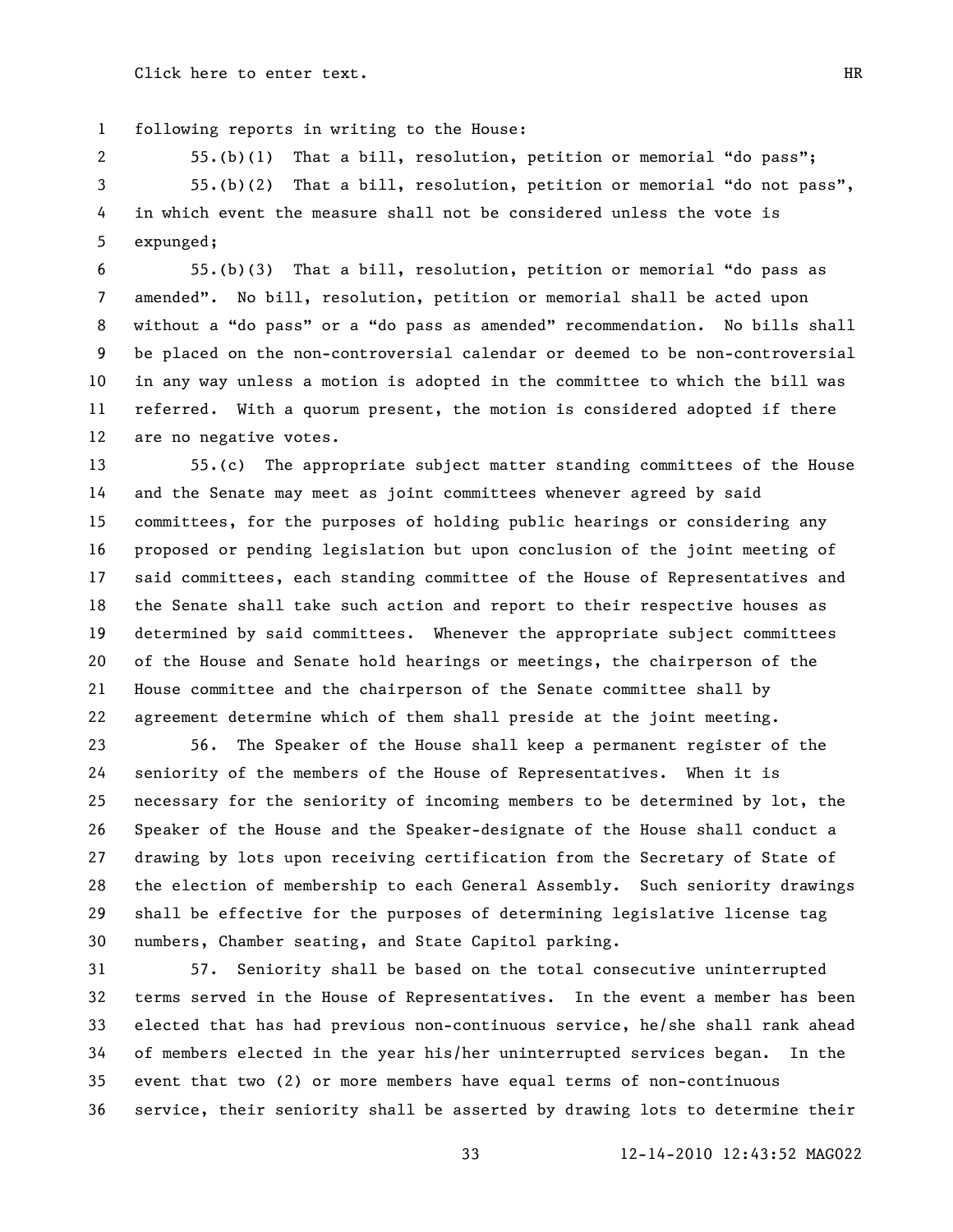numerical standing in rank ahead of members elected in the year his/her uninterrupted services begin.

 58. Seniority ranking for new members elected for the first time to serve in the General Assembly shall be determined by lot.

 59. The chairperson shall appoint the clerk or clerks or other employees of his/her committee, subject to committee approval, who shall be paid at the public's expense, the House having first provided therefor.

8 60. Meetings and Hearings:

 60.(a) All committee and subcommittee meetings including but not limited to hearings at which public testimony is to be taken, (normally 11 called "public hearings") shall be open to the public (Art. 5, Sec. 13) and shall be scheduled at least eighteen (18) hours in advance; agendas of bills, resolutions, and other proposals to be considered at such meetings shall be posted in a designated place at least eighteen (18) hours in advance; but in case of an emergency, a two-thirds (2/3) majority of the membership of the committee may bring bills up for consideration upon notice of not less than two (2) hours.

 60.(b) Special meetings of a standing committee may be called by the chairperson of the committee or by a majority of the members of the committee for conducting any business of the committee; provided, a special meeting of the committee may not conflict with regularly scheduled meetings of any standing committee; provided further, special meetings shall be subject to the same procedures regarding the publishing of agendas and notices of meetings that apply to regular standing committee meetings. (J.R. 22 – Joint Committees)

 60.(c) The Speaker of the House shall establish a regular schedule of committee meetings in order that each Class "A" committee shall meet at a scheduled time on the mornings of Tuesday and Thursday of each legislative week, and all Class "B" committees shall meet at a scheduled time on the mornings of Wednesday and Friday of each legislative week.

 60.(d) The Speaker of the House shall establish a schedule of House standing and select committee meetings so as to minimize conflicts.

 61.(a) All persons wishing to offer testimony to a committee hearing shall be given a reasonable opportunity to do so as determined by a majority of the committee. An oral or written statement shall not be a prerequisite to offer testimony before a committee.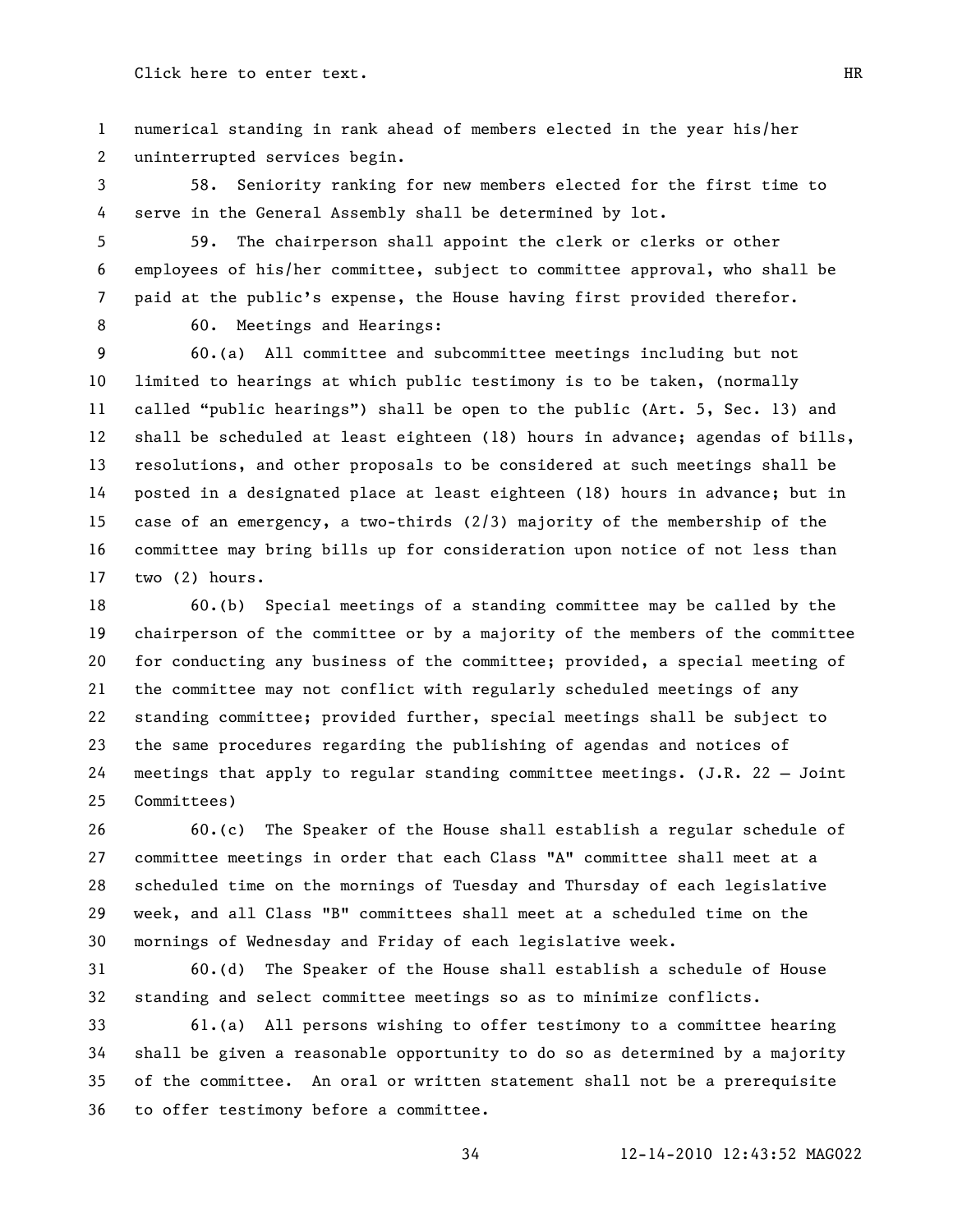61.(b)(1) The committee shall have the opportunity to ask questions of persons offering testimony.

 61.(b)(2) Testimony in a committee meeting or on the House floor from cell phones, personal data assistants or other electronic devices shall not be allowed.

 62. All contested elections cases entertained by the House shall be referred to the Rules Committee which shall make its final recommendation not later than two (2) weeks from the first day of the session.

 63. No committee shall sit while the House is in session except the Committee on Rules or a Conference Committee, which shall notify the House.

 64. The following subject areas shall be within the jurisdiction of each of the respective House standing committees:

 64.(1) Committee on Education – matters pertaining to public kindergarten, elementary, secondary, and adult education, vocational education, vocational-technical schools, vocational rehabilitation, higher education, private educational institutions, similar legislation, and resolutions germane to the subject matter of the committee;

 64.(2) Committee on Judiciary – matters pertaining to state and local courts, court clerks and stenographers and other employees of the courts, civil and criminal procedures, probate matters, civil and criminal laws, similar matters, and resolutions germane to the subject matter of the committee;

 64.(3) Committee on Public Health, Welfare and Labor – matters pertaining to public health, mental health, mental retardation, public welfare, human relations and resources, environmental affairs, water and air pollution, labor and labor relations, contractors and contracting, similar legislation, and resolutions germane to the subject matter of the committee;

 64.(4) Committee on Public Transportation – matters pertaining to roads and highways, city streets, county roads, road vehicles, highway safety, airports and air transportation, common and contract carriers, mass transit, similar legislation, and resolutions germane to the subject matter of the committee;

 64.(5) Committee on Revenue and Taxation – matters pertaining to the levy, increase, reduction, collection, enforcement and administration of taxes and other revenue-producing measures, and resolutions germane to the subject matter of the committee;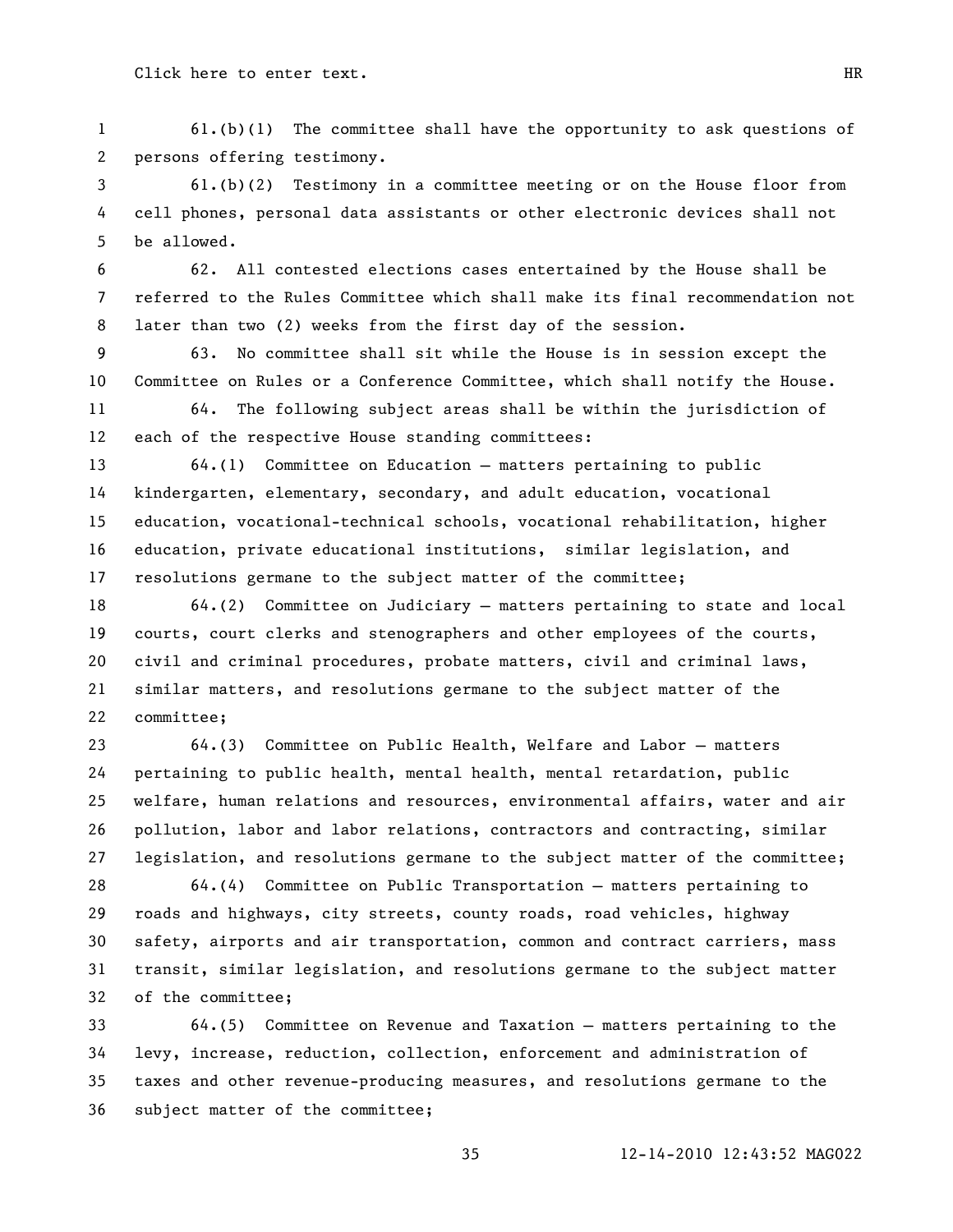64.(6) Committee on Aging, Children and Youth, Legislative and Military Affairs – matters pertaining to the aged, child custody, adoptions, problems of aging; children and youth, military, veterans, legislative affairs, memorials, other matters whenever the subject matter is not germane to the subject matter of any other standing committee and resolutions germane to the subject matter of the committee;

 64.(7) Committee on Agriculture, Forestry and Economic Development – matters pertaining to agriculture, livestock, forestry, industrial development, natural resources, oil and gas, publicity and parks, levee and drainage, rivers and harbors, similar legislation and resolutions germane to the subject matter of the committee;

 64.(8) Committee on City, County and Local Affairs – matters pertaining to city and municipal affairs, county affairs, local improvement districts, water districts, interlocal government cooperation, similar legislation and resolutions germane to the subject matter of the committee;

 64.(9) Committee on Insurance and Commerce – matters pertaining to banks and banking, savings and loan associations, stock, bonds, and other securities, securities dealers, insurance, public utilities, partnerships and corporations, home mortgage financing and housing, similar legislation and resolutions germane to the subject matter of the committee;

 64.(10) Committee on State Agencies and Governmental Affairs – matters pertaining to state government and state agencies, except where the subject matter relates more appropriately to another committee, proposed amendments to the Constitution of the State of Arkansas or the Federal government, election laws and procedures, Federal and interstate relations, similar legislation, and resolutions germane to the subject matter of the committee;

 64.(10)(a) The following permanent subcommittees are hereby created from within each standing committee:

 64.(10)(a)(1) For the House standing committee on Aging, Children and Youth, Legislative and Military Affairs, the following permanent subcommittees are created:

- 
- (1) Aging

- 
- (2) Children and Youth

(3) Legislative, Military and Veterans Affairs

64.(10)(a)(2) For the House standing committee on Agriculture,

Forestry and Economic Development, the following permanent subcommittees are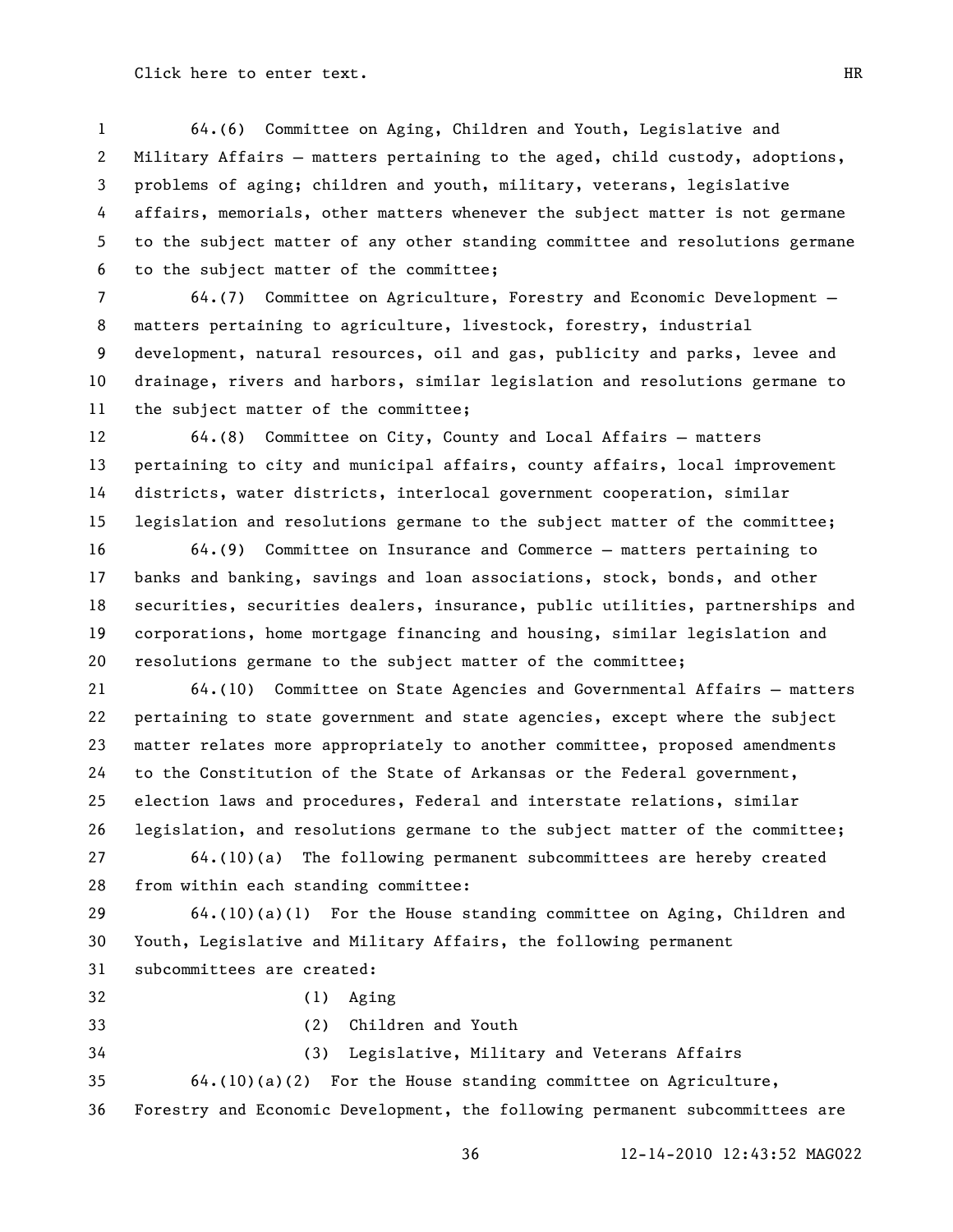created: (1) Agriculture, Forestry and Natural Resources (2) Small Business and Economic Development (3) Parks and Tourism 64.(10)(a)(3) For House standing committee on City, County and Local Affairs, the following permanent subcommittees are created: (1) Planning (2) Finance (3) Local Government Personnel 64.(10)(a)(4) For the House standing committee on Education, the following permanent subcommittees are created: (1) Early Childhood (2) Kindergarten Through Twelve, Vocational/Technical Institutions (3) Higher Education 64.(10)(a)(5) For the House standing committee on Insurance and Commerce, the following permanent subcommittees are created: (1) Financial Institutions (2) Insurance (3) Utilities 64.(10)(a)(6) For the House standing committee on Judiciary, the following permanent subcommittees are created: (1) Courts/Civil Law (2) Corrections/Criminal Law (3) Juvenile Justice/Child Support 64.(10)(a)(7) For the House standing committee on Public Health, Welfare and Labor, the following permanent subcommittees are created: (1) Human Services (2) Health Services (3) Labor and Environment 64.(10)(a)(8) For the House standing committee on Public Transportation, the following permanent subcommittees are created: (1) Motor Vehicle and Highways (2) Public Transportation and Rail (3) Waterways and Aeronautics 64.(10)(a)(9) For the House standing committee on Revenue and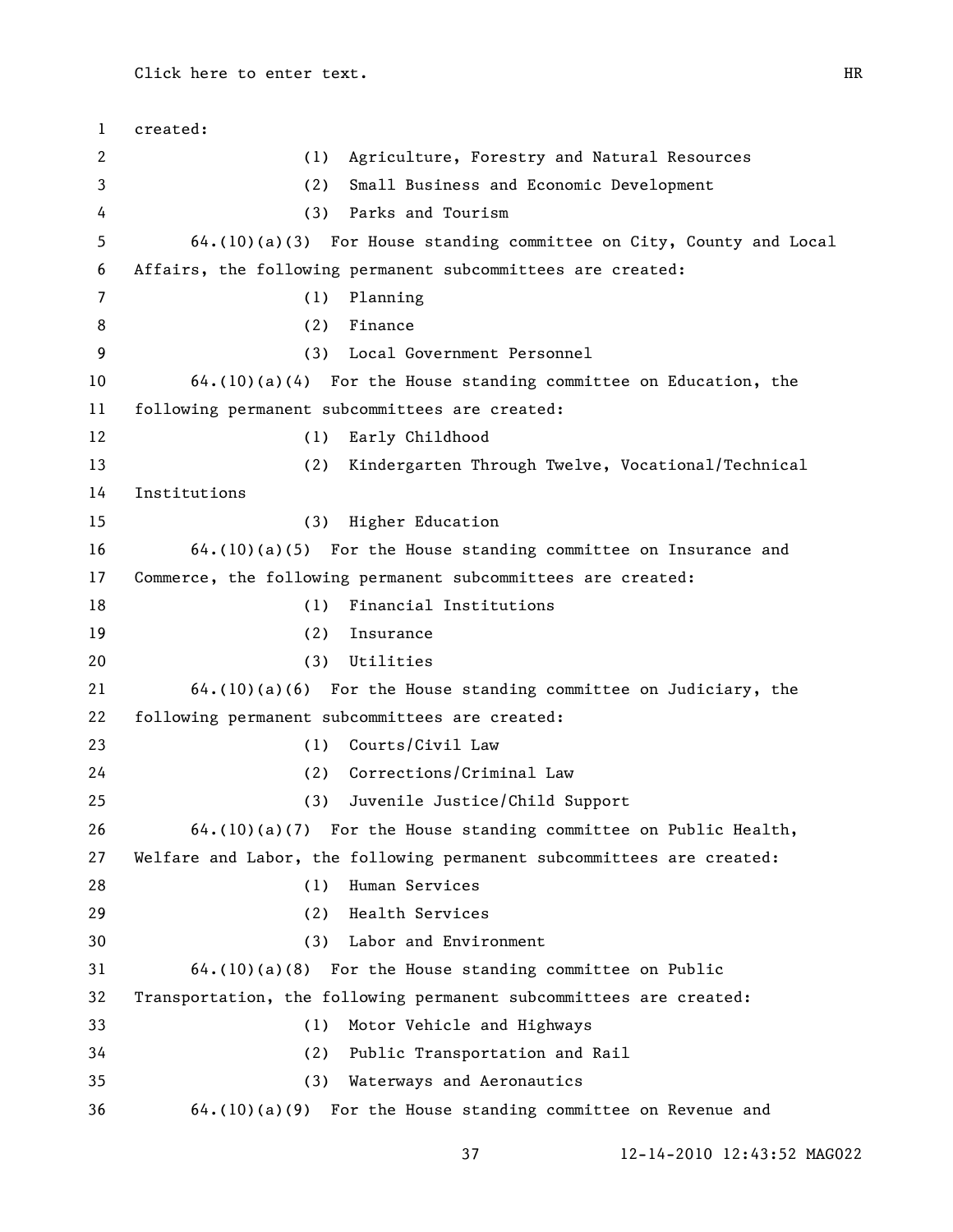Taxation, the following permanent subcommittees are created: (1) Sales, Use, Miscellaneous Taxes and Exemptions (2) Income Taxes—Personal and Corporate (3) Complaints and Remediation 64.(10)(a)(10) For the House standing committee on State Agencies and Governmental Affairs, the following permanent subcommittees are created: (1) State Agencies and Reorganization (2) Constitutional Issues (3) Elections 65.(a) Committee on Rules: 65.(a)(1) All proposed action touching the rules, joint rules, and order of business shall be referred to the Committee on Rules. 65.(a)(2) It shall always be in order to call up, for consideration, a report from the Committee on Rules. 65.(a)(3) The Committee on Rules shall present to the House reports concerning rules, joint rules, and order of business on the third day after convening of the House. The permanent rules shall be adopted by a majority of the members and thereafter they may be changed only by a vote of sixty- seven (67) members. 65.(a)(4) The Speaker shall refer to the Committee on Rules, any matters dealing with alcohol, cigarettes, movies, pornography, tobacco, tobacco products, coin operated amusement devices, vending machines, lobbying, code of ethics, bingo, lotteries, raffles, racing, race tracks, pari-mutuel betting and similar legislation. 65.(a)(5) Rules of the preceding General Assembly shall automatically be adopted as temporary rules of the current assembly and may be amended or suspended by a majority vote of the membership. 65.(b) House Budget Committee. All appropriation bills coming before the House shall be assigned to and considered by the House Budget Committee. 66. No committee shall transact business without a quorum (a majority of the committee membership present). The request for a quorum call is always in order. All final action on bills, and on proposed amendments to bills, shall be decided by a majority vote of the total membership of the committee. Provided, however, that the Speaker of the House shall not be included for the purpose of determining what is a majority of a standing committee, unless present at the time of the vote. A member of the committee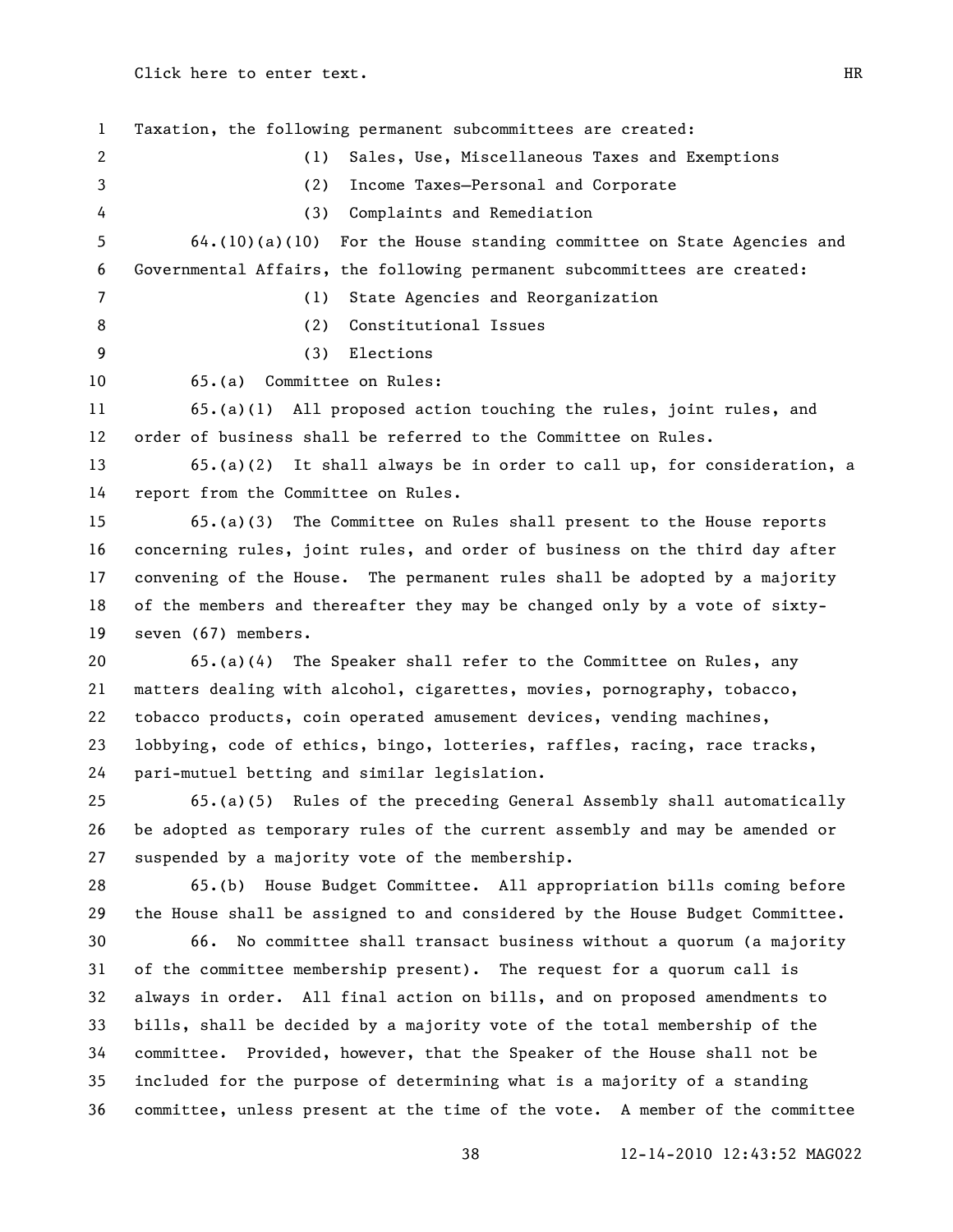must be present at the time of the vote for his/her vote to be counted on any matter considered by the committee (no pairs, no proxies).

 66.(a) A bill, resolution or amendment in a House committee, having been rejected twice, shall not be placed on the committee calendar again or considered again during the same legislative session unless the vote is expunged (two-thirds of the membership of the committee). The motion to expunge shall be placed on the committee agenda, by a committee member, and placed at the bottom of the active list. A bill or resolution may be amended before a second consideration; but, unless expunged, even an amended bill having failed twice shall not be placed on the calendar or considered.

 67. Upon written request by the author of a bill directed to the chairperson of the committee, a bill shall be considered by the full committee within ten (10) days of the time of such request, but the committees may delay final action on a bill by a majority vote of the committee.

 68. No bill shall be introduced with a committee as the author of said bill unless that committee has voted unanimously to sponsor the bill.

69. Committee Records and Reports:

 69.(a) The chairperson of each committee of the House shall keep or cause to be kept a separate record for each committee meeting in which there shall be entered:

 69.(a) 1. The time and place of each hearing and each meeting of the committee.

 69.(a) 2. The number and title of the bill with one of the following 25 three recommendations: "do pass", "do pass as amended", or "do not pass". If 26 a committee recommends a bill "do pass as amended" and any of the amendments recommended by the committee are not adopted on the Floor, the bill shall be re-referred to the same committee for further consideration and recommendation.

 69.(a) 3. A summary of each bill's major provision which may be several paragraphs in length in case of major bills or simply the title of the bill in the case of minor bills.

 69.(a) 4. The reason for the committee's action on the bill, including a brief minority report, if requested by any two (2) committee members.

 69.(a) 5. A record of how every member voted on each bill when action is taken by the committee, including votes on a motion to postpone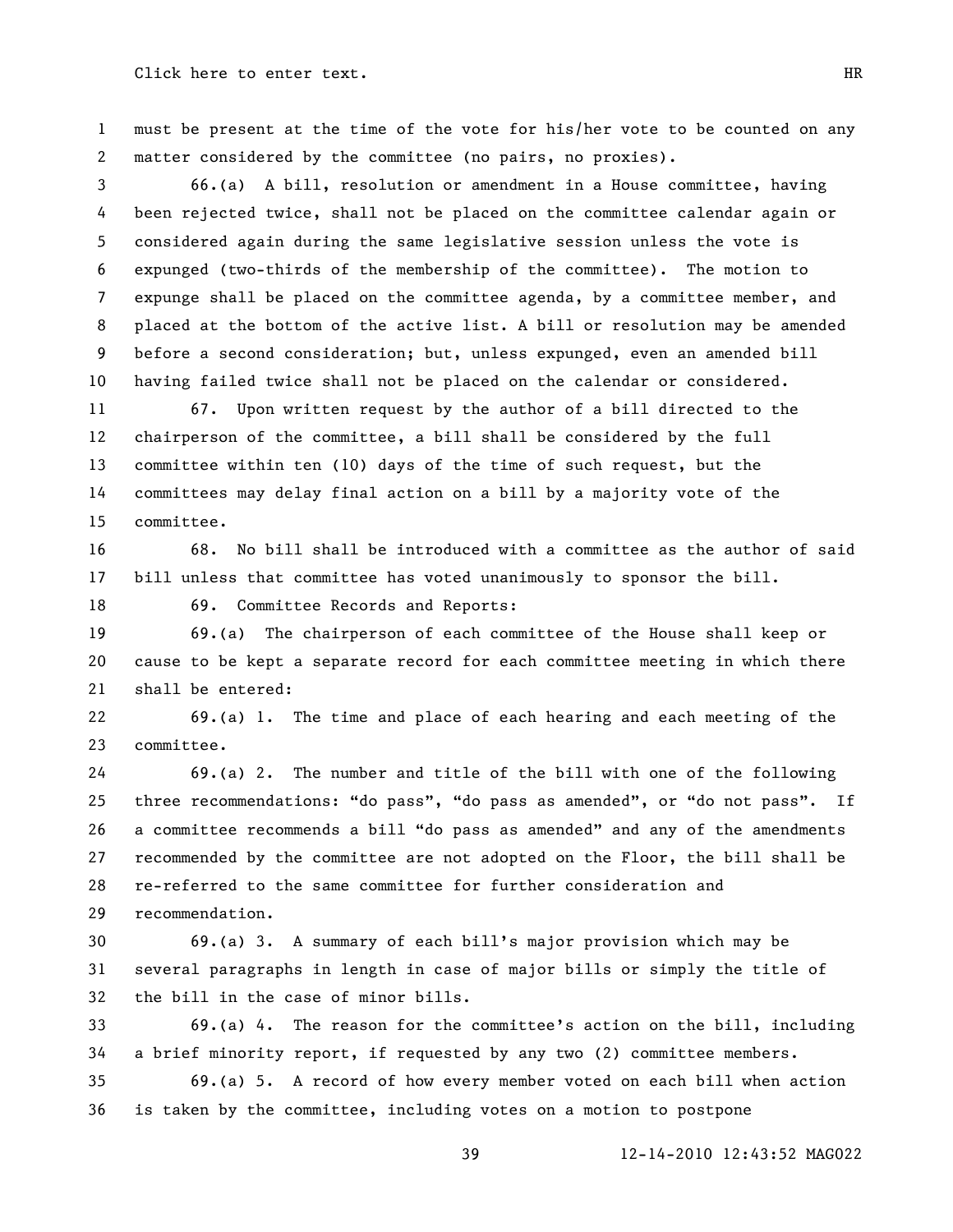consideration on the bill and a recorded vote on any other motion, if requested by any two (2) committee members.

 69.(a) 6. A list of all people testifying before a committee on each bill, the interest that they represent, and an indication of their position on the bill.

 69.(b) Such records for each separate committee meeting shall be approved by the chairperson before the expiration of a seven (7) day period, with the exception of those records referred to in (a) 1. and 2., hereinabove which shall be filed immediately with the Clerk of the House.

69.(c) Other reports may be filed with the Clerk of the House.

 70. Consent Calendar – Supplemental Calendar. In addition to the regular calendar of the House of Representatives, there shall be a consent 13 calendar on which shall be placed bills that have been recommended "do pass" by committee, which are deemed by the committee or by the Speaker to be non- controversial, and may be used for other non-controversial matters such as resolutions and amendments to bills proposed by the author of the bill, if the Speaker deems such matter to be non-controversial. The Speaker of the House shall maintain the consent calendar. On Thursday of each week, and such other times as the Speaker may deem advisable, the House shall consider bills and other matters on the consent calendar. Provided, that a list of bills and other matters on the consent calendar which are to be considered on a particular day shall be circulated among the members of the House of Representatives the day prior to the date on which the consent calendar is to be considered. If as many as five (5) members object to a bill or other matter on the consent calendar being considered as non-controversial, the Speaker of the House shall remove the same from the consent calendar and shall place it on the regular calendar of the House business. When deemed advisable, in addition to the regular calendar and the consent calendar, the Speaker may provide for a supplemental calendar on which shall be placed bills and resolutions and other matters as requested by the members for consideration. The list of bills, resolutions and other matters on the supplemental calendar for consideration on a particular day shall be circulated among the members of the House. If as many as five (5) members object to a bill, resolution or any other matter on the supplemental calendar the same shall be removed and placed on the regular House calendar for consideration consistent with the wishes of the House. No bill or resolution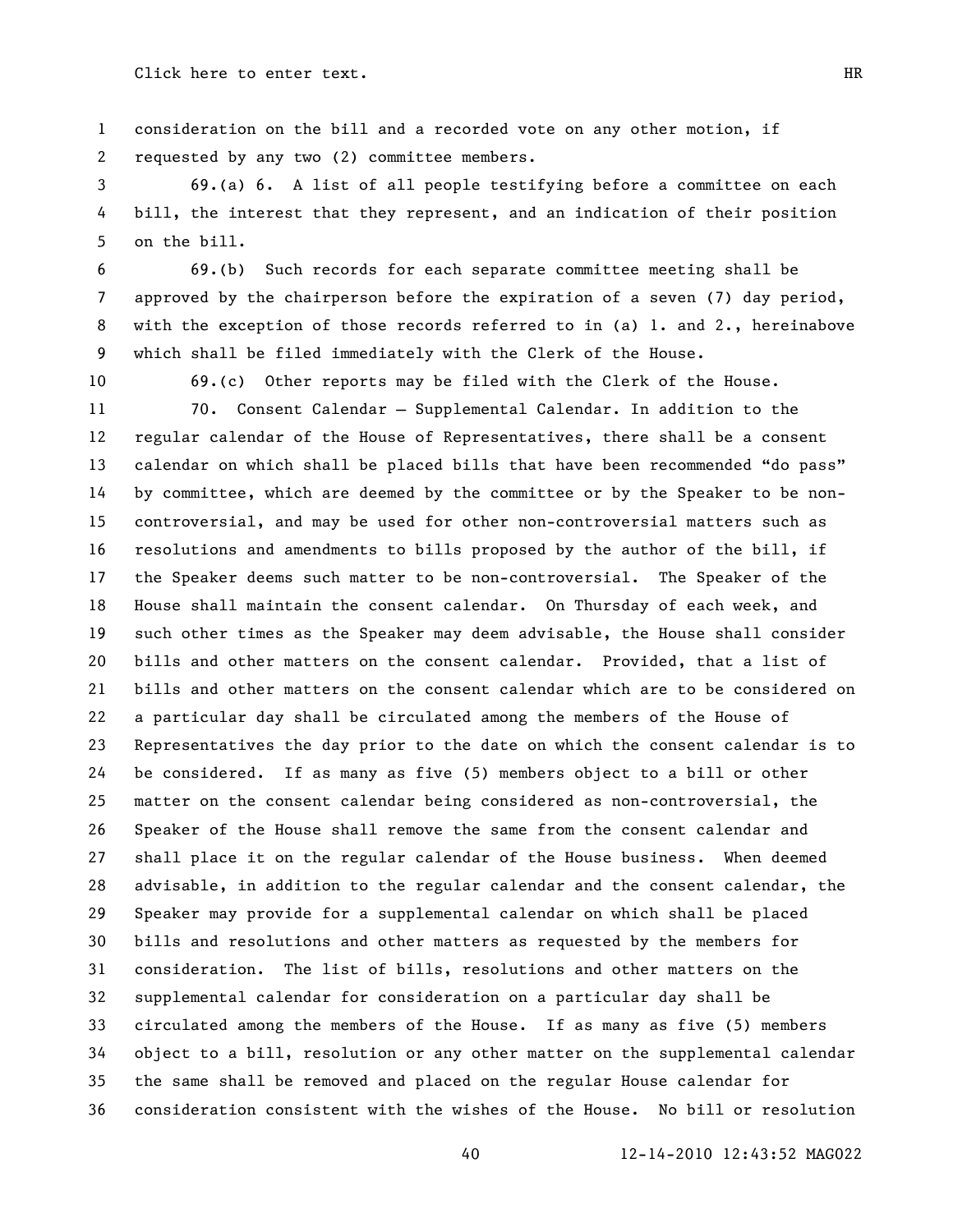may be placed for consideration on any more than one (1) House calendar.

 71. A vote of two-thirds (2/3) of the elected membership of the House of Representatives shall be necessary to remove a bill from a committee. A bill may be reported by a committee at any time as provided by the House Rules except for bills introduced after the fiftieth (50th) day of the Regular Session, or during a special session, which shall, upon written request by the author, be acted on at the next regular meeting of the committee, but committees may delay final action on a bill by a majority vote of the committee.

 72.(a) Except as provided in subsection (b), no action may be taken in the House Committee on Public Health, Welfare and Labor or on the Floor of the House of Representatives on any bill that provides for licensure of any profession, occupation or class of health care providers not currently licensed or expands the scope of practice of any profession, occupation, or class of health care providers unless the House Committee on Public Health, Welfare and Labor has initiated a study of the feasibility of such legislation at least thirty (30) days prior to convening the next legislative session.

 72.(b) A bill providing for the licensure of any profession, occupation, or class of health care providers not currently licensed or expanding the scope of any practice of any profession, occupation, or class of health care providers may be acted upon without the initiation of a feasibility study required in subsection (a) upon a two-thirds (2/3) vote of the House Public Health, Welfare and Labor Committee membership.

#### 26 COMMITTEE OF THE WHOLE

 73. All measures involving a tax or an appropriation of money, or property, may be first considered in a Committee of the Whole, amendments can be offered in the Committee of the Whole.

 74. The Speaker of the House, in setting the calendar of budgets or appropriation bills to be considered in the House shall, from time to time, confer with the chairperson of the House Budget Committee on the appropriation bills pending and may designate specific days or times to be set aside in the House to be devoted solely to consideration of appropriation bills and other budget matters. At least by the end of business on the previous day before any appropriation bill is to be considered by the House,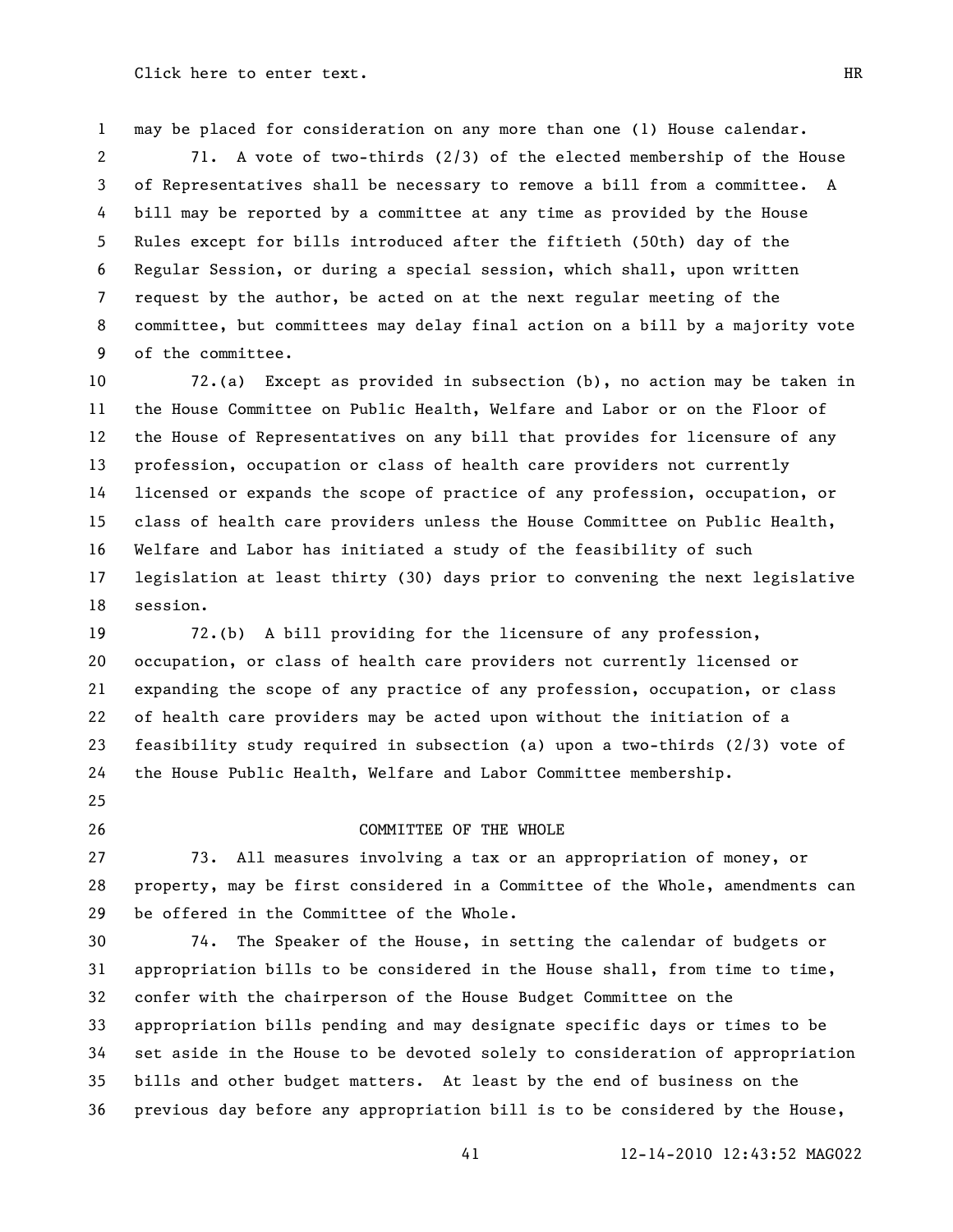the chairperson of the House Budget Committee shall cause to be prepared and placed on each member's desk a listing of appropriation bills to be considered in the Committee of the Whole or the House, broken down as follows:

 74.(a) Appropriation bills sponsored by the Joint Budget Committee or the House Budget Committee, prepared in accordance with Legislative Council recommendations;

 74.(b) All other appropriation bills sponsored by the Joint Budget Committee or the House Budget Committee which were not considered by the Legislative Council;

 74.(c) Bills introduced by members of the House (or Senate) that shall have been recommended by the Joint Budget Committee or the House Budget 13 Committee "do pass" or "do pass as amended"; and

 74.(d) Appropriation bills amended in the Senate without Joint Budget Committee or House Budget Committee action. The aforementioned list of appropriation bills shall include the number of the bill, the author of the bill, and the name and agency and/or program for which the appropriation is to be made. In the event the Joint Budget Committee or the House Budget Committee recommendations in regard to the appropriation shall differ, in any respect, from the recommendations made by the Legislative Council in regard thereto, said list shall identify each such change in the appropriation bill which differs from the recommendation of the Legislative Council.

 75. In forming a Committee of the Whole House, the Speaker may leave his/her chair after appointing a chairperson to preside, who shall have the same power as the Speaker to preserve order. A majority of a quorum is required to resolve the House into a Committee of the Whole.

 76. When the House resolves itself into the Committee of the Whole, non-members who are to participate in the matters to be discussed may be invited into the House Chambers by the proponents or opponents of the proposals to be discussed but all such non-members shall leave at the time the committee arises.

 77. A Committee of the Whole cannot report a measure without a quorum of its members present.

 78. The rules and proceedings of the House shall be observed in Committee of the Whole House so far as they may be applicable. Decisions will be made by voice or standing votes.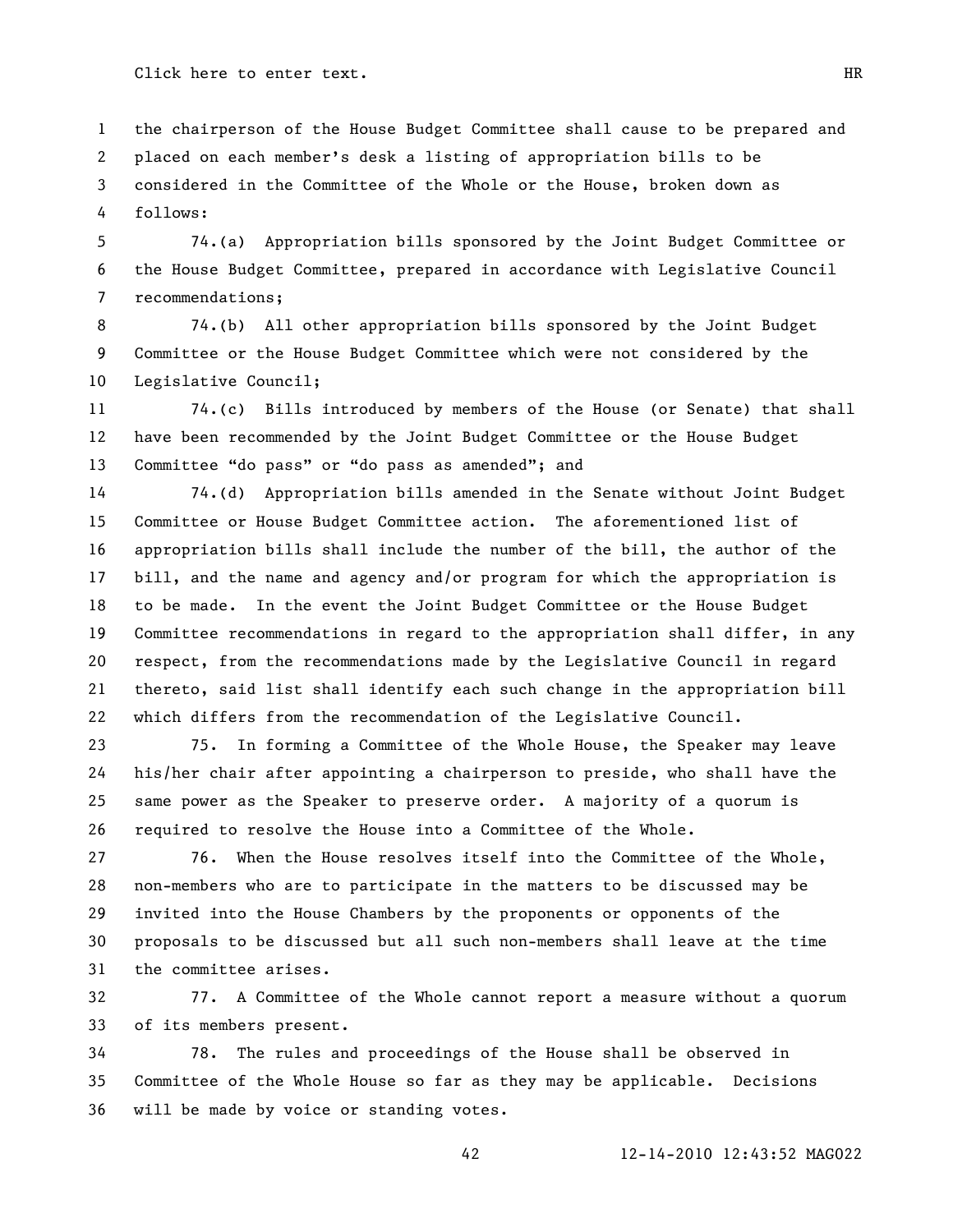79. No motion which has as its effect the limiting of debate in the Committee of the Whole shall be entertained by the chairperson. The motion for the disposition of any matter referred to the committee shall be, 4 "Mr./Ms. Chairman, I move the committee do now rise and report". If the committee had no specific report, the motion should be to rise and report progress.

# 8 LEGISLATIVE COUNCIL; LEGISLATIVE JOINT AUDITING COMMITTEE 80. Legislative Council.

 80.(a) Twenty (20) of the House members of the Legislative Council shall be selected by members-elect of the House Caucus Districts. Each caucus shall select five (5) members. The selections shall occur on the Friday following the November General Election. Following the selections, the newly selected House of Representative members of the Legislative Council shall select one (1) of their number as Legislative Council co-chair and one (1) of their number as Legislative Council co-vice-chair. However no more than one (1) member selected by caucus shall reside within the same county. The term of office of the members shall be from January 1 of odd-numbered years to December 31 of the following even-numbered year. Legislative Council membership shall be confirmed at the same time that representatives are administered the oath of office.

 80.(b) In order that there may be no House vacancies on the Legislative Council at any time, at the time of selection of the House members to the Council there shall be selected in each Caucus District a first alternate and a second alternate for each member selected from that district. In the event that any House member or House alternate of the Legislative Council resigns from the Council, is disqualified from serving on the Council, dies, or for any other reason there becomes a permanent vacancy in a House position on the Council, the House members of the Caucus District from which the member or alternate was selected shall choose a replacement member or alternate to serve the remainder of the term. When a vacancy occurs in a House member position on the Council or a House alternate position on the Council, that person's alternate shall serve until a signed report from the Caucus chairperson designating otherwise is filed with the Speaker. The Speaker shall notify the Council chairperson of all changes in membership on the Council.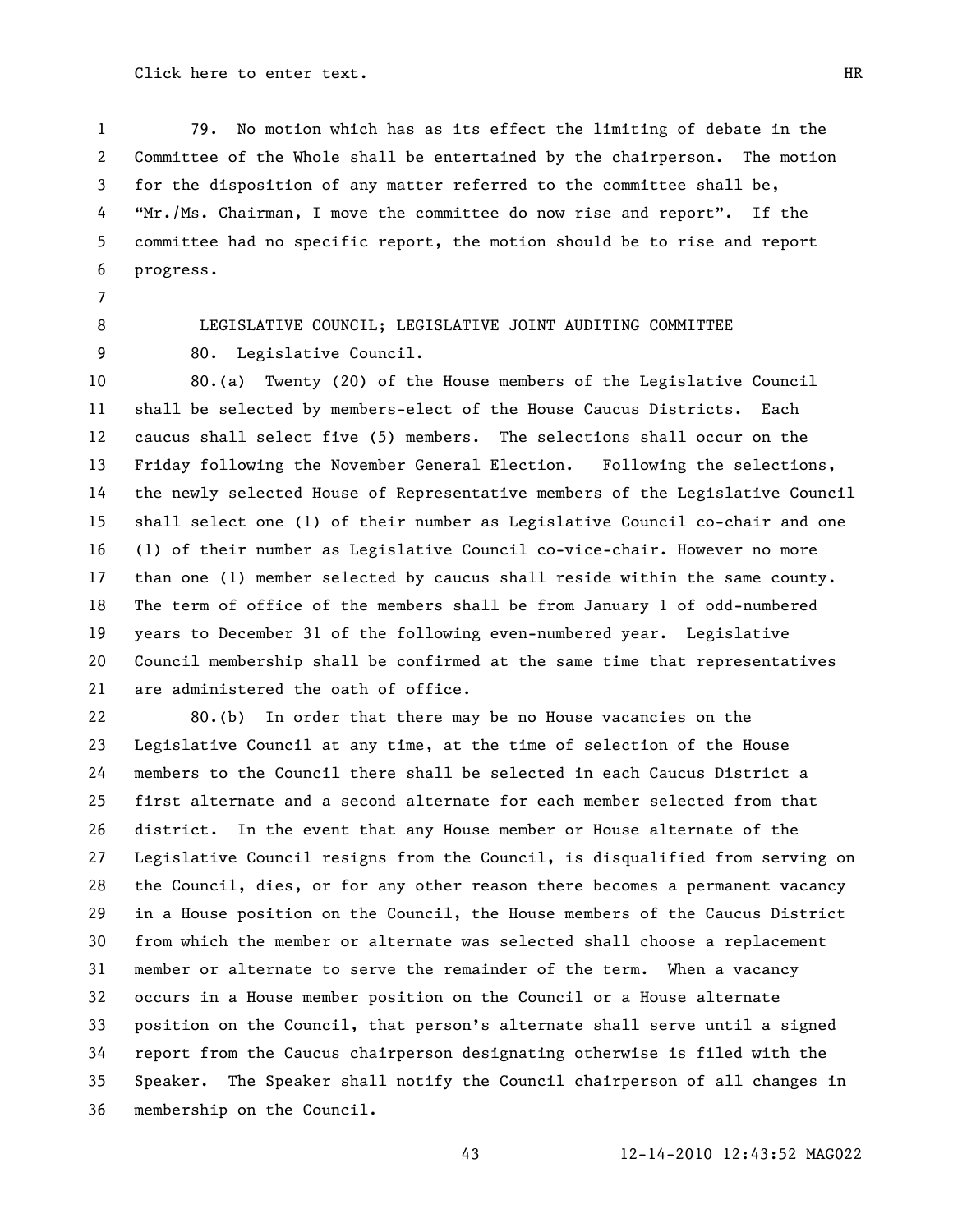- 
- 80.(c) Ex-officio members in accordance with A.C.A. 10-3-301.
- 

81. Legislative Joint Auditing Committee.

 81.(a) House members of the Legislative Joint Auditing Committee shall be selected by members-elect of each House Caucus District. The selections shall occur on the Friday following the November General Election. Following the selections, the newly selected House of Representative members of the Legislative Joint Auditing Committee shall select one (1) of their number as Legislative Joint Auditing Committee co-chair and one (1) of their number as Legislative Joint Auditing Committee co-vice-chair. Each caucus shall select five (5) members. However no more than two (2) members shall reside within the same county. The term of office of the members shall be from January 1 of odd-numbered years to December 31 of the following even-numbered year. Legislative Joint Auditing Committee membership shall be confirmed at the same time that representatives are administered the oath of office.

 81.(b) In order that there may be no House vacancies on the Legislative Joint Auditing Committee at any time, at the time of selection of the House members to the Committee there shall be selected in each Caucus District a first alternate and a second alternate for each member selected from that District. In the event that any House member or House alternate of the Legislative Joint Auditing Committee resigns from the Committee, is disqualified from serving on the Committee, dies, or for any other reason there becomes a permanent vacancy in a House position on the Committee, the House membership of the Caucus District from which the member or alternate was selected shall choose a replacement member or alternate to serve the remainder of the term. When a vacancy occurs in a House member position on the Committee or a House alternate position on the Committee, that person's alternate shall serve until a signed report from the Caucus chairperson designating otherwise is filed with the Speaker. The Speaker shall notify the Committee chairperson of all changes in membership on the Committee.

 81.(c) Ex-officio members in accordance with A.C.A. 10-3-403 thru 10- 3-404.

32 CAUCUS DISTRICTS

 82. The four caucus chairpersons shall be selected on the date of the selection of the Speaker-designate from among the first- and second-term members of the caucus.

The First Caucus District shall be composed of the following House of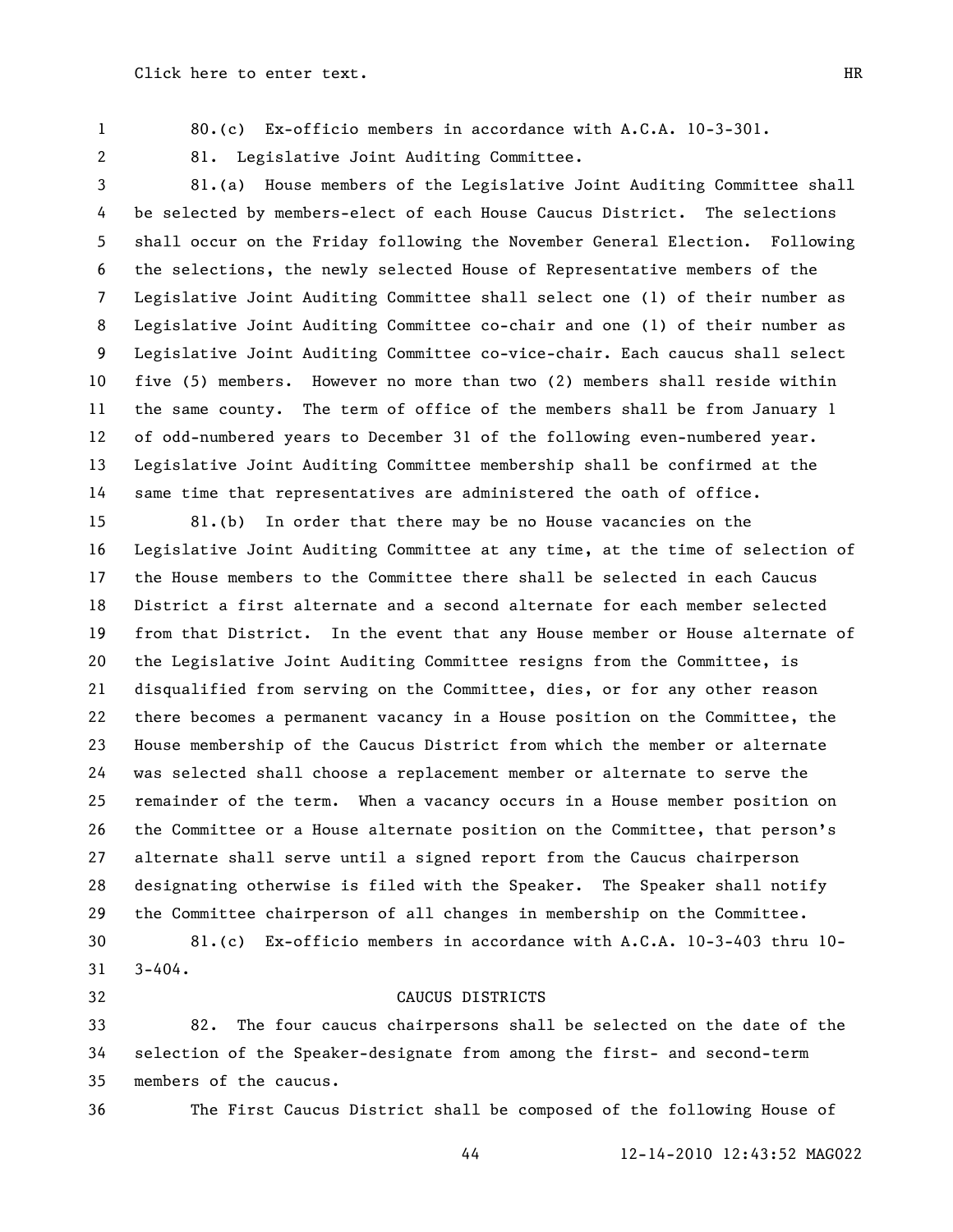Representatives Districts: 13; 14; 15; 48; 51; 52; 53; 54; 55; 56; 57; 58; 59; 71; 72; 73; 74; 75; 76; 77; 78; 79; 80; 81; and 82. The Second Caucus District shall be composed of the following House of Representatives Districts: 28; 29; 31; 32; 33; 34; 35; 36; 37; 38; 39; 40; 41; 42; 43; 44; 45; 46; 47; 49; 50; 60; 61; 68; and 70. The Third Caucus District shall be composed of the following House of Representatives Districts: 62; 63; 64; 65; 66; 67; 69; 83; 84; 85; 86; 87; 88; 89; 90; 91; 92; 93; 94; 95; 96; 97; 98; 99; and 100. The Fourth Caucus District shall be composed of the following House of Representatives Districts: 1; 2; 3; 4; 5; 6; 7; 8; 9; 10; 11; 12; 16; 17; 18; 19; 20; 21; 22; 23; 24; 25; 26; 27; and 30. 13 DEBATE 83. When a representative desires to speak or to have the attention of the House, he/she shall rise from his/her seat and respectfully address 16 himself/herself to "Mr./Madam Speaker", (or in the Committee of the Whole, **"Mr./Madam Chairperson")** and upon recognition, he/she may address the House 18 from his/her seat or the "well" of the House. Representatives must be at their seats before obtaining recognition. Any representative who receives recognition from the Chair must confine himself/herself to the question before the House, or a privileged motion. No representative shall proceed until recognized by the Speaker. When two (2) or more representatives arise at once, the Speaker shall name the member who shall be first to speak. 84. When a representative desires to interrupt a representative having the Floor, he/she shall first obtain recognition of the Speaker and permission of the representative occupying the Floor; and when so recognized and such permission is obtained, he/she may ask questions of the representative occupying the Floor; but shall not propound a series of interrogatives or otherwise badger the representative having the Floor. 85. No representative shall occupy more than thirty (30) minutes in debate on any question in the House. The representative reporting a measure under consideration from a committee or the author may open and close debate. If debate shall extend beyond one (1) day, the author or sponsor shall be entitled to thirty (30) minutes to close. The right to close may not be automatically exercised after limited debate, the previous question or immediate consideration is voted.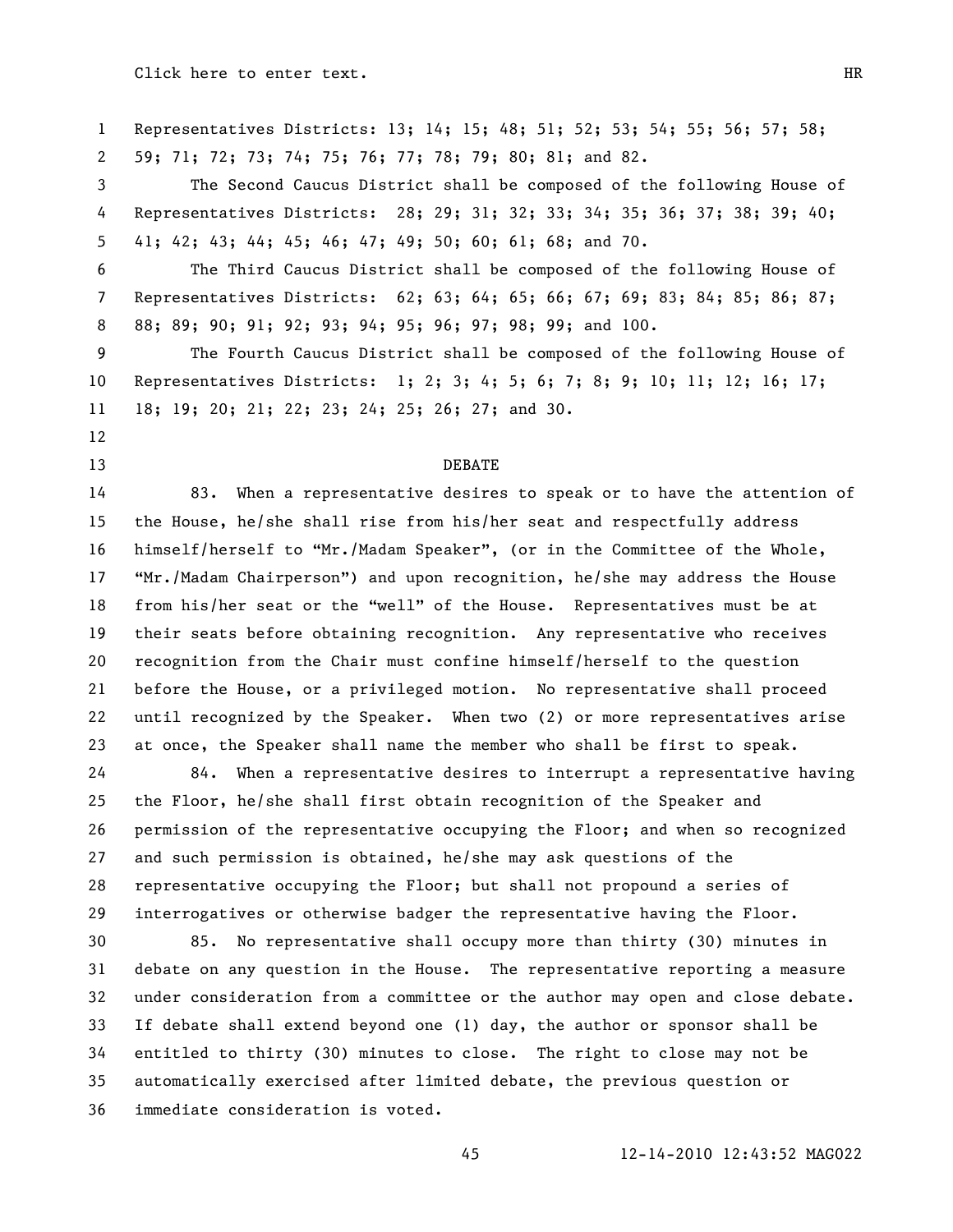86. No representative shall speak more than once on the same question without leave of the House. One (1) mover, proposer or introducer of the question pending may speak the second time and close, but not until every representative choosing to speak shall have been heard.

 87. A representative having the Floor may not yield it to another for any purpose including making a motion; but, if he/she desires to allow a motion to be made, he/she must yield the Floor.

### 9 DECORUM

 88. No person other than a member of the Arkansas General Assembly, designated legislative staff, or on special and certain occasions those persons specifically invited by the Speaker of the House, shall be permitted on the Floor of the House Chamber while the House is in session or in brief recess. Arrangements for photographers shall be established, the direction and control of which shall be regulated by the Speaker of the House. No one in the House Chamber other than a member of the Legislature may advocate or oppose passage of a measure while the House is in session. No legislative aides, lobbyists or unauthorized persons shall be permitted access to the House Floor, lounges or House support areas. This Rule shall be enforced by the Speaker of the House and/or the House Management Committee. The House Management Committee and the Rules Committee shall recommend punishment to the House for violation of this Rule. (A.C.A. 10-2-110 -- Disorderly Conduct)

 89. The House Chamber during regular, fiscal and special sessions and during the interim shall be used only for the legislative business of the House and for the caucus meetings of its members, except upon occasions where the House, by resolution, agrees to take part in any ceremonies to be observed therein; and the Speaker shall not entertain a motion for suspension of this rule.

 90. No representative shall use intemperate language with reference to the House or its members.

 91. If any representative, in speaking or otherwise, transgresses the rules of the House, the Speaker shall or any representative may, call him/her to order. He/she shall immediately be seated unless permitted, on a motion of another representative, to explain. The House shall, if called upon, decide on the issue without debate. If the decision is in favor of the representative called to order, he/she shall be free to continue; and, if the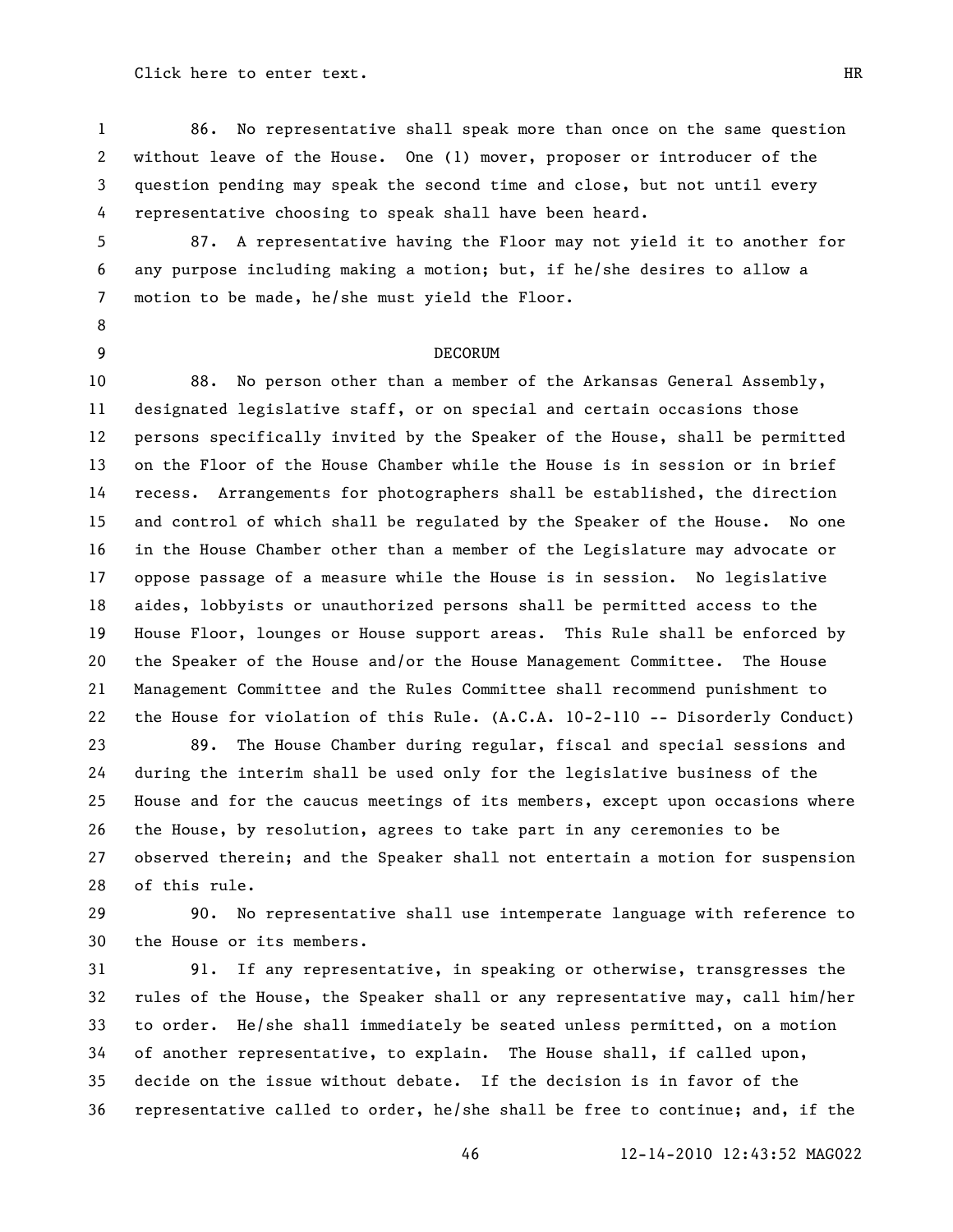dispute shall warrant, a representative shall be open to censure or such punishment as the House shall impose.

 92. Normal conformity to good manners and taste shall be expected of each member of the House. Representatives shall avoid references to personalities and extend to each representative courtesies which they wish for themselves.

 93. Introduction of and recognition of family, constituents, or groups shall not become excessive. Members should be extremely reluctant in using the time of the House for these personal courtesies. If deemed appropriate by the Speaker of the House, he/she shall make all introductions from information provided to the Speaker by a member or appropriate House staff.

 94. The smoking of cigarettes, cigars and pipes or other tobacco products shall not be permitted in the Chamber of the House of Representatives or in the members' private work area.

 95. A Roll Call shall not be interrupted by a motion or other order of business from the time the Speaker calls up the ballot until he/she casts up the ballot and announces the result of said ballot.

#### 19 VOTING

 96. No person not a representative shall cast a vote for a representative.

 97. Any question or motion, except final passage of a bill or final action on a joint resolution, may be put to the House by a voice vote at the discretion of the Speaker.

 98. Any five (5) representatives shall have the right to call for the ayes and nays and have the result entered on the Journal. (Art. 5, Sec. 12)

 99. Any representative who will be absent from the House may pair his/her vote with a representative who shall be present.

99.(a) These representatives must be casting opposite votes.

 99.(b) Dated pairs reflecting the bill number are counted when signed by both representatives,

 (1) in the presence of each other, and witnessed by another representative, or

 (2) when the member who will not be present for the vote signs the pair form in the presence of a person authorized by law to take acknowledgements and who verifies the identity of the signer.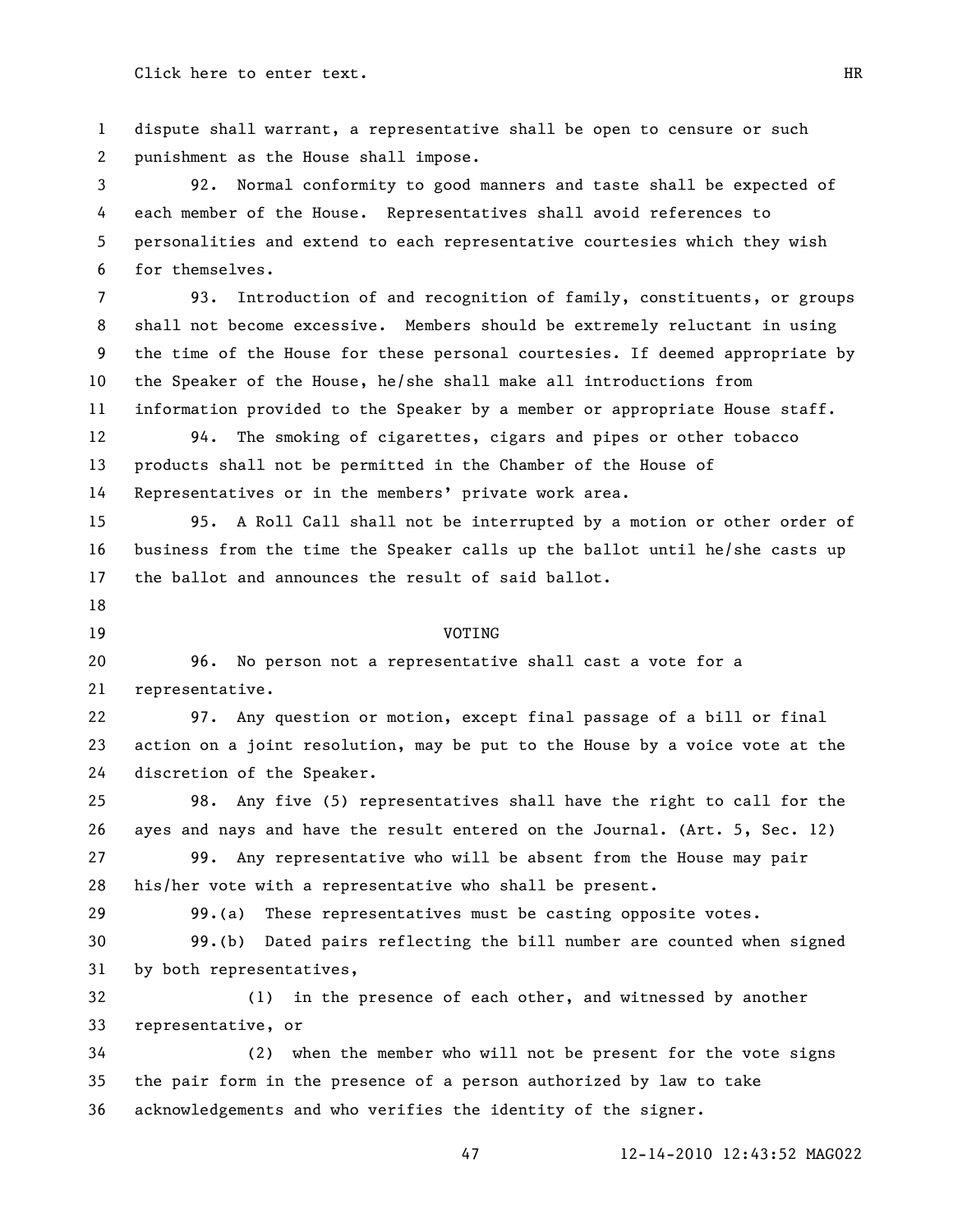99.(c) Pairs shall be presented to the Speaker only on the day of the vote for which the representatives are paired is to be taken.

 99.(d) Pairs shall be announced by the Speaker immediately prior to the Roll Call from a Pair Form presented to the Speaker by the representative present. At the time of the announcement the Speaker shall (1) determine that the member who is required to be present is present, and (2) provide the membership with an opportunity to express procedural objections to the pairs.

 99.(e) The representative may not cast his/her vote by other methods when he/she is paired.

10 100. The demand to "Sound the Ballot" (a device to determine how each representative voted) may be accomplished by any five (5) members rising and requesting the Speaker to have the names called and the way the member voted repeated. When contested, any representative (except a representative voting by pair vote and the Speaker and a substitute Speaker) who is not present and in his seat shall have his/her vote eliminated.

 101. After a voice vote, the Speaker or any five (5) representatives that doubt the result may call for a division of the House.

 101.(a) Representatives voting aye shall stand at their seats until counted.

 101.(b) Then, representatives voting no shall stand at their seats until counted.

 101.(c) No representative shall be counted that is not at his/her assigned voting station (his/her seat on the House Floor).

 101.(d) The Speaker or his/her designee shall be responsible for counting the vote and the Speaker shall announce the result of the vote.

 102. The Electronic Voting System shall have the same force and effect as a Roll Call. (Not less than a majority of the members of each House of the General Assembly may enact a law.) (Art. 5, Sec. 37 as added by Amend. 19, Sec. 1)

 103. The Speaker, with three (3) representatives, is sufficient to adjourn, or recess to a time certain, or sine die. (Neither house shall, without the consent of the other, adjourn for more than three (3) days, nor to any other place than that in which the two (2) houses shall be sitting.) (Art. 5, Sec. 28)

 (Governor's power to adjourn) In cases of disagreement between the two (2) houses of the General Assembly, at a regular or special session, with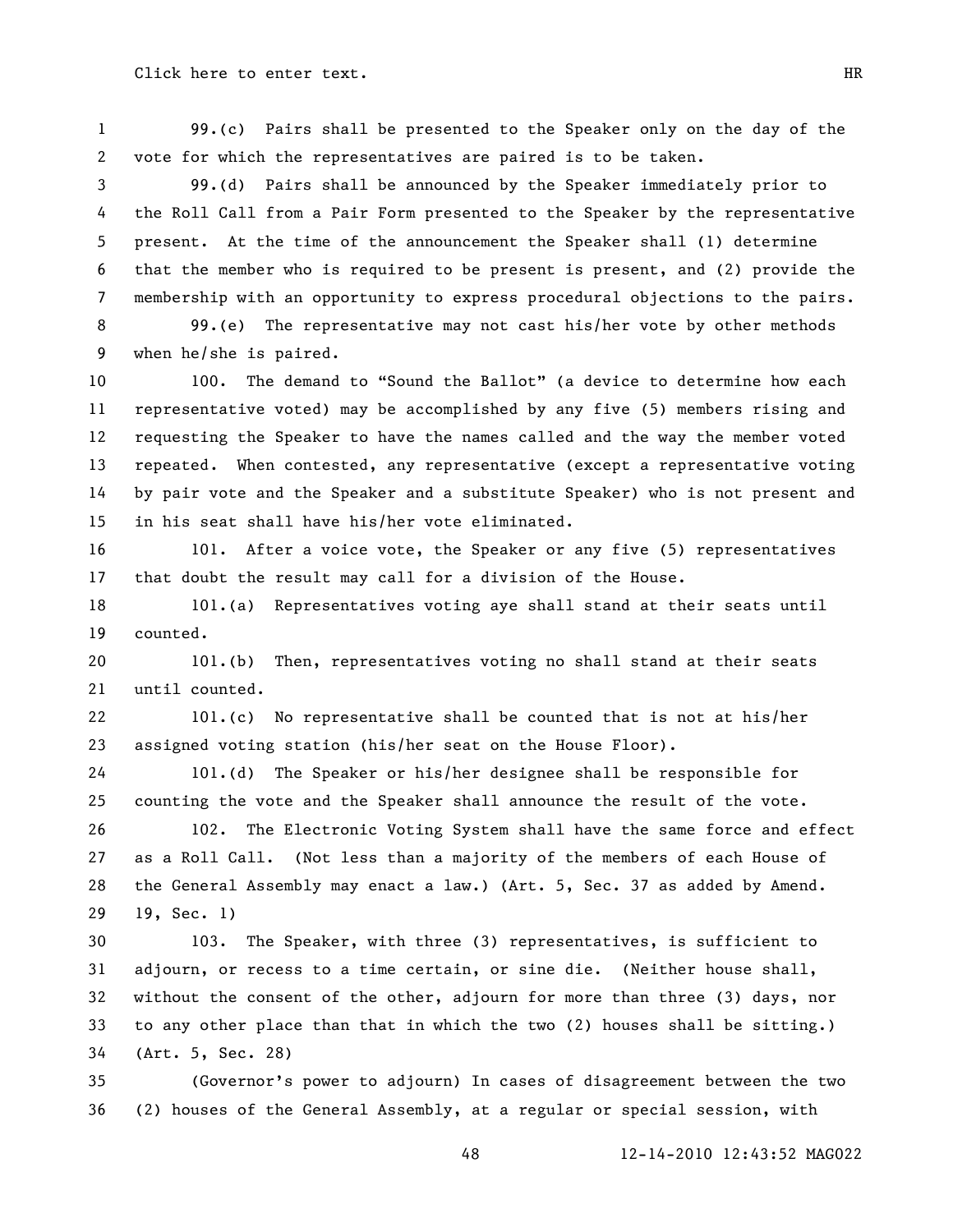respect to the time of adjournment, the Governor may, if the facts be certified to him/her by the presiding officers of the two (2) houses, adjourn them to a time not beyond the day of their next meeting; and, on account of danger from an enemy or disease, to such other place of safety as he/she may think proper. (Art. 6, Sec. 20)

104. Vetoes. (Art. 6, Secs. 15 thru 17; A.C.A. 10-2-116)

105. Extraordinary sessions of the General Assembly. (Art. 6, Sec. 19)

 106. Homestead exemption increase (3/4 vote) (Art. 16, Sec. 16 as added by Amend. 59)

10 107. Workmen's Compensation Laws (Art. 5, Sec. 32 as amended by Amend. 26)

12 108. It shall be a violation of the Rules of the House for any member of the House to accept a campaign contribution during the period beginning thirty (30) days before and ending thirty (30) days after any regular session of the General Assembly. If there is an extended recess of the General Assembly, the period shall end thirty (30) days after the beginning of the 17 recess. It shall also be a violation of the Rules of the House for any member 18 of the House to accept a campaign contribution during any extended session of the General Assembly or during any special session or fiscal session of the General Assembly.

 109. All Roll Call votes on bills, emergency clauses on bills, resolutions, and amendments in the House of Representatives shall be entered by the House into the General Assembly's Internet web site.

 110.(a)(1) Except as provided in subdivisions 110.(a)(2) and (c) of this section, the House of Representatives, when in session, shall recess on January 20 of any year in which the inauguration of an individual to the office of President of the United States is scheduled to occur.

 (2) If the inauguration of an individual to the office of President of the United States is scheduled to occur on January 21 of any year, the House of Representatives shall recess on that date rather than January 20.

 (b) The House of Representatives shall recess without regard to the party affiliation of the individual scheduled for inauguration as President of the United States.

 (c) This section shall not apply if a recess under this section would occur on a date the House of Representatives shall recess in observance of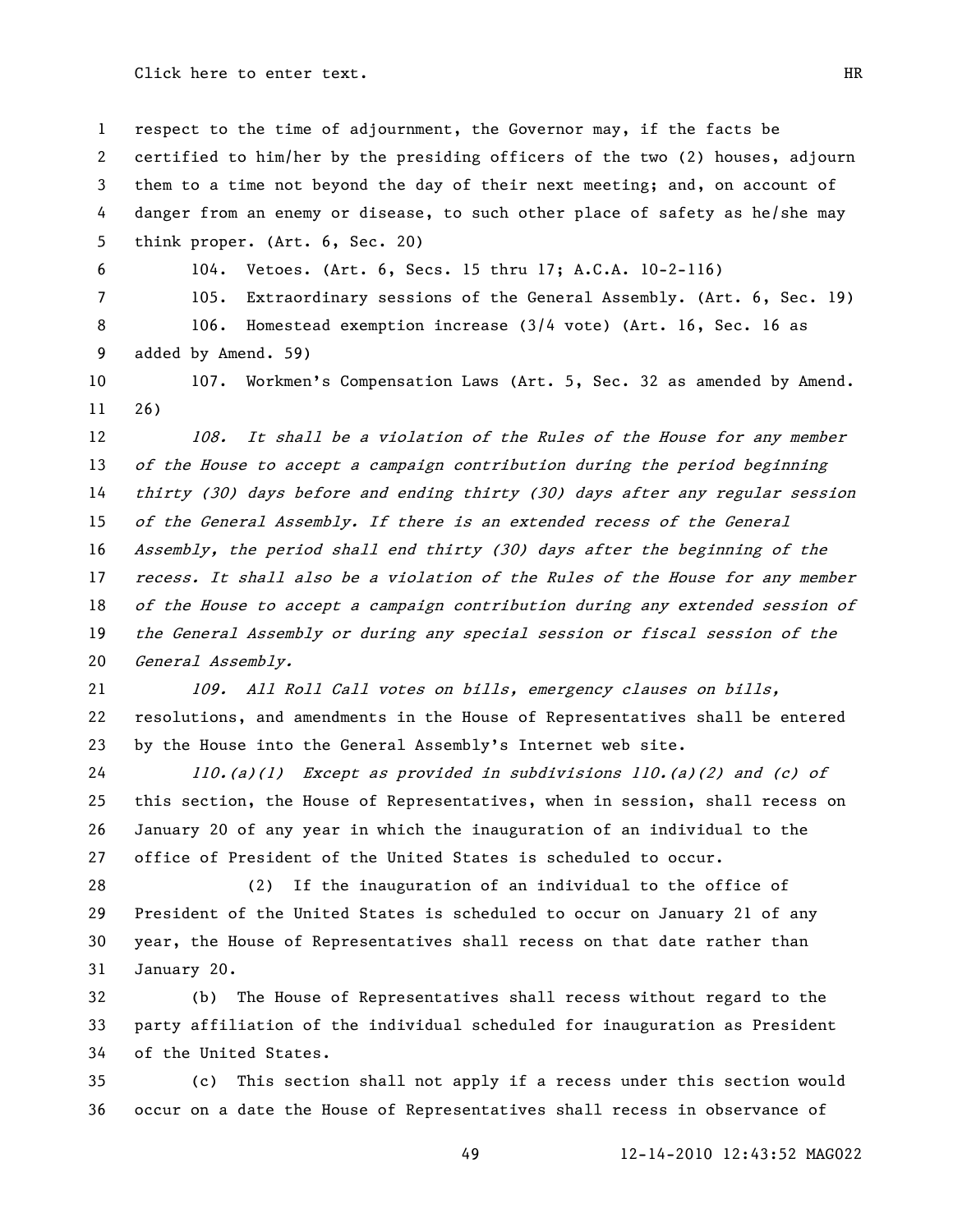| $\mathbf{1}$ | the birthday of Dr. Martin Luther King, Jr. under § 10-2-128.                 |
|--------------|-------------------------------------------------------------------------------|
| 2            |                                                                               |
| 3            |                                                                               |
| 4            | ADDENDUM                                                                      |
| 5            | HOUSE OF REPRESENTATIVES                                                      |
| 6            | COMMITTEE CHAIRPERSONS MANUAL                                                 |
| 7            | <b>AND</b>                                                                    |
| 8            | HOUSE COMMITTEE RULES                                                         |
| 9            |                                                                               |
| 10           | A committee chairperson is a member appointed by the Speaker of the House to  |
| 11           | function as the parliamentary head of a standing, select, special or joint    |
| 12           | committee.                                                                    |
| 13           |                                                                               |
| 14           | 1) The chairperson (or vice chairperson in his or her absence) shall call the |
| 15           | committee to order at the appointed time.                                     |
| 16           |                                                                               |
| 17           | 2) The presider shall determine a quorum present either by declaration,       |
| 18           | without objection, or by calling the roll (for quorum purposes only a roll    |
| 19           | call will be required if there is one objection by a committee member to the  |
| 20           | declaration of the presence of a quorum).                                     |
| 21           |                                                                               |
| 22           | 3) The presider shall maintain order of the committee meeting.                |
| 23           |                                                                               |
| 24           | 4) The presider shall decide all questions of order subject to appeal to the  |
| 25           | Speaker of the House who may refer the question to the Rules Committee whose  |
| 26           | decision may be appealed to the full House.                                   |
| 27           |                                                                               |
| 28           | 5) The presider shall supervise and direct the staff of the committee.        |
| 29           |                                                                               |
| 30           | 6) The presider shall prepare, or supervise the preparation of, and sign all  |
| 31           | reports of the committee and submit them to the full House.                   |
| 32           |                                                                               |
| 33           | House Rule 55.(b)                                                             |
| 34           | 55.(b) All committees shall consider the bills, resolutions,                  |
| 35           | amendments, petitions, and memorials referred to them and make one of the     |
| 36           | following reports in writing to the House:                                    |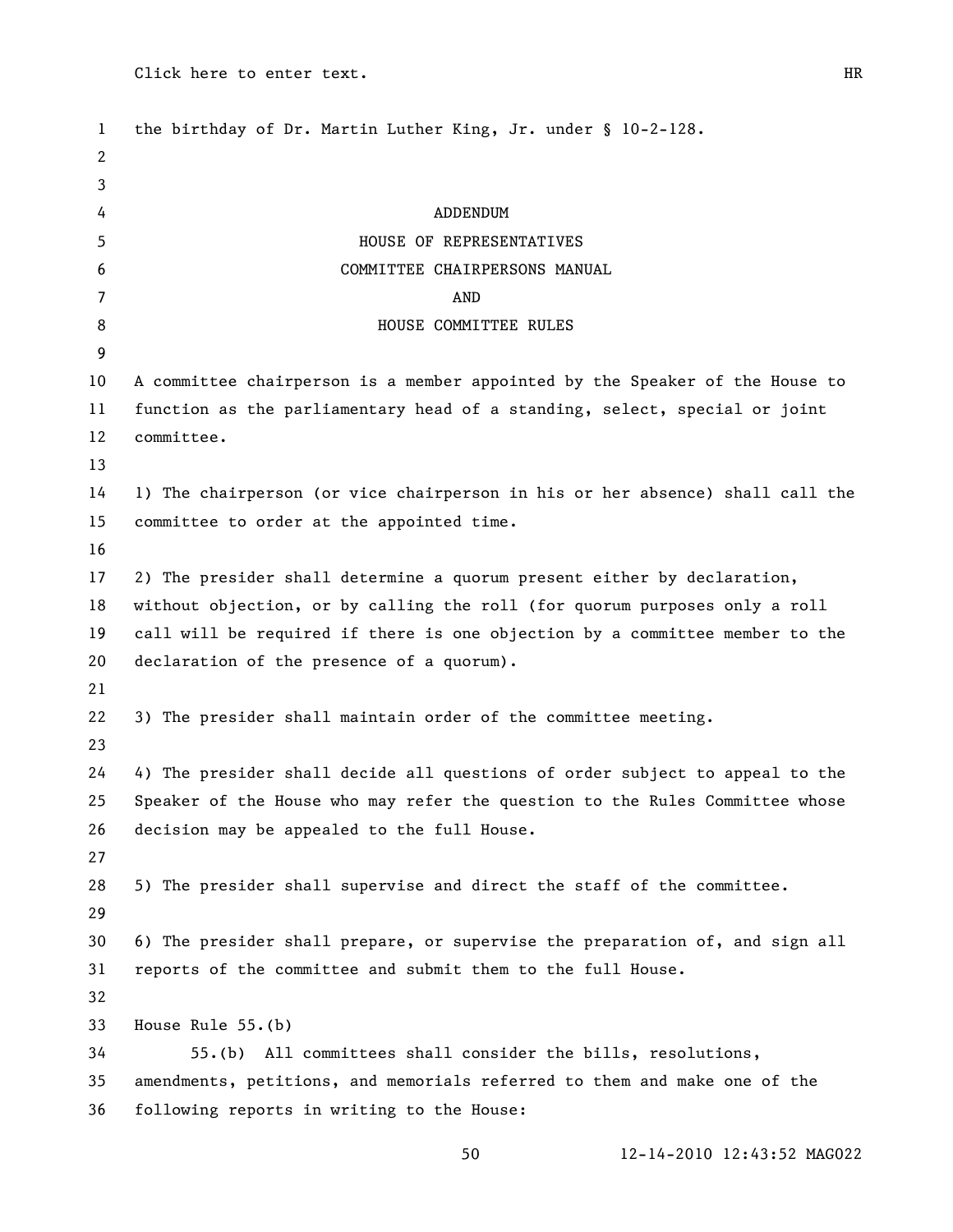1 55.(b)(1) That a bill, resolution, petition or memorial "do pass"; 2 55.(b)(2) That a bill, resolution, petition or memorial "do not pass", in which event the measure shall not be considered unless the vote is expunged; 5 55.(b)(3) That a bill, resolution, petition or memorial "do pass as 6 amended". No bill, resolution, petition or memorial shall be acted upon 7 without a "do pass" or a "do pass as amended" recommendation. No bills shall be placed on the non-controversial calendar or deemed to be non-controversial in any way unless a motion is adopted in the committee to which the bill was referred. With a quorum present, the motion is considered adopted if there are no negative votes. 7) A quorum (one more than half the total membership of the committee) must be present to transact official House committee business. (House Rule 66) No committee shall transact business without a quorum (a majority of the committee membership present). All final action on bills or resolutions, and on proposed amendments to bills or resolutions, shall be decided by a majority vote of the total membership of the committee. Provided, however, that the Speaker of the House shall not be included for the purpose of determining what is a majority of a standing committee, unless present at the time of the vote. A member of the committee must be present at the time of the vote for his/her vote to be counted on any matter considered by the committee (no pairs, no proxies). 8) (House Rule 54. (c)(2)) The rules or proceedings of the House of Representatives shall be observed in all select committees, standing committees, and subcommittees of the House so far as they may be applicable. The precedence of motions so far as they are applicable shall be as listed in 31 House Rule  $19(a) - (q)$ : (House Rule 19) When a question is under debate, motions shall have precedence in the following order (the request for a quorum call is always in order; the chairperson is not compelled to accept any motion): 19(a) To fix the time to which the House will adjourn (non-debatable)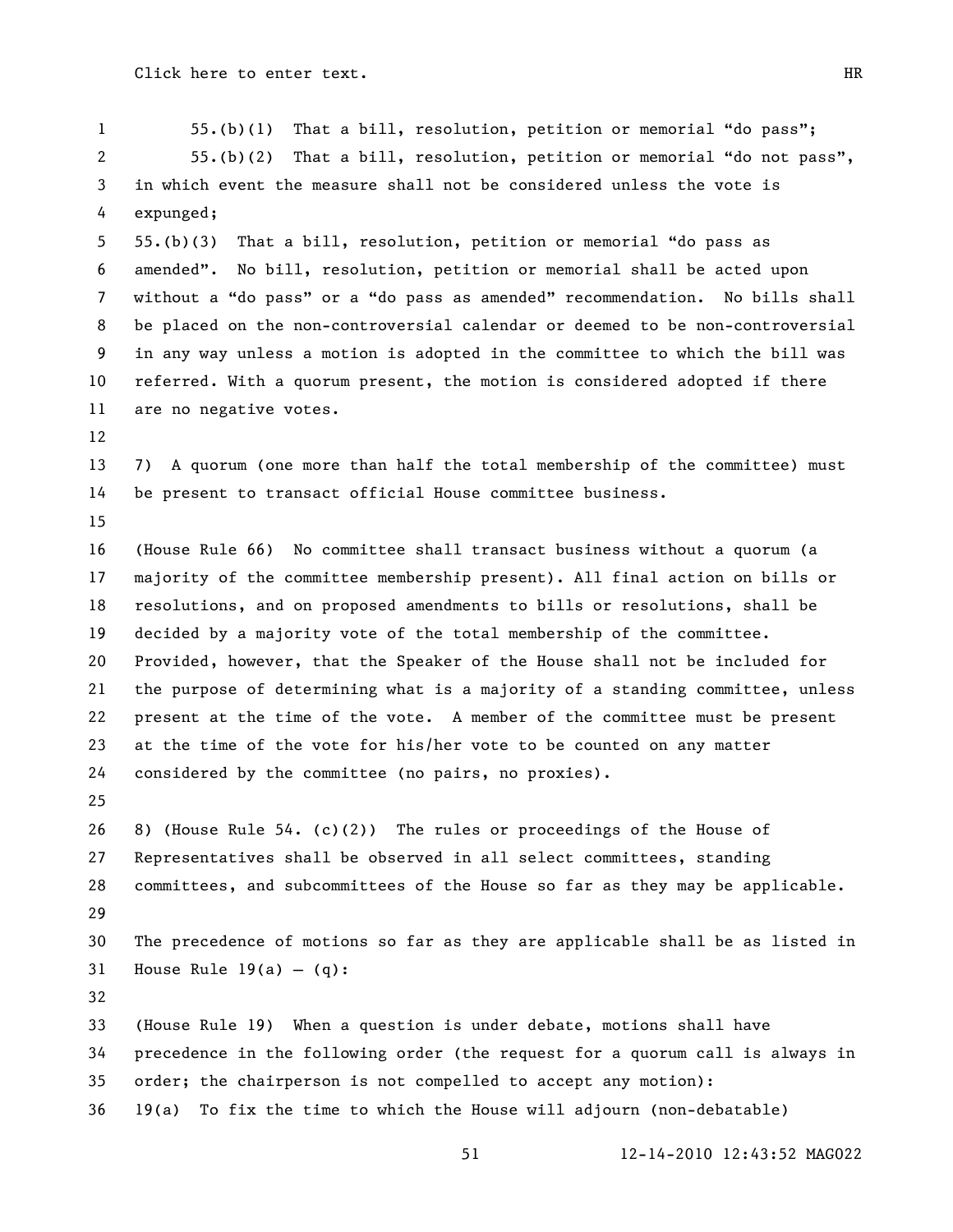(majority of a quorum); 19(a)(1) (A majority of a quorum is a majority of those voting when at least a majority of the members are present and voting); 19(b) To adjourn (non-debatable) (majority of a quorum); 19(c) To take a recess (non-debatable) (majority of a quorum); 19(d) Postpone temporarily; lay on the table (non-debatable) (majority of a quorum) To take from the table (non-debatable) (majority of a quorum) (when the motion to take from the table is adopted, the proposition takes the same position it held when the motion to lay on the table was adopted); 19(e) Immediate consideration (non-debatable) (2/3 of a quorum); 19(f) Previous question (non-debatable) (5 seconds) (majority of a quorum); 12 19(g) Limit or extend debate (non-debatable) (2/3 of a quorum); 19(h) To expunge (debatable) (2/3 of membership) (67); 19(i) Postpone to a day certain (debatable) (majority of a quorum); 19(j) Committee of the Whole, go into (non-debatable) (majority of a quorum); 19(k) Refer (debatable) (majority of a quorum); 19(l) Amend (debatable) (majority of a quorum); 19.(m) Postpone indefinitely (debatable) (majority of membership); 19.(n) Take out of proper order (non-debatable) (2/3 of a quorum); 19.(o) Special order of business (debatable) (2/3 of a quorum); and 19.(p) To suspend the rules (non-debatable) (2/3 of a quorum). 9) (House Rule 60(a)) All committee and subcommittee meetings including but not limited to hearings at which public testimony is to be taken, (normally 26 called "public hearings") shall be open to the public (Art. V, Sec. 13) and shall be scheduled at least eighteen (18) hours in advance; agendas of bills, resolutions, and other proposals to be considered at such meetings shall be posted in a designated place at least eighteen (18) hours in advance; but in case of an emergency, a two-thirds (2/3) majority of the membership of the committee may bring bills or resolutions up for consideration upon notice of not less than two (2) hours. 10) (House Rule 60(b)) Special meetings of a standing committee may be called by the chairperson of the committee or by a majority of the members of

the committee for conducting any business of the committee; provided, a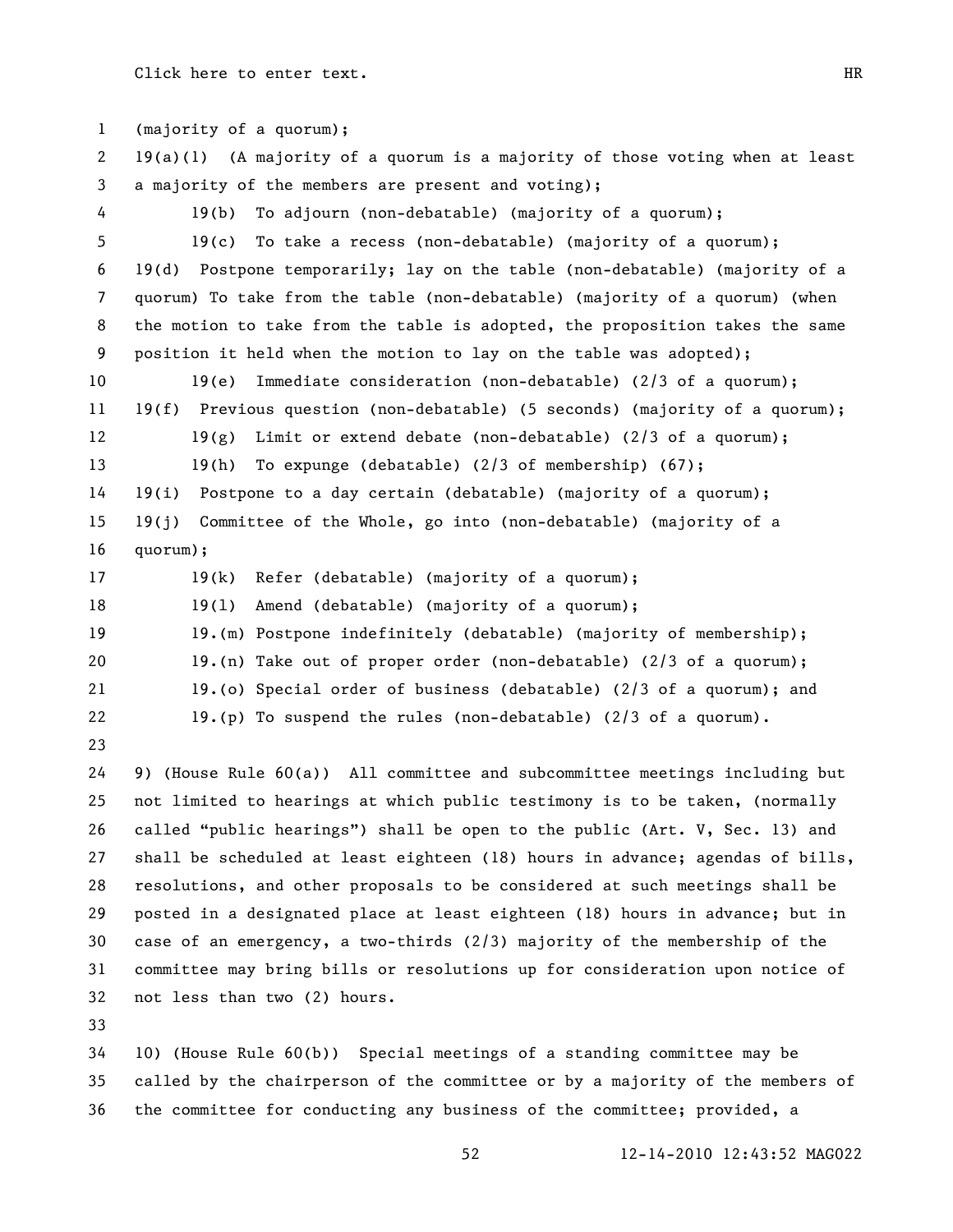special meeting of the committee may not conflict with regularly scheduled meetings of any standing committee; provided further, special meetings shall be subject to the same procedures regarding the publishing of agendas and notices of meetings that apply to regular standing committee meetings. (J.R. 21 – Joint Committee)

 11) (House Rule 61(a)) All persons wishing to offer testimony to a committee hearing shall be given a reasonable opportunity to do so as determined by a majority of the committee. An oral or written statement shall not be a prerequisite to offer testimony before a committee.

 12) (House Rule 63) No committee shall sit while the House is in session except the Committee on Rules or a Conference Committee, which shall notify the House.

 13) (House Rule 66(a)) A bill, resolution or amendment in a House committee, having been rejected twice, shall not be placed on the committee calendar again or considered again during the same legislative session unless the vote is expunged (two-thirds of the membership of the committee). The motion to expunge shall be placed on the committee agenda, by a committee member, and placed at the bottom of the active list. A bill or resolution may be amended before a second consideration; but, unless expunged, even an amended bill having failed twice shall not be placed on the calendar or considered. Notice of reconsideration not permitted in committee.

 14) (House Rule 47(a)) When a bill or resolution is under consideration, amendments shall be in order. Upon adoption, amendments shall become a part of the bill or resolution. Amendments to amendments may not be offered. All amendments offered before the House or one of its committees must be typewritten on an approved amendment form and signed by the sponsor. All amendments shall be attached to the original bill or resolution, numbered by the Bill Clerk, and shall be placed upon the members' desks before being acted upon by the House.

 (House Rule 38(e)) All amendments shall be entered on a separate sheet of paper noting the line or lines to be changed and the words to be deleted or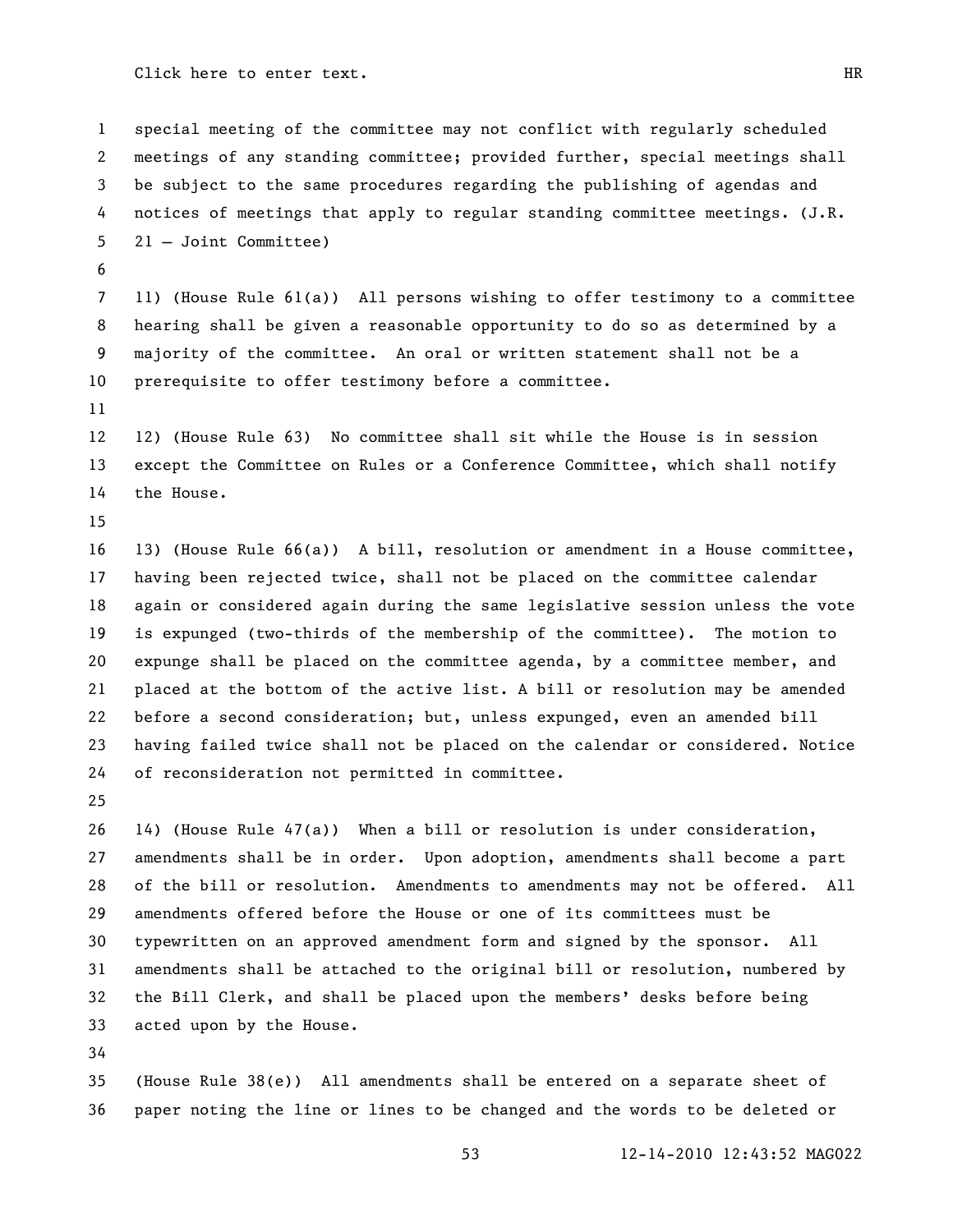| $\mathbf{1}$   | inserted.                                                                     |
|----------------|-------------------------------------------------------------------------------|
| 2              |                                                                               |
| 3              | 15) (House Rule 68) No bill or resolution shall be introduced with a          |
| 4              | committee as the author of said bill or resolution unless that committee has  |
| 5              | voted unanimously to sponsor the bill or resolution.                          |
| 6              |                                                                               |
| $\overline{7}$ | 16) (House Rule 69) Committee Records and Reports                             |
| 8              | 69(a) The chairperson of each committee of the House shall keep or cause to   |
| 9              | be kept a separate record for each committee meeting in which there shall be  |
| 10             | entered:                                                                      |
| 11             | $69(a)$ 1. The time and place of each hearing and each meeting of the         |
| 12             | committee.                                                                    |
| 13             | $69(a)$ 2. The number and title of the bill or resolution with one of the     |
| 14             | following three recommendations: "do pass", "do pass as amended", or "do not  |
| 15             | pass". If a committee recommends a bill or resolution "do pass as amended"    |
| 16             | and any of the amendments recommended by the committee are not adopted on the |
| 17             | floor, the bill or resolution shall be re-referred to the same committee for  |
| 18             | further consideration and recommendation.                                     |
| 19             | 69(a) 3. A summary of each bill or resolution's major provisions which may    |
| 20             | be several paragraphs in length in case of major bills or resolutions or      |
| 21             | simply the title of the bill or resolution in the case of minor bills or      |
| 22             | resolutions.                                                                  |
| 23             | $69(a)$ 4. The reason for the committee's action on the bill or resolution,   |
| 24             | including a brief minority report, if requested by any two (2) committee      |
| 25             | members.                                                                      |
| 26             | $69(a)$ 5. A record of how every member voted on each bill or resolution when |
| 27             | action is taken by the committee, including votes on a motion to postpone     |
| 28             | consideration on the bill or resolution and a recorded vote on any other      |
| 29             | motion, if requested by any two (2) committee members.                        |
| 30             | $69(a)$ 6. A list of all people testifying before a committee on each bill or |
| 31             | resolution, the interest that they represent, and an indication of their      |
| 32             | position on the bill or resolution.                                           |
| 33             |                                                                               |
| 34             | 17) (House Rule 69(b)) Such records for each separate committee meeting       |
| 35             | shall be approved by the chairperson before the expiration of a seven (7) day |
| 36             | period, with the exception of those records referred to in (a) 1. and 2.,     |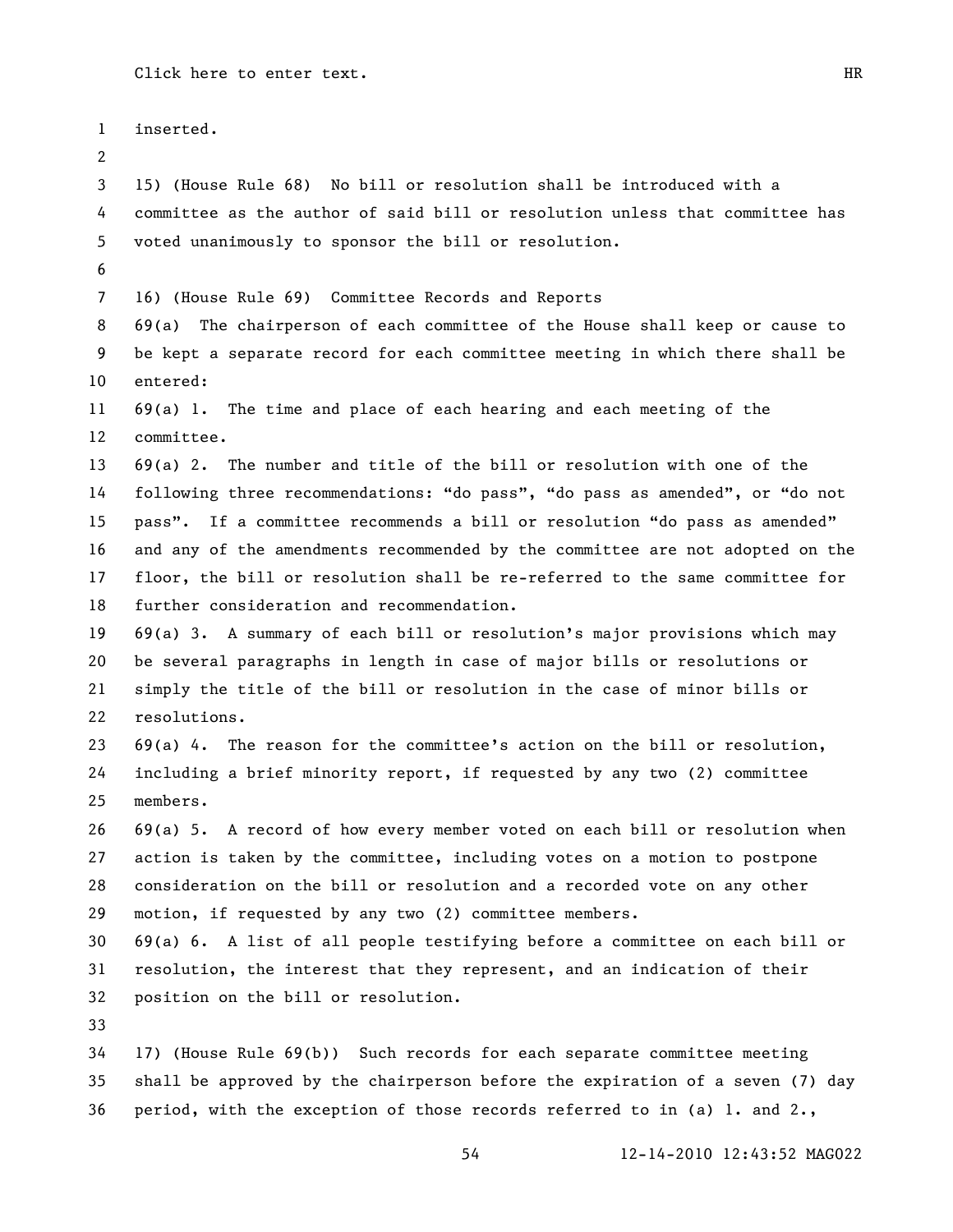hereinabove which shall be filed immediately with the Clerk of the House. 

 18) (House Rule 24 part) When a question is raised about the proper referral of a bill or resolution to committee, if the Speaker admits error in the referral of the bill or resolution to a committee, the bill or resolution may be re-referred by a majority vote of a quorum; however, if the Speaker does not admit error in the referral of the bill or resolution to committee, the bill or resolution may only be re-referred by a two-thirds (2/3) vote of a quorum. When a bill or resolution is re-referred to a committee, any previous committee recommendation is automatically stripped from the bill or resolution. When a motion is under consideration, only two (2) substitutes to that motion shall be in order. Only a motion applicable to the main motion and of a higher precedence upon recognition may be substituted for the motion under consideration. A substitute to the third degree shall not be in order. Unless specified otherwise by the presenter of the motion at the time the motion is made, a substitute motion shall apply to the main motion. 

 19) (House Rule 55 (a)) House Committee Staff will automatically and without delay place all bills or resolutions referred to the committees on the committee agendas. Staff will notify the sponsor of bills or resolutions assigned to committee. Referred bills shall be placed on the committee's active agenda in the order they are read across the desk on the House Floor. When an active agenda is established in a committee and bills from that agenda are not placed on the deferred list and if they are passed over, they are placed at the bottom of the list of the day's active agenda. Bills read across the desk on the House Floor later that same day or on a later day are placed on the active agenda in the order they are read below bills already on the active agenda.

 20) After a bill or resolution has appeared on the Committee agenda and has been called up for consideration by the Committee and the sponsor of the bill or resolution or a representative is not present to present the bill or resolution, the bill or resolution will be placed on the active agenda two (2) additional times, but will be placed at the bottom of the active agenda.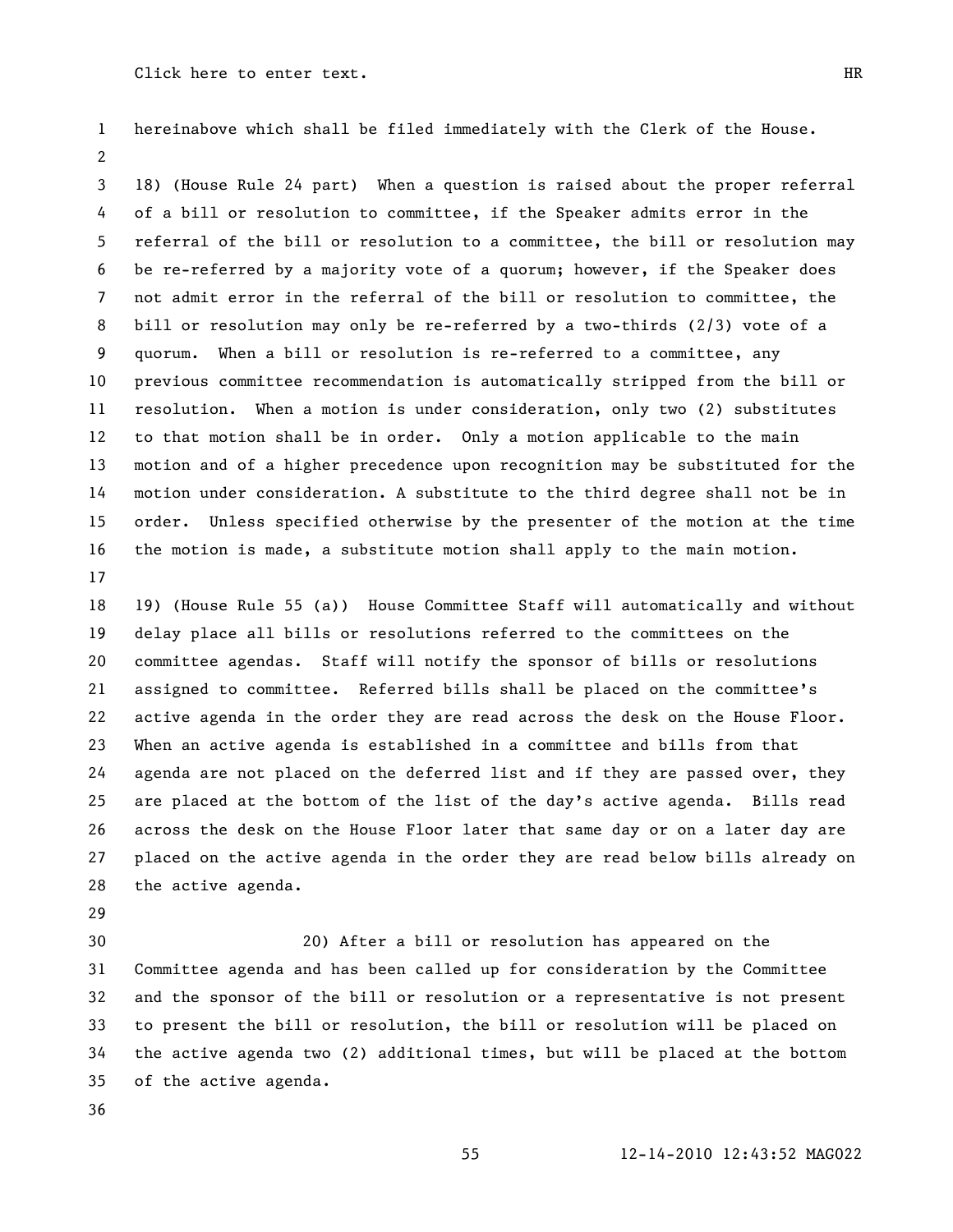21) If the sponsor or a representative is not present to present the bill or resolution when called up after the bill or resolution has appeared on the active agenda when called up during the third meeting, the bill or resolution will be automatically dropped from the active agenda and placed on the deferred list unless the sponsor notifies staff to put the bill or resolution back on the active agenda before the agenda is prepared, for the next called meeting. Requests to move bills or resolutions from the deferred list to the active agenda must be made by 2:30 p.m. two (2) days prior to the scheduled committee meeting. Bills moved from the deferred list to the active agenda shall be listed at the bottom of the active agenda. Bills on the deferred list may be moved to the active calendar as provided by rule for a total of three (3) times only. A suspension of this rule by the Committee (two-thirds of a quorum) will be required for each transfer of any bill having been moved three (3) times previously.

 22) Bills or resolutions suggested as non-controversial will be considered before consideration of controversial bills or resolutions on the agenda. The objection of one (1) committee member to the consideration of a bill or resolution as non-controversial will automatically keep the bill or resolution from being considered as being non-controversial. Even though a bill or resolution has been considered as non-controversial, it 22 will be necessary after a "do pass" or "do pass as amended" recommendation that a motion be made and there be unanimous consent of no less than a quorum of the Committee for a bill or resolution to be eligible to be placed on the House Non-controversial Calendar.

 23) If a bill or resolution is discussed by a committee at a meeting, but is not voted on because of time limitations or because the vote is deferred to the next meeting, the bill or resolution will not lose its order on the agenda and will not be counted as having been considered. 

 24) The author/sponsor of a bill or resolution may make a presentation for his/her bill or resolution and may elect at that time to respond to questions from the committee members. Following the initial presentation, non-legislative---non-committee members will be allowed to alternately speak against and for the bill or resolution. A procedural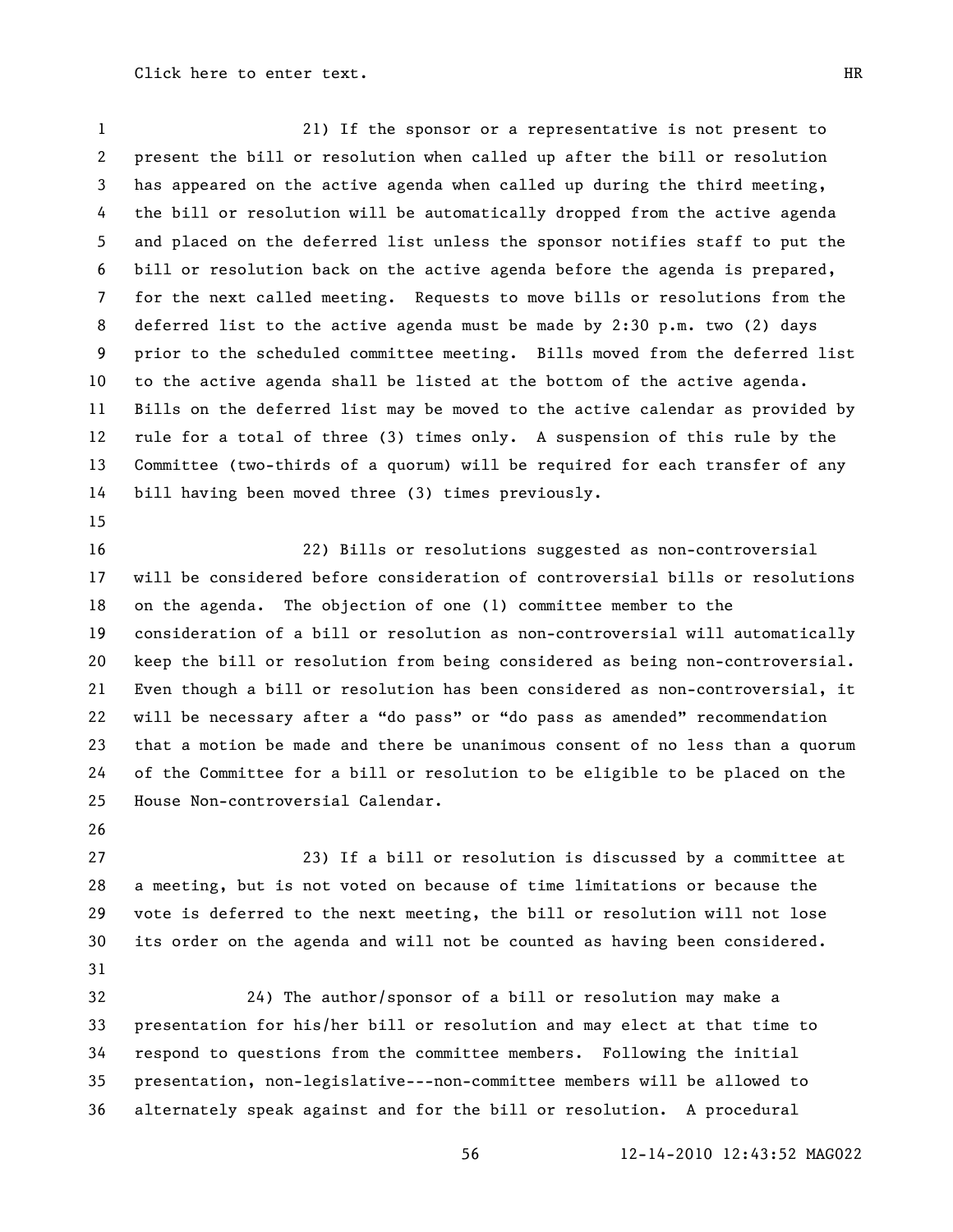motion made by a member of the committee and adopted by the committee to limit or end debate will be allowed to govern non-legislative--non-committee members' discussions. At the conclusion of the non-legislative--non-committee member proponent and opponent presentations, the sponsor may return to the podium and may elect to field questions from the committee members. Those questions should be limited to requests for clarification or the securing of information. Questions that are rhetorically offered and are dilatory for the effect of debate are discouraged. At this point, the chair will entertain motions from committee members only. For disposition of a proposition in a House Committee, procedural motions (limit debate, immediate consideration, etc.) are allowed only following a main motion (do pass, do not pass, do pass as amended, etc.). Discussion from that point forward is limited to committee members for and against the motion, if debatable, in alternating fashion. If immediate consideration is not adopted and if debate has not been limited and time has not expired, the sponsor of the motion will be allowed to close for his/her motion. During the closing, the sponsor of the motion may elect to field questions from committee members. At the conclusion of these presentations, a vote will be taken on the motion properly before the committee.

 25) As determined by the presider courtesy may be extended to General Assembly members who are non-committee members who need to return to their own committee meetings.

26) (House Rule 66) Eleven (11) members of a standing

 committee constitute a committee quorum with the Speaker present if he/she is a member of the committee and ten (10) members when the Speaker is not present. A committee recommendation of a bill or resolution will require these same numbers.

 27) Smoking is prohibited in the committee rooms and all adjoining rooms.

 28) (House Rule 69(a)5) A roll call vote will be required if requested by any two (2) committee members, except for a quorum call which may be requested by one (1) member. The request for a quorum call is always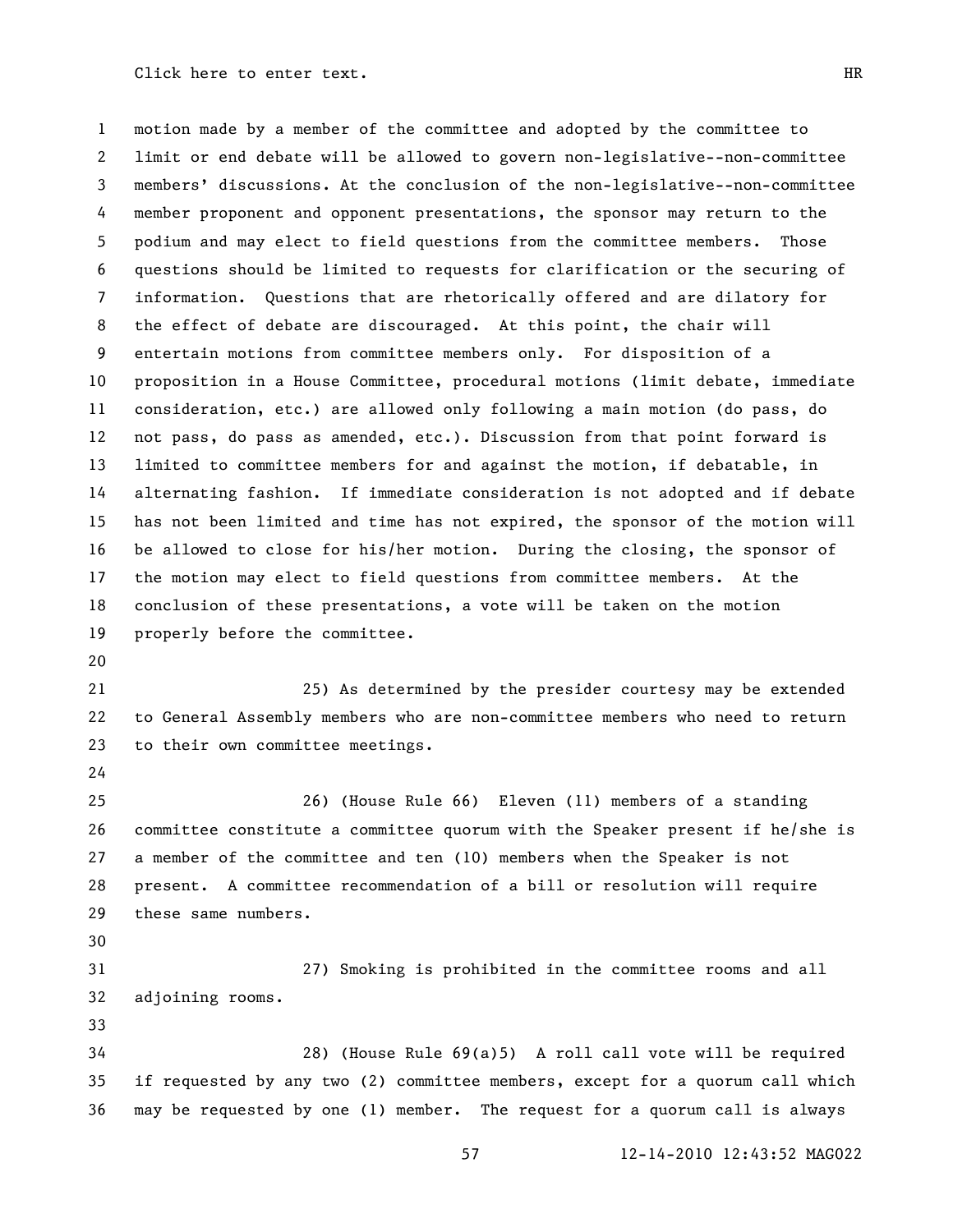in order. 29) When a roll call is required, the roll will be called by seniority with the vice chairperson being called next to last and the chairperson last. For a member's vote to be counted and recorded, he/she must vote "yes", "no" or "present". 30) During a roll call vote, when a member's name has been called twice and he/she does not respond, or when a member passes, they will not be allowed to vote at a later time on the current issue before the committee. 31) No seconds are required during the legislative process except those that are explicit in the rules, (roll call, previous question, sound the ballot, etc.) 32) (House Rule 38(p)1) When any House or Senate bill or resolution requiring an expenditure of public funds or otherwise imposing a new or increased cost obligation on any municipality or county is pending before any committee of the House of Representatives, any member of the committee may request that a fiscal impact statement for such bill or resolution be placed on the desk of each member of the committee before the bill or resolution is called up for final action in the committee. If such request is made, the chairperson of the committee shall refer the bill or resolution to the appropriate state agency or to the legislative staff for the preparation of a fiscal impact statement, to be returned to the committee in writing not later than five (5) days from the date of the request. 33) (House Rule 38(p)4) Failure of the sponsor of a bill or resolution to provide the fiscal impact statement required in this rule shall not prohibit the consideration of it in the committee to which referred or on the floor of the house in which the bill or resolution is called up for final passage, if no objection to it is made at the time such action is taken. (House Rule 38(p)5) Nothing in this rule shall prohibit a committee to which a bill or resolution is referred or the house in which the bill or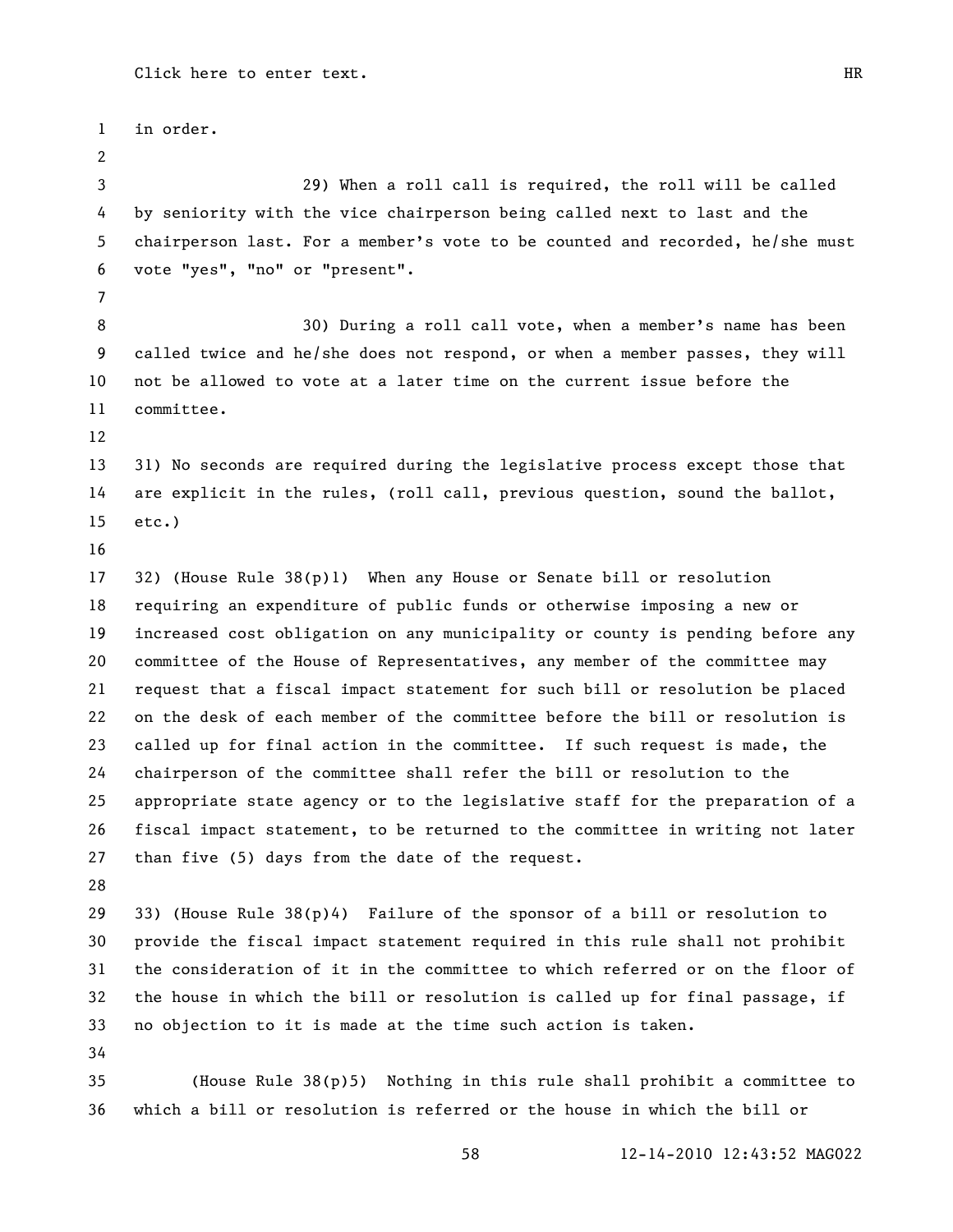resolution is being considered from suspending the requirement of the filing of a fiscal impact statement on any such bill or resolution in the same manner as provided for the suspension of the rules in the house in which the bill or resolution is being considered.

36) Bills imposing new or additional costs on education.

 (a)(1) As used in this section, unless the context otherwise requires, "fiscal impact statement" means a realistic written statement of the purpose of a proposed law, or a regulation promulgated under a law, and the estimated financial cost to the state or any local school district of implementing or complying with the proposed law or regulation.

 (2) The fiscal impact statement shall be developed by the Office of Economic and Tax Policy of the Bureau of Legislative Research with the assistance of the Department of Education within the guidelines adopted by the House Committee on Education and the Senate Committee on Education, as applicable.

 (b) Any bill filed in the House of Representatives or Senate that will impose a new or increased cost obligation for education in grades kindergarten through twelve (K-12) on the State of Arkansas or any local school district shall have a fiscal impact statement attached to it prepared and filed with the chair of the committee to which the bill is referred:

 (1) At least three (3) days before the bill may be called up for final action in the committee during a regular session or fiscal session of the General Assembly; and

 (2) At least one (1) day before the bill may be called up for final action in the committee during a special session of the General Assembly. 27 (c)(1)(A) If any such House or Senate bill is called up for final passage in the House or Senate and a fiscal impact statement has not been provided by the author of the bill or by the committee to which the bill was referred, any member of the House or Senate may object to the bill's being called up for final passage until a fiscal impact statement is prepared and made available on the desk of each member of the House or Senate at least one (1) day prior to the bill's being called up for final passage.

 (B) An affirmative vote of two-thirds (2/3) of a quorum present and voting shall override the objection.

(2) If an objection is made without override, the presiding officer of the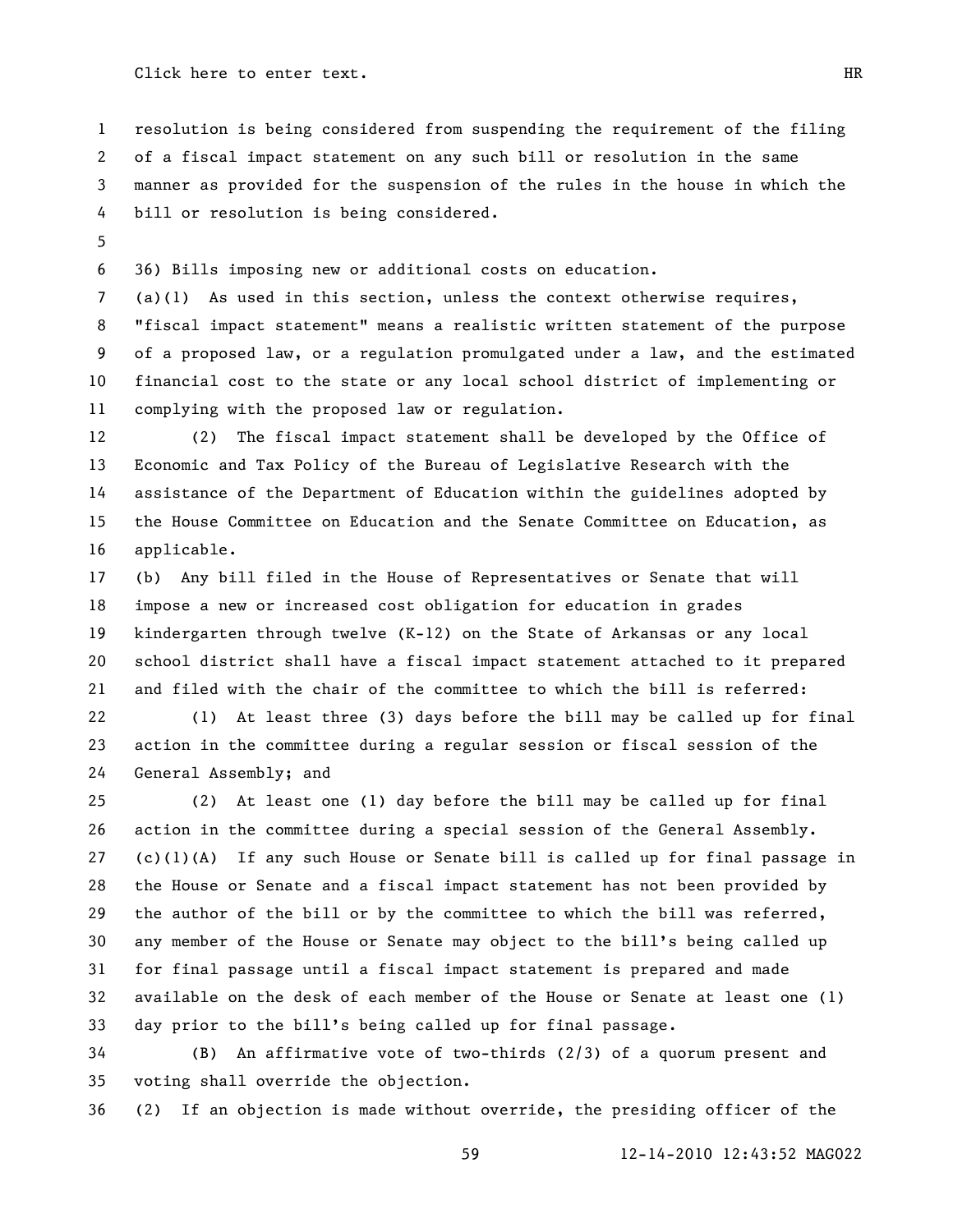House or Senate shall cause the bill to be referred to the office for the preparation of a fiscal impact statement which shall be filed with the presiding officer not later than five (5) days from the date of the request. (A.C.A. 10-2-127)

 37) Bills imposing new or additional costs and restrictions on inmate population patterns or affecting programs or services of the Department of Corrections.

 (a) Each of the following bills introduced in the General Assembly shall have a cost impact statement attached to the bill prior to the committee to which the bill is referred taking action in regard to the bill:

 (1) Bills which affect inmate population patterns at facilities of the Department of Correction by imposing restrictions on inmate release, or by increased intake into the department of inmates based on felony convictions; and

 (2) Bills which affect programs or services of the department. (b) In addition, copies of the cost impact statement shall be furnished on the desk of each member of the Senate and of the House of Representatives at least one (1) day prior to the date on which the bill is on third reading and debated for final passage in the respective houses.

 (c) Cost impact statements required under this section shall be prepared, upon referral thereof by the Speaker of the House of Representatives, with respect to House bills, and by the President of the Senate upon recommendation of the Senate Rules Committee, with respect to Senate bills, at the time of introduction thereof, to:

 (1) The Director of the Department of Correction, who shall either personally prepare, or cause appropriate officials of the department to prepare, a cost impact statement to be approved by the director before submission to the house in which the request was made; or

 (2) Any other state agency which has information available upon which to base a cost impact statement.

 (d) The cost impact statement shall be furnished to the Governor and to the President of the Senate and the Speaker of the House of Representatives who shall cause copies thereof to be prepared for distribution upon the desks of the members of the House and Senate at least twenty-four (24) hours prior to consideration of any such bill by committee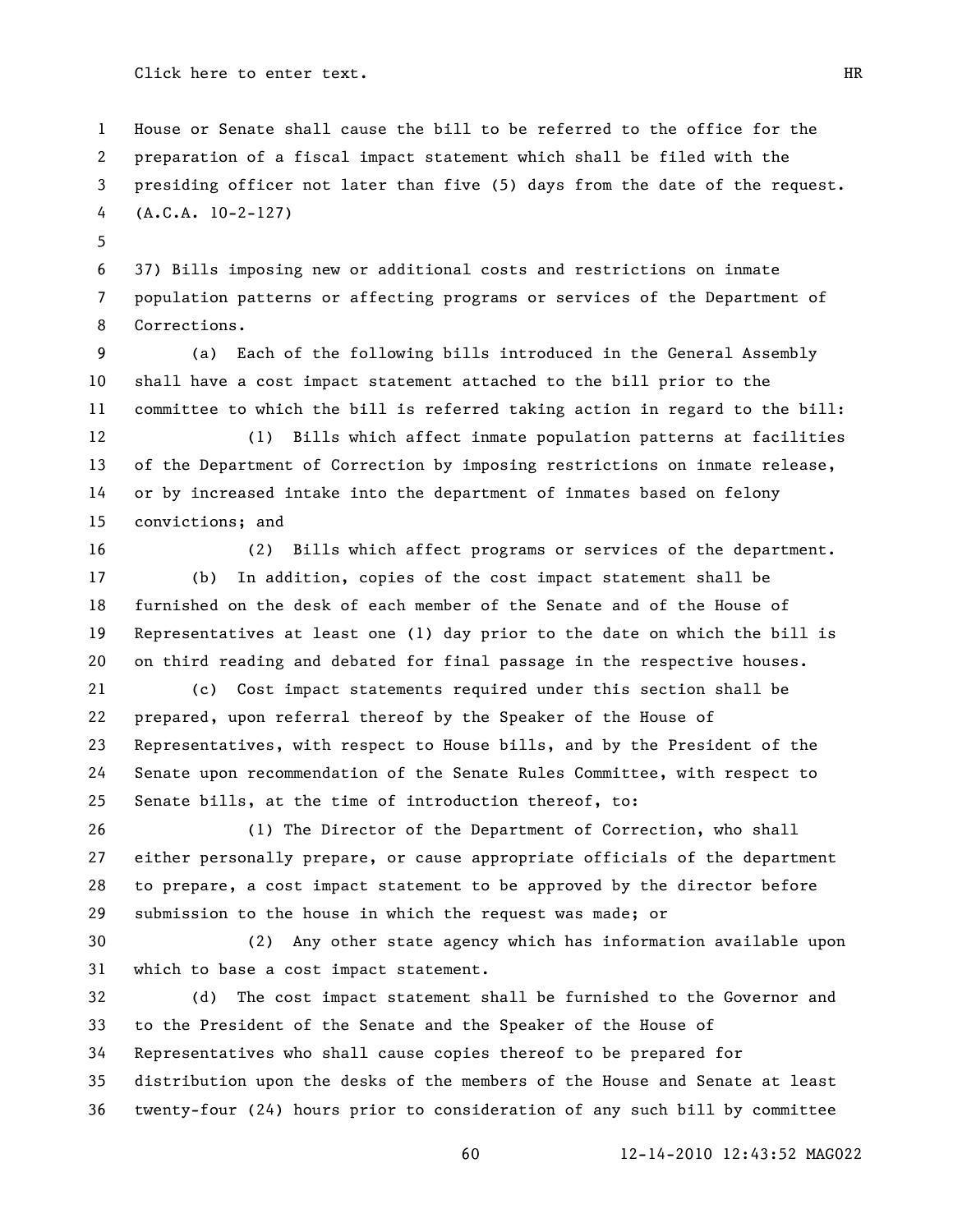or twenty-four (24) hours prior to the bill's being called up for third reading and final passage. (e) The cost impact statement shall be certified by the director, or the director of the appropriate agency to which the bill is referred for preparation of an impact statement, and shall be returned and filed as required in this section within not more than five (5) days from the date of receipt thereof unless additional time in which to prepare the statement is granted by the requesting official. (A.C.A. 12-28-103) TRACKING ITEM 24 10 1. "The next item on the Committee's agenda is HB/SB ." 11 2. "Sen./Rep. , you are recognized to present HB/SB ." 3. Presentation of bill by sponsor. The sponsor may respond to questions from committee members. a. If there are amendments, recognize amendment sponsor(s) to present amendment(s). b. To consider amendment(s), use same procedure listed below for 17 consideration of  $\text{bill}(s)$ . (Items  $4 - 9$ ) 18 c. Declare disposition of amendment(s). d. Continue with bill as amended or unamended (back to Item 4). 20 4. Go to list of citizen proponents and opponents or ask "Is there anyone 21 in the audience that desires to speak for or against the bill?" Recognition of citizens for discussion, alternating speakers in support and in opposition. 5. A procedural motion made by a member of the Committee and adopted by the Committee to limit or end debate will be allowed to govern non- legislative, non-Committee members' (citizen) discussion. 6. Upon completion of public commentary, recognize the sponsor for questions, then move to committee discussion and motions. 29 7. Ask "What is the pleasure of the Committee?" Motions (after recognition and the motion by a committee member only) 32 a. "Rep. , would you like to explain your motion?" b. Recognize committee members for questions/discussion. c. In discussion, alternate between those supporting and those opposing the motion. d. A procedural motion made by a member of the Committee and adopted